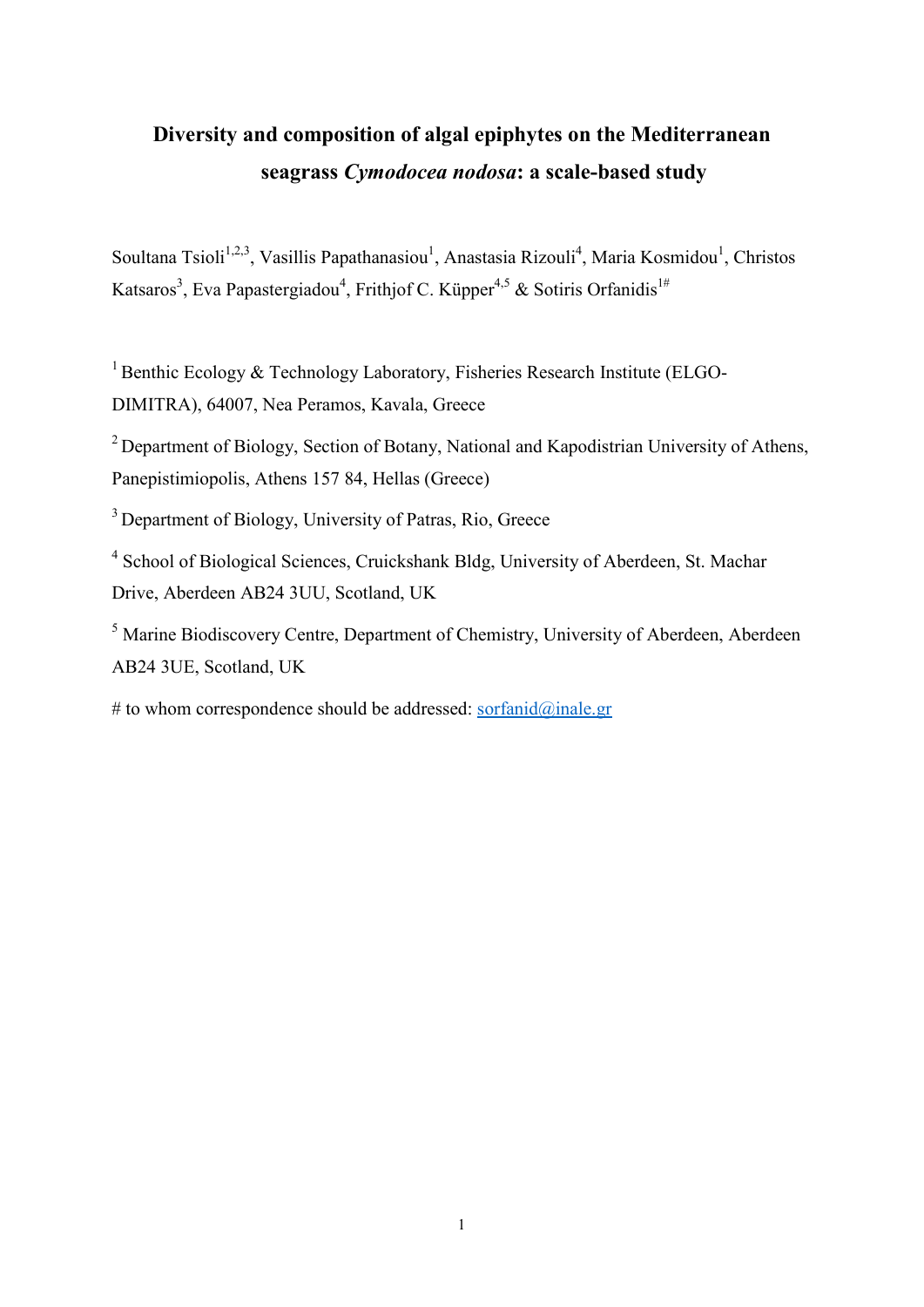**Table 1.** Epiphytes on *Cymodocea nodosa* were identified from sequencing partial 18 S rDNA followed by nucleotide BLAST searches in NCBI and verified by searching the same sequences in the SILVA platform (Identity: alignment identity score; BPS: base pairs aligned; Quality: alignment quality; cf. Quast et al. 2013).

| Sample /                           | Sequence          | Accession      | <b>BLAST/NCBI</b>                      |                |                  |             | <b>SILVA</b>    |                           |                 |                  |                 |                                                                                                       |
|------------------------------------|-------------------|----------------|----------------------------------------|----------------|------------------|-------------|-----------------|---------------------------|-----------------|------------------|-----------------|-------------------------------------------------------------------------------------------------------|
| site                               | bp                | <b>Numbers</b> | <b>Taxon with</b><br>closest match     | Query<br>Cover | E.Value          | PerIdentity | <b>Taxon ID</b> | <b>Bp</b><br><b>Score</b> | <b>Identity</b> | <b>BPS</b>       | Quality         | <b>Taxonomy</b>                                                                                       |
| KA1<br>Nea<br>Karvali              | 1466              | MW578779       | Posidonia<br>oceanica<br>(AY491942.1)  | 69%            | 0.0              | 95.62%      | Unclassified    | 66                        | 70.972          | 1466             | 58              | Unclassified                                                                                          |
| KA <sub>2</sub><br>Nea<br>Karvali  | 549               | MW578780       | Prorocentrum<br>micans<br>(MK405477.1) | 98%            | 0.0              | 99.08%      | Dinophyceae     | 96                        | 981.378         | $\overline{549}$ | $\overline{97}$ | Eukaryota; SAR;<br>Alveolata;<br>Dinoflagellata;<br>Dinophyceae                                       |
| KA3<br>Nea<br>Karvali              | 556               | MW578781       | Prorocentrum<br>micans<br>(MK405477.1) | 97%            | 0.0              | 98.16%      | Dinophyceae     | 98                        | 981.343         | 556              | $\overline{96}$ | Eukaryota; SAR;<br>Alveolata;<br>Dinoflagellata;<br>Dinophyceae                                       |
| KB <sub>2</sub><br>Nea<br>Karvali  | 1457              | MW578782       | Posidonia<br>oceanica<br>(AY491942.1)  | 71%            | 0.0              | 97.07%      | Unclassified    | 66                        | 713.627         | 1456             | 63              | Unclassified                                                                                          |
| KB4<br>Nea<br>Karvali              | $\overline{527}$  | MW578783       | Halurus<br>flosculosus<br>(AF488381.1) | 97%            | $\overline{0.0}$ | 95.76%      | Halurus         | $\overline{92}$           | 851.711         | 526              | $\overline{90}$ | Eukaryota;<br>Archaeplastida;<br>Rhodophyceae;<br>Florideophycidae;<br>Rhodymeniophycidae;<br>Halurus |
| $\overline{KC2}$<br>Nea<br>Karvali | 1376              | MW578784       | Cymodocea<br>rotundata<br>(JN034102.1) | 96%            | 0.0              | 90.59%      | Unclassified    | 78                        | 893.267         | 1376             | 86              | Unclassified                                                                                          |
| $\overline{KC4}$<br>Nea<br>Karvali | 1175              | MW578785       | Prorocentrum<br>lima<br>(MK541784.1)   | 89%            | 0.0              | 96.04%      | Unclassified    | 92                        | 911.318         | 1175             | 91              | Unclassified                                                                                          |
| KD1<br>Nea<br>Karvali              | $\overline{1}144$ | MW578786       | Prorocentrum<br>lima<br>(MK541784.1)   | 89%            | 0.0              | 96.99%      | Unclassified    | 89                        | 916.162         | 1144             | 91              | Unclassified                                                                                          |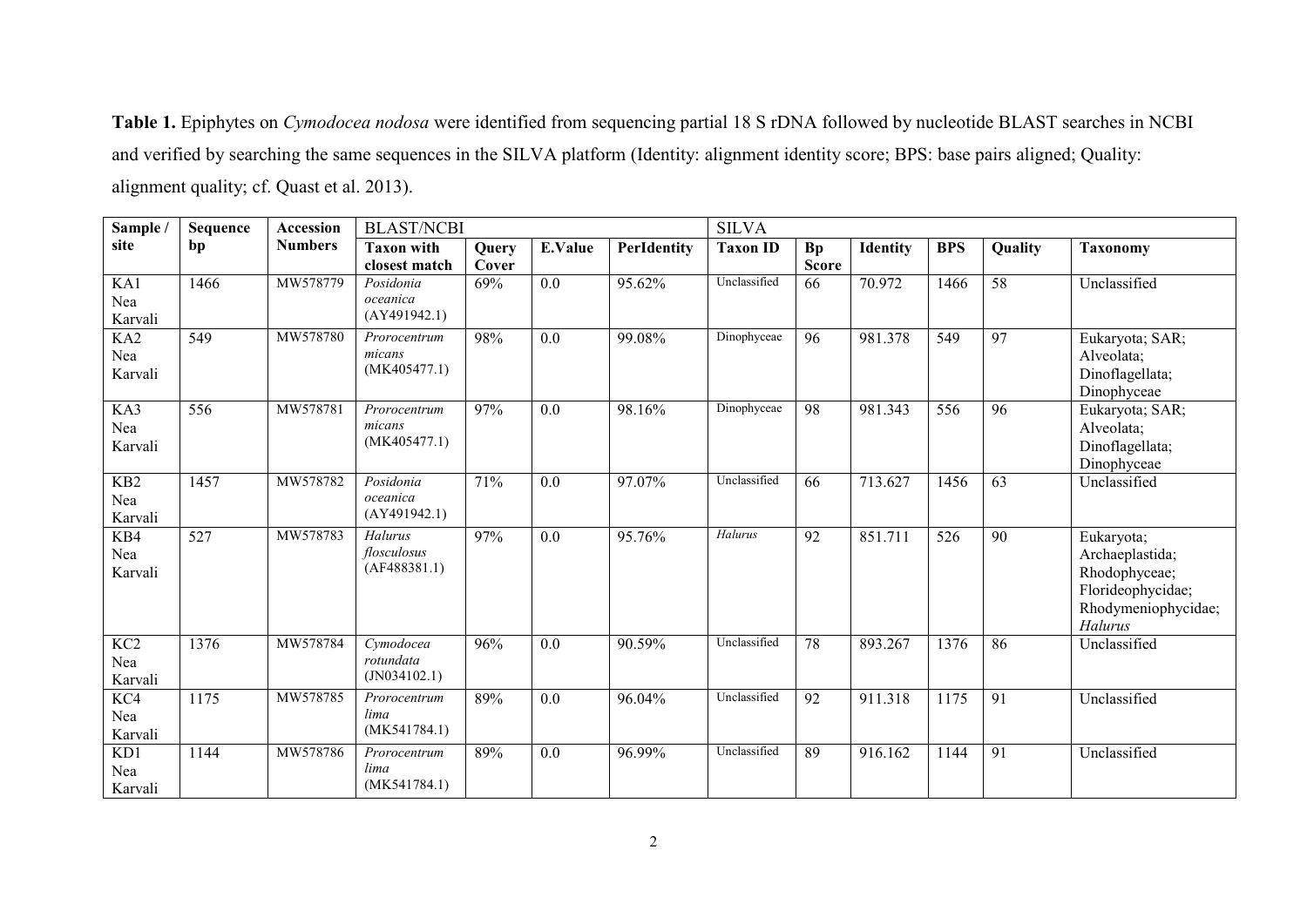| KD2<br>Nea<br>Karvali      | 1122 | MW578787 | Prorocentrum<br>micans<br>(MK405477.1) | 86% | $\overline{0.0}$ | 98.38% | Prorocentrum            | $\overline{90}$ | 917.832 | 1122 | 89              | Eukaryota; SAR;<br>Alveolata;<br>Dinoflagellata;<br>Dinophyceae;<br>Prorocentrales;<br>Prorocentrum          |
|----------------------------|------|----------|----------------------------------------|-----|------------------|--------|-------------------------|-----------------|---------|------|-----------------|--------------------------------------------------------------------------------------------------------------|
| KD3<br>Nea<br>Karvali      | 1178 | MW578788 | Prorocentrum<br>micans<br>(AY833514.1) | 84% | 0.0              | 94.98% | Unclassified            | 90              | 893.155 | 1178 | 86              | Unclassified                                                                                                 |
| KD4<br>Nea<br>Karvali      | 1135 | MW578789 | Bostrychia<br>radicans<br>(AY617138.1) | 86% | $\overline{0.0}$ | 98.53% | Unclassified            | $\overline{84}$ | 805.106 | 1135 | $\overline{82}$ | Unclassified                                                                                                 |
| THA1<br>Thasos             | 1179 | MW578766 | Halurus<br>flosculosus<br>(FR865645.1) | 98% | 0.0              | 97.40% | Rhodymenio-<br>phycidae | 93              | 925.676 | 1157 | 93              | Eukaryota;<br>Archaeplastida;<br>Rhodophyceae;<br>Florideophycidae;<br>Rhodymeniophycidae                    |
| THA3<br>Thasos             | 1479 | MW578767 | Posidonia<br>oceanica<br>(LCO27443.1)  | 74% | $\overline{0.0}$ | 94.21% | Unclassified            | $\overline{70}$ | 787.076 | 898  | $\overline{73}$ | Unclassified                                                                                                 |
| THB1<br>Thasos             | 381  | MW578768 | Hedychium<br>coronarium                | 97% | $\overline{0.0}$ | 99.2%  | Unclassified            | $\overline{33}$ | 457.627 | 381  | 46              | Unclassified                                                                                                 |
| THB <sub>2</sub><br>Thasos | 1097 | MW578769 | Prorocentum<br>lima<br>(MK541784.1)    | 98% | 0.0              | 95.99% | Halurus                 | 93              | 925.676 | 1157 | 93              | Eukaryota;<br>Archaeplastida;<br>Rhodophyceae;<br>Florideophycidae;<br>Rhodymeniophycidae;<br><b>Halurus</b> |
| THB <sub>3</sub><br>Thasos | 1093 | MW578770 | Prorocentrum<br>lima<br>(MK541784.1)   | 98% | $\overline{0.0}$ | 96.45% | Prorocentrum            | $\overline{94}$ | 946.703 | 1093 | 93              | Eukaryota; SAR;<br>Alveolata;<br>Dinoflagellata;<br>Dinophyceae;<br>Prorocentrales;<br>Prorocentrum          |
| THB4<br>Thasos             | 1080 | MW578771 | Prorocentrum<br>micans<br>(MK405477.1) | 97% | 0.0              | 97.13% | Alveolata               | 98              | 958.371 | 1080 | 94              | Eukaryota; SAR;<br>Alveolata                                                                                 |
| THC1<br>Thasos             | 1101 | MW578772 | Prorocentrum<br>texanum                | 92% | 0.0              | 97.76% | Alveolata               | 98              | 952.657 | 1101 | 94              | Eukaryota; SAR;<br>Alveolata                                                                                 |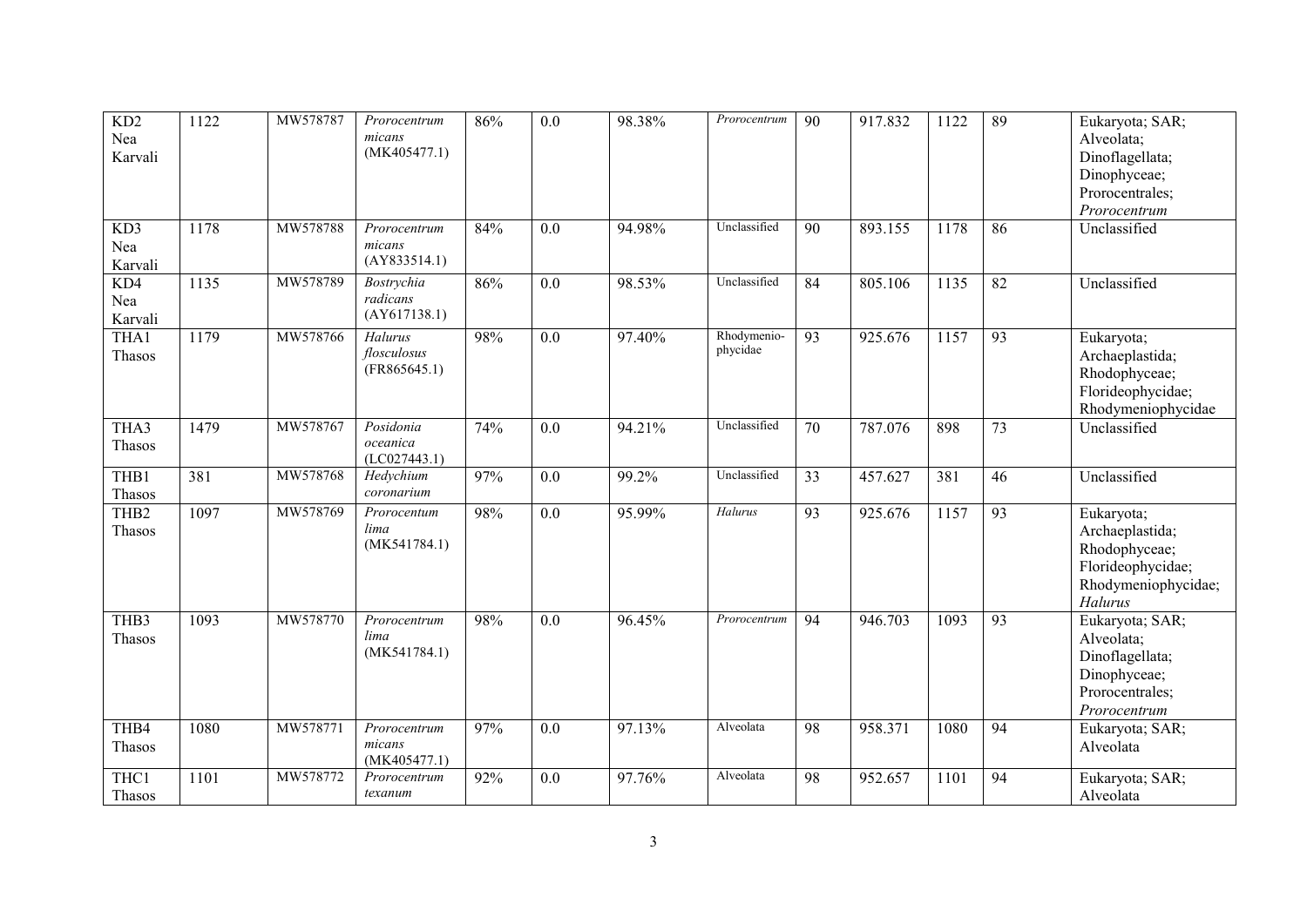|                            |      |          | (MK995624.1)                            |     |                  |        |                                    |    |         |      |    |                                                                                                              |
|----------------------------|------|----------|-----------------------------------------|-----|------------------|--------|------------------------------------|----|---------|------|----|--------------------------------------------------------------------------------------------------------------|
| THC <sub>2</sub><br>Thasos | 1084 | MW578773 | Bostrychia<br>radicans<br>(AY617138.1)  | 94% | 0.0              | 96.62% | Halurus                            | 96 | 870.118 | 1069 | 86 | Eukaryota;<br>Archaeplastida;<br>Rhodophyceae;<br>Florideophycidae;<br>Rhodymeniophycidae;<br>Halurus        |
| THC3<br>Thasos             | 1069 | MW578774 | Halurus<br>flosculosus<br>(FR865645.1)  | 95% | 0.0              | 94.94% | Halurus                            | 96 | 870.118 | 1069 | 86 | Eukaryota;<br>Archaeplastida;<br>Rhodophyceae;<br>Florideophycidae;<br>Rhodymeniophycidae;<br><b>Halurus</b> |
| THC4<br>Thasos             | 1427 | MW578775 | Posidonia<br>oceanica<br>(LCO27443.1)   | 72% | 0.0              | 96.04% | Unclassified                       | 80 | 844.595 | 1427 | 80 | Unclassified                                                                                                 |
| THD1<br>Thasos             | 381  | MW578776 | Hedychium<br>coronarium                 | 96% | $\overline{0.0}$ | 99.46% | Unclassified                       | 31 | 472.727 | 381  | 44 | Unclassified                                                                                                 |
| THD3<br>Thasos             | 629  | MW578777 | Prorocentrum<br>lima<br>(MK541780.1)    | 99% | 0.0              | 98.74% | $\overline{\mathit{Prococentrum}}$ | 91 | 974.522 | 629  | 97 | Eukaryota; SAR;<br>Alveolata;<br>Dinoflagellata;<br>Dinophyceae;<br>Prorocentrales;<br>Prorocentrum          |
| THD4<br>Thasos             | 635  | MW578778 | Prorocentrum<br>texanum<br>(JQ390504.1) | 99% | 0.0              | 99.53% | Dinophyceae                        | 98 | 992.038 | 635  | 98 | Eukaryota; SAR;<br>Alveolata;<br>Dinoflagellata                                                              |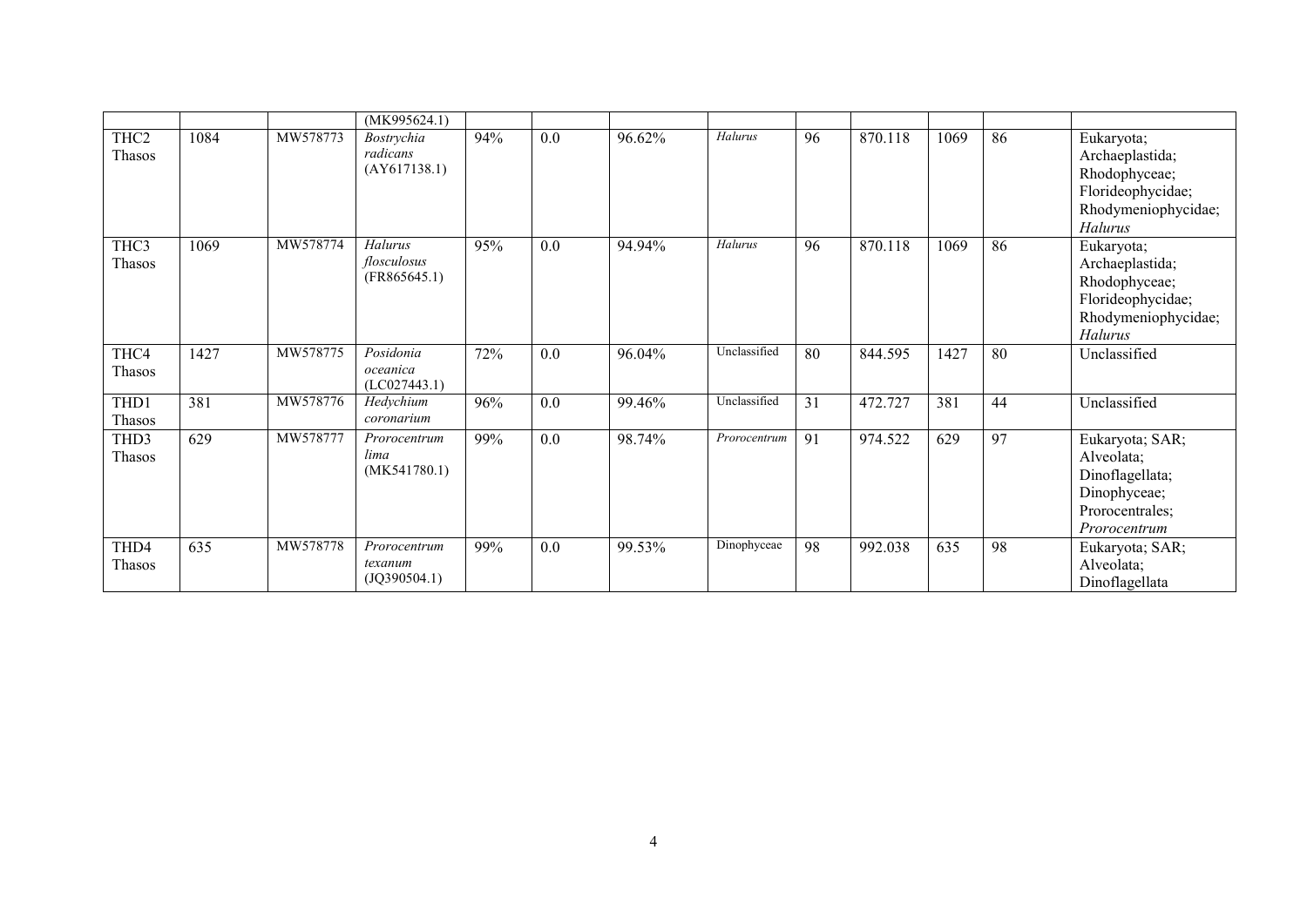|                                                                                      | Preliminary study (01/03/2008-21/10/2009) |                         |                         |                            |                         | Main study (22/10/2009)      |                  |                   |                   |                      |                      |                   |
|--------------------------------------------------------------------------------------|-------------------------------------------|-------------------------|-------------------------|----------------------------|-------------------------|------------------------------|------------------|-------------------|-------------------|----------------------|----------------------|-------------------|
|                                                                                      | Vrasidas<br>$(30-1-08)$                   | Vrasidas<br>$(01-2-08)$ | Vrasidas<br>$(20-1-08)$ | Nea Karvali<br>$(18-3-09)$ | Vrasidas<br>$(23-3-09)$ | Thasos 2,<br>TH <sub>2</sub> | Thasos 1,<br>TH1 | Vrasidas 2,<br>B2 | Vrasidas 1,<br>B1 | Nea Karvali 1,<br>K1 | Nea Karvali 2,<br>K2 | <b>ESG</b>        |
| <b>RHODOPHYTA</b>                                                                    |                                           |                         |                         |                            |                         |                              |                  |                   |                   |                      |                      |                   |
| Acrochaetium sp. Nägeli in Nägeli et<br>Cramer                                       |                                           |                         | $^{+}$                  |                            |                         |                              | $0.03 \pm 0.02$  | $0.06 \pm 0.04$   |                   | $0.61 \pm 0.12$      | $0.07 \pm 0.03$      | $\mathbf{I}$      |
| Callithamnion sp. Lyngbye<br>Ceramium ciliatum (J. Ellis)<br>Ducluzeau               |                                           | $^{+}$                  | $^{+}$                  |                            |                         |                              |                  |                   |                   |                      |                      | $\mathbf{I}$<br>П |
| Ceramium comptum Børgesen                                                            | $^{+}$                                    |                         |                         |                            |                         |                              |                  |                   |                   |                      |                      | П                 |
| Ceramium tenerrimum (G. Martens)<br>Okamura                                          |                                           |                         | $^{+}$                  |                            |                         |                              | $0.02 \pm 0.02$  | $0.06 \pm 0.03$   | $0.01 \pm 0.01$   | $0.1 + 0.06$         | $0.06 \pm 0.03$      | П                 |
| Champia parvula (C. Agarth) Harvey                                                   | $^{+}$                                    | $^{+}$                  |                         |                            |                         |                              |                  |                   |                   |                      |                      | П                 |
| Chroodactylon ornatum (C. Agarth)<br>Basson                                          |                                           | $^{+}$                  | $^{+}$                  |                            |                         |                              |                  |                   |                   |                      |                      | П                 |
| Chondria capillaris (Hudson) M.<br>Wynne                                             |                                           |                         |                         |                            | $+$                     |                              | $0.02 \pm 0.01$  | $0.01 \pm 0.01$   |                   |                      |                      | $\mathbf{I}$      |
| Gayliella transversalis (F.S. Collins et<br>Hervey) T.O. Cho et Fredericq            |                                           |                         |                         |                            |                         |                              |                  |                   |                   |                      |                      | П                 |
| Hydrolithon cruciatum (Bressan)<br>Chamberlain                                       |                                           |                         |                         | $^{+}$                     |                         | $56.08 \pm 2.11$             | $48.42 \pm 2.15$ | 79.6±2.09         | 82.54±2.93        | $45.23 \pm 1.64$     | $27.47 \pm 2.26$     | L                 |
| Carradoriella elongata (Hudson)<br>Savoie et G.W.Saunders<br><b>HETEROKONTOPHYTA</b> |                                           |                         |                         |                            |                         |                              | $0.01 \pm 0.01$  | $0.32 \pm 0.15$   |                   | $0.07 \pm 0.04$      |                      | $\rm II$          |
| Feldmannia mitchelliae (Harvey) H.-<br>S.Kim                                         | $+$                                       | $\ddot{}$               |                         |                            |                         |                              | $1.83 \pm 0.46$  | $5.59 \pm 1.23$   |                   | $40+4.11$            | $19.91 \pm 2.03$     | П                 |
| Punctaria latifolia Greville                                                         |                                           |                         |                         | $^{+}$                     |                         |                              |                  |                   |                   |                      |                      | П                 |
| Scytosiphon lomentaria (Lyngbye)<br>Link                                             |                                           | $\overline{+}$          |                         |                            |                         |                              |                  |                   |                   |                      |                      | П                 |
| Sphacelaria cirrosa (Roth) Agarth                                                    |                                           |                         |                         |                            |                         |                              |                  |                   |                   |                      |                      | П                 |
| <b>CHLOROPHYTA</b><br>Bryopsis hypnoides J.V. Lamouroux                              |                                           | $^{+}$                  |                         |                            |                         |                              |                  |                   |                   |                      |                      | П                 |
| Cladophora sp. Kützing                                                               | $^{+}$                                    |                         |                         |                            |                         |                              | $0.12 \pm 0.08$  | $0.09 \pm 0.06$   | $0.01 \pm 0.01$   |                      |                      | П                 |
| Ulva polyclada Kraft                                                                 |                                           | $^{+}$                  |                         |                            |                         |                              |                  |                   |                   |                      |                      | П                 |
| Ulva prolifera O.F. Müller                                                           | $^{+}$                                    | $^{+}$                  | $^{+}$                  | $^{+}$                     |                         |                              | $^{+}$           |                   |                   | $^{+}$               |                      | П                 |
| Cyanobacteria                                                                        |                                           |                         |                         |                            |                         | $1.92 \pm 0.26$              | $1.58 \pm 0.35$  | $0.34 \pm 0.18$   | $1.29 \pm 0.34$   |                      | $0.19 \pm 0.13$      | П                 |

**Table 2.** Epiphytic taxa identified on the leaves of *Cymodocea nodosa* on the coast of Kavala Gulf, the Ecological Status Group (ESG) to which each taxon belongs is shown (+ indicates presence at the preliminary study,  $%$  cover  $\pm$  standard error is given at the main study).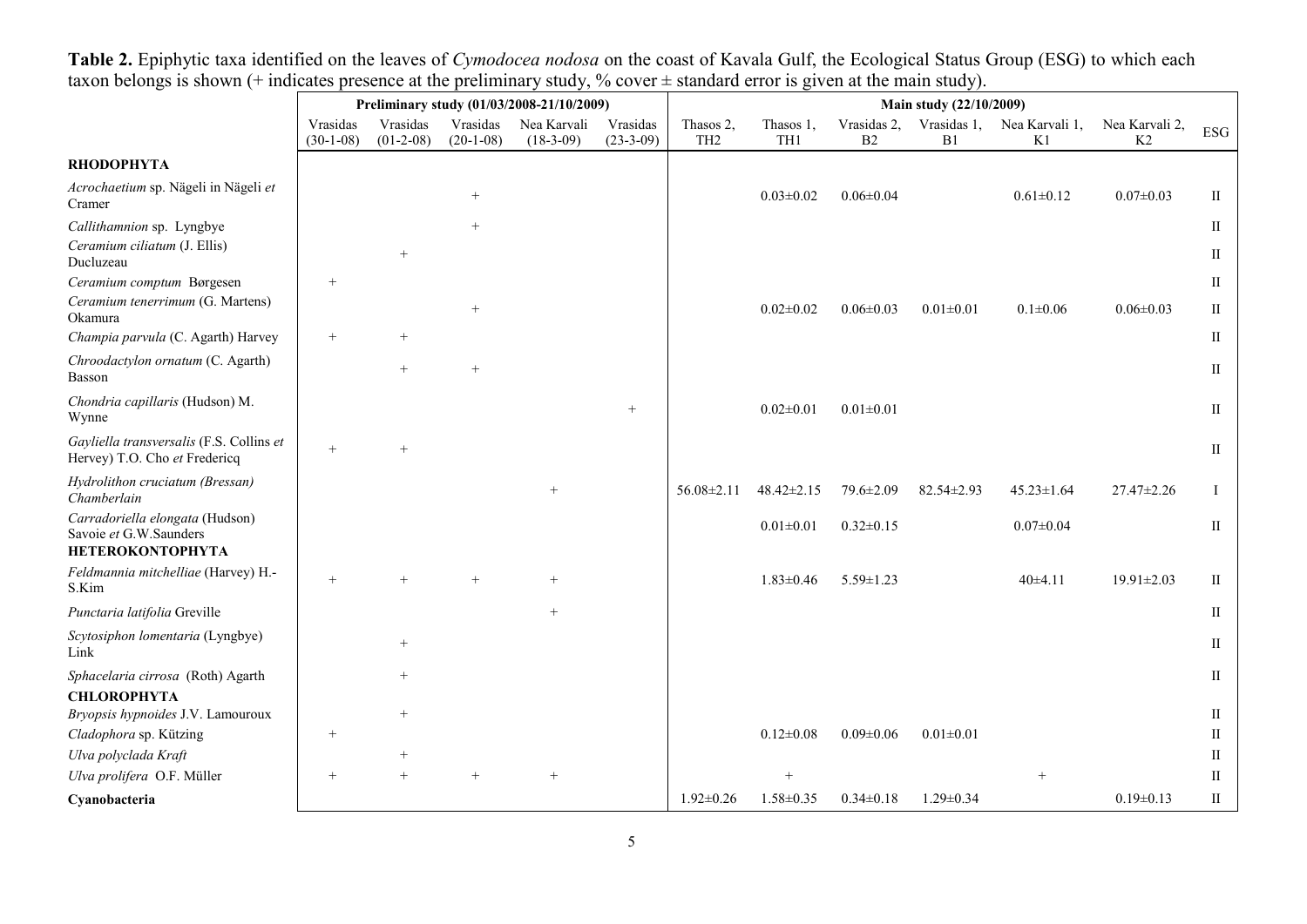Table 3. Permutational Analysis of Variance of species/taxa cover (%) between meadows (fixed), sites (random, nested within meadows), leaves (random, nested within sites and meadows) and leaf side (fixed, orthogonal to meadows) (a) and pairwise analysis between meadows (b). MC indicates that Monte Carlo test was used to acquire the p statistic because permutations were too low.

| <b>Source</b><br>a)                 | df             | МS           | <b>Pseudo-F</b> | P(perm)       |
|-------------------------------------|----------------|--------------|-----------------|---------------|
| Meadow                              | $\overline{2}$ | 75441        | 10.673          | $0.0041$ (MC) |
| Leaf side                           | 1              | 1204.6       | 0.807           | 0.463         |
| Site(meadow)                        | 3              | 7068.3       | 3.67            | 0.006         |
| Meadow X leaf side                  | 2              | 1272.5       | 0.852           | 0.536         |
| Leaf(site(meadow))                  | 24             | 1926         | 5.242           | < 0.001       |
| Site(meadow) X leaf side            | 3              | 1493.5       | 0.696           | 0.631         |
| Leaf(site(meadow)) $X$ leaf<br>side | 24             | 2145.5       | 5.839           | < 0.001       |
| Residuals                           | 360            | 367.45       |                 |               |
| Total                               | 419            |              |                 |               |
| b)<br>Groups                        | t              | P(perm)      |                 |               |
| Nea Karvali, Vrasidas               | 3.449          | $0.019$ (MC) |                 |               |
| Nea Karvali, Thasos                 | 2.859          | $0.032$ (MC) |                 |               |
| Vrasidas, Thasos                    | 4.161          | $0.009$ (MC) |                 |               |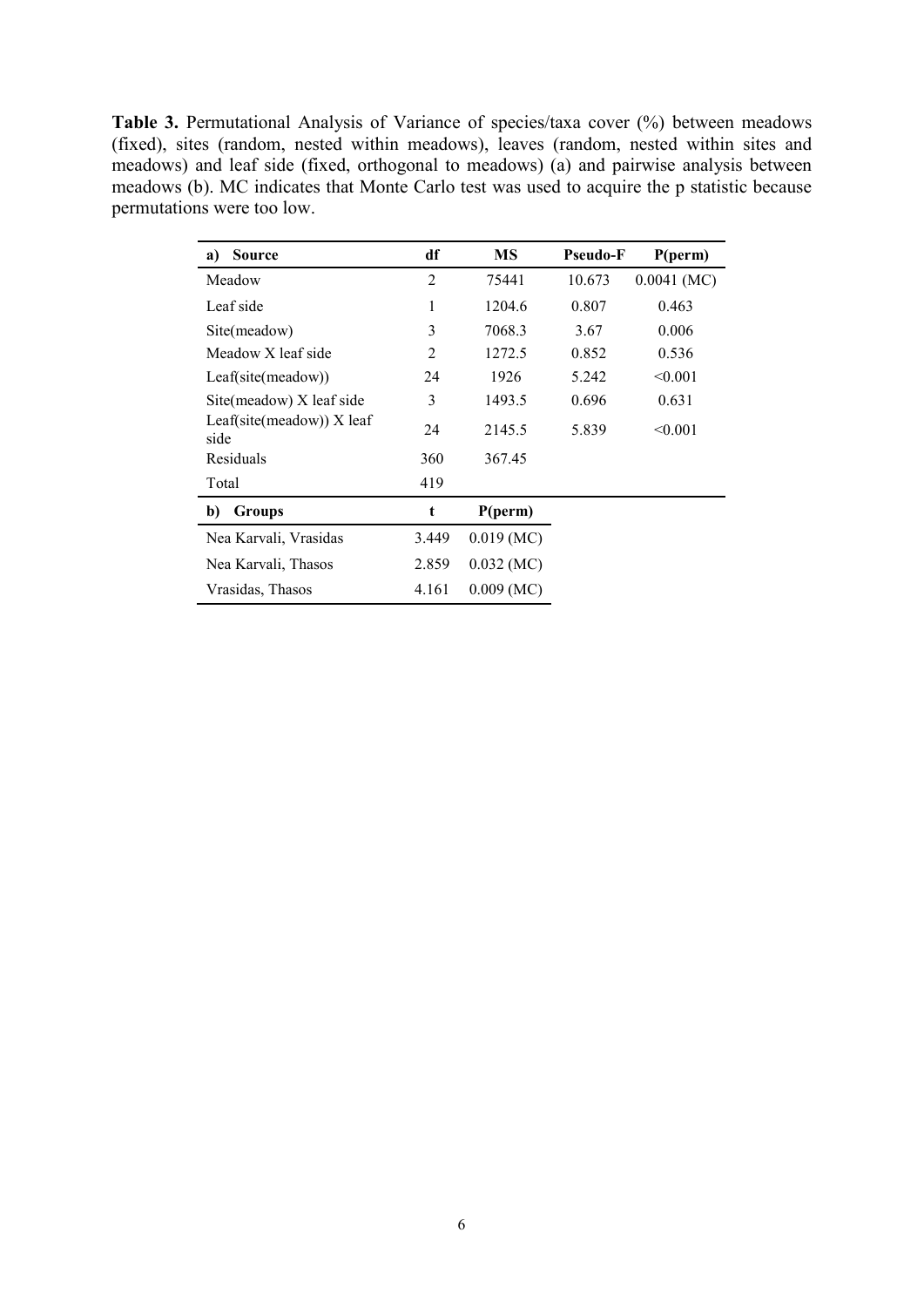|       |                  | Df             | Mean Sq | F value | $Pr(>\)$ |
|-------|------------------|----------------|---------|---------|----------|
|       | Meadow           | $\overline{2}$ | 71936   | 269.267 | < 0.001  |
| ESGI  | Meadow:site      | 3              | 4465    | 16.715  | < 0.001  |
|       | Meadow site leaf | 24             | 1668    | 6.242   | < 0.001  |
|       | Residuals        | 390            | 267     |         |          |
| ESGII | Meadow           | $\mathfrak{D}$ | 82.58   | 224.721 | < 0.001  |
|       | Meadow:site      | 3              | 11.42   | 31.072  | < 0.001  |
|       | Meadow:site:leaf | 24             | 1.62    | 4.401   | < 0.001  |
|       | Residuals        | 390            | 0.37    |         |          |

**Table 4.** Nested ANOVA of Ecological Status Group (ESG) I and ESG II cover (%) between meadows (fixed), sites (random, nested within meadows), leaves (random, nested within sites and meadows).

**Table 5.** Permutational Analysis of Variance of Ecological Status Group cover (%) between meadows (fixed), sites (random, nested within meadows), leaves (random, nested within sites and meadows) and leaf side (fixed, orthogonal to meadows) (b). MC indicates that Monte Carlo test was used to acquire the p statistic because permutations were too low.

| <b>Source</b><br>a)                            | df             | MS           | <b>Pseudo-F</b> | P(perm)      |
|------------------------------------------------|----------------|--------------|-----------------|--------------|
| Meadow                                         | $\overline{2}$ | 68029        | 9.689           | $0.006$ (MC) |
| Leaf side                                      | 1              | 1259.2       | 0.852           | 0.455        |
| Site(meadow)                                   | 3              | 7021.1       | 3.98            | 0.006        |
| Meadow x leaf side                             | $\overline{2}$ | 1040.9       | 0.705           | 0.615        |
| Leaf(site(meadow))                             | 24             | 1764.3       | 4.906           | < 0.001      |
| Site(meadow) x leaf side                       | 3              | 1477.4       | 0.721           | 0.617        |
| $Leaf(\text{site}(\text{meadow}))$ x leaf side | 24             | 2050.4       | 5.702           | < 0.001      |
| Residuals                                      | 360            | 359.59       |                 |              |
| Total                                          | 419            |              |                 |              |
| b)<br>Groups                                   | t              | P(perm)      |                 |              |
| Nea Karvali, Vrasidas                          | 3.398          | $0.018$ (MC) |                 |              |
| Nea Karvali, Thasos                            | 2.561          | $0.044$ (MC) |                 |              |
| Vrasidas, Thasos                               | 4.129          | $0.009$ (MC) |                 |              |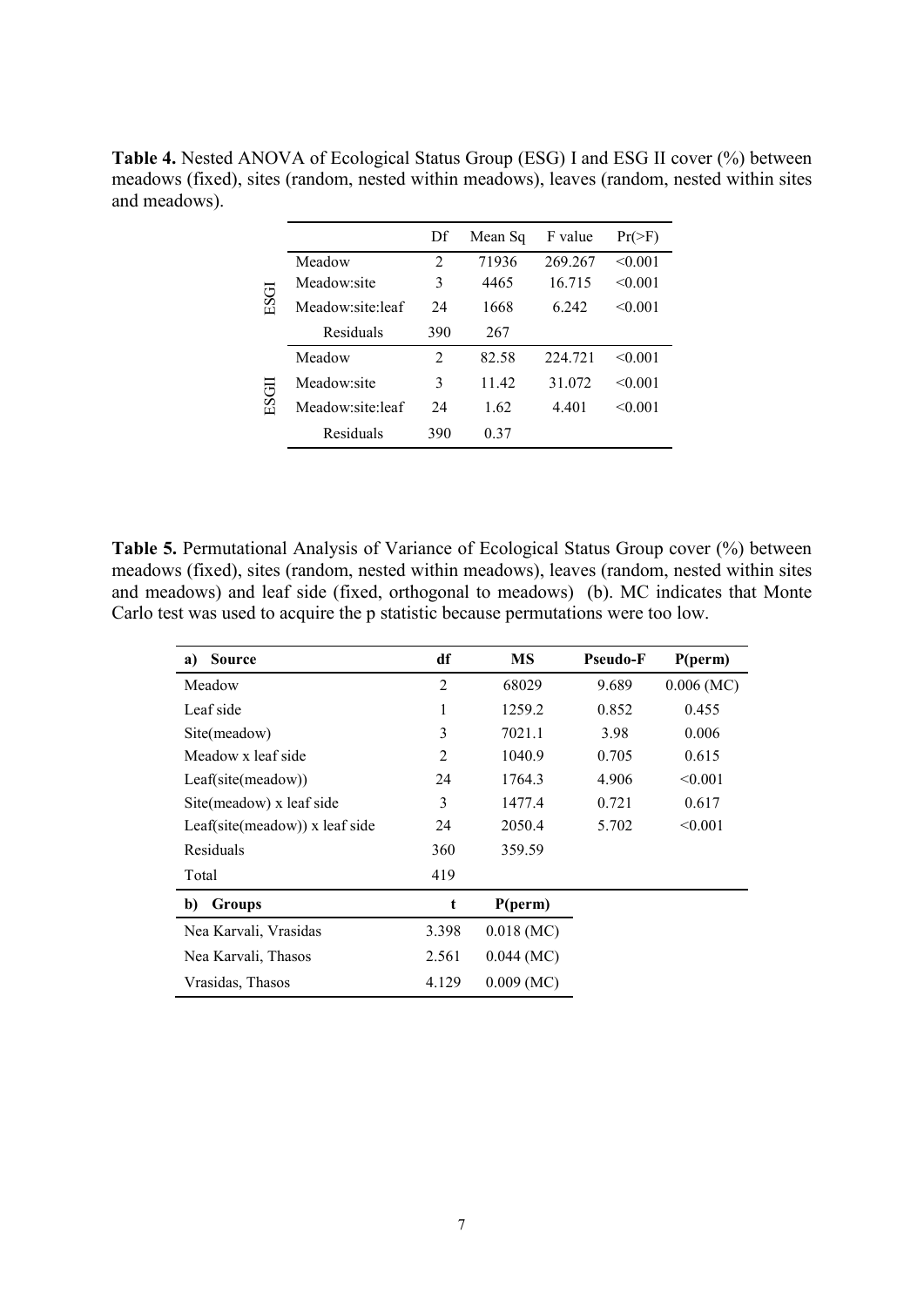# **Diversity and composition of algal epiphytes on the Mediterranean seagrass** *Cymodocea nodosa***: a scale-based study**

Soultana Tsioli<sup>1,2,3</sup>, Vasillis Papathanasiou<sup>1</sup>, Anastasia Rizouli<sup>4</sup>, Maria Kosmidou<sup>1</sup>, Christos Katsaros<sup>3</sup>, Eva Papastergiadou<sup>4</sup>, Frithjof C. Küpper<sup>4,5</sup> & Sotiris Orfanidis<sup>1#</sup>

<sup>1</sup> Benthic Ecology & Technology Laboratory, Fisheries Research Institute (ELGO-DIMITRA), 64007, Nea Peramos, Kavala, Greece

<sup>2</sup> Department of Biology, Section of Botany, National and Kapodistrian University of Athens, Panepistimiopolis, Athens 157 84, Hellas (Greece)

<sup>3</sup> Department of Biology, University of Patras, Rio, Greece

<sup>4</sup> School of Biological Sciences, Cruickshank Bldg, University of Aberdeen, St. Machar Drive, Aberdeen AB24 3UU, Scotland, UK

<sup>5</sup> Marine Biodiscovery Centre, Department of Chemistry, University of Aberdeen, Aberdeen AB24 3UE, Scotland, UK

# to whom correspondence should be addressed: [sorfanid@inale.gr](about:blank)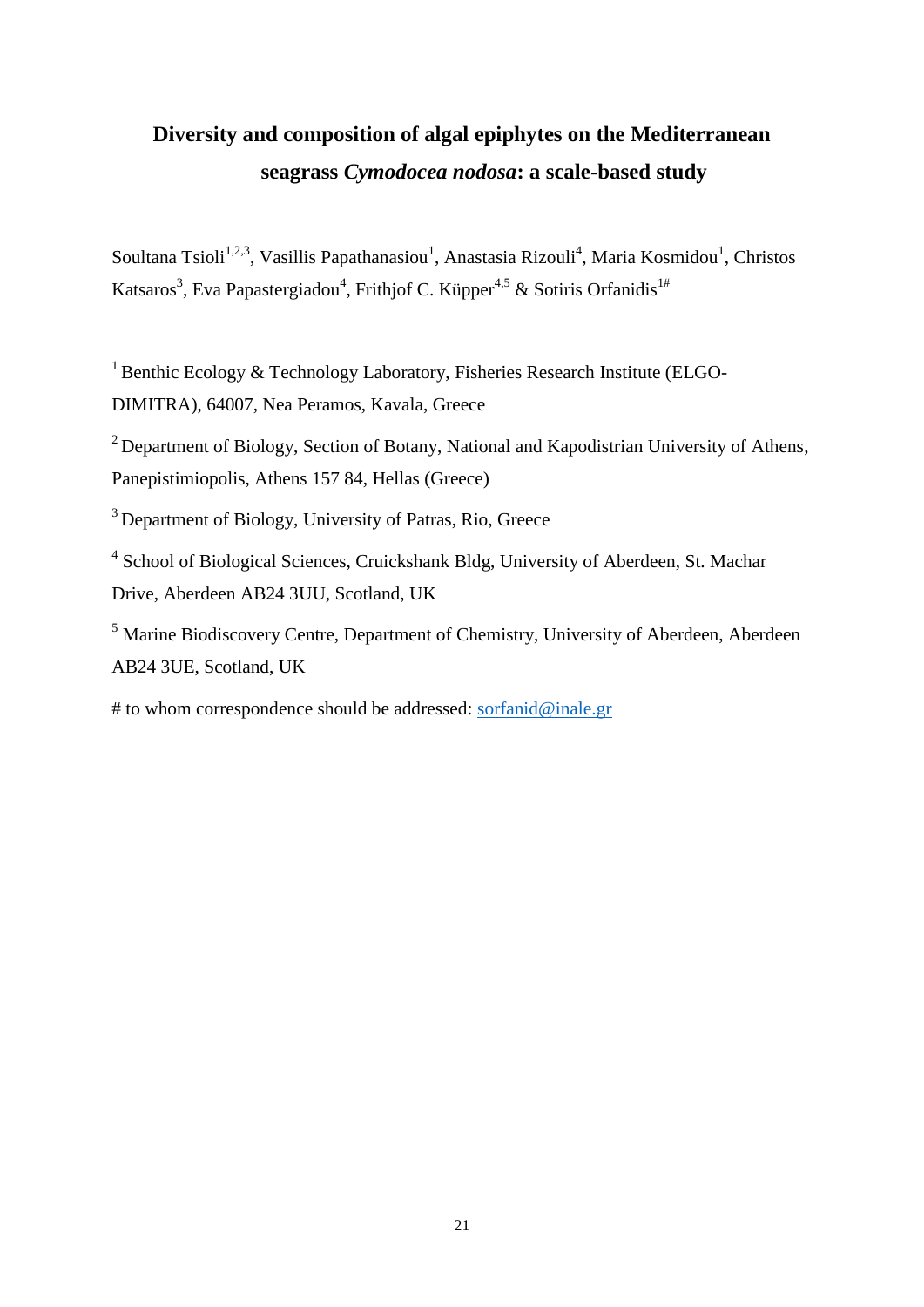#### **Abstract**

*Cymodocea nodosa*, a typical marine angiosperm species in the Mediterranean Sea, hosts a range of epiphytic algae. Epiphyte abundance varies at different spatial scales, yet epiphyte diversity and community composition are poorly understood. This study explores the epiphytes on *C. nodosa* from two reference meadows (Thasos, Vrasidas) and one anthropogenically stressed meadow (Nea Karvali) in the northern Aegean Sea (Kavala Gulf, Greece). A nested destructive sampling design at three spatial scales (metres, hundreds of metres, kilometres) and stereoscopic/microscopic observations were used. Light microscopy revealed a total of 19 taxa of macroalgae populating the leaves of *C. nodosa*. The most commonly encountered taxa with highest cover (%) were *Hydrolithon cruciatum* and *Feldmannia mitchelliae*. DNA sequencing (18S rDNA) confirms the presence of a number of dinoflagellate and red algal epiphytes, and this represents the first application of DNA metabarcoding to study the diversity of seagrass epiphytes. Epiphytic communities studied at species/taxon and functional (Ecological Status Groups) levels separated the reference lowstressed meadows from the degraded one, with the functional approach having higher success. The Ecological Evaluation Index classified the studied meadows into different Ecological Status Classes according to anthropogenic stress.

#### **Key words**

Macroalgae, abundance, image analysis, functional groups, metabarcoding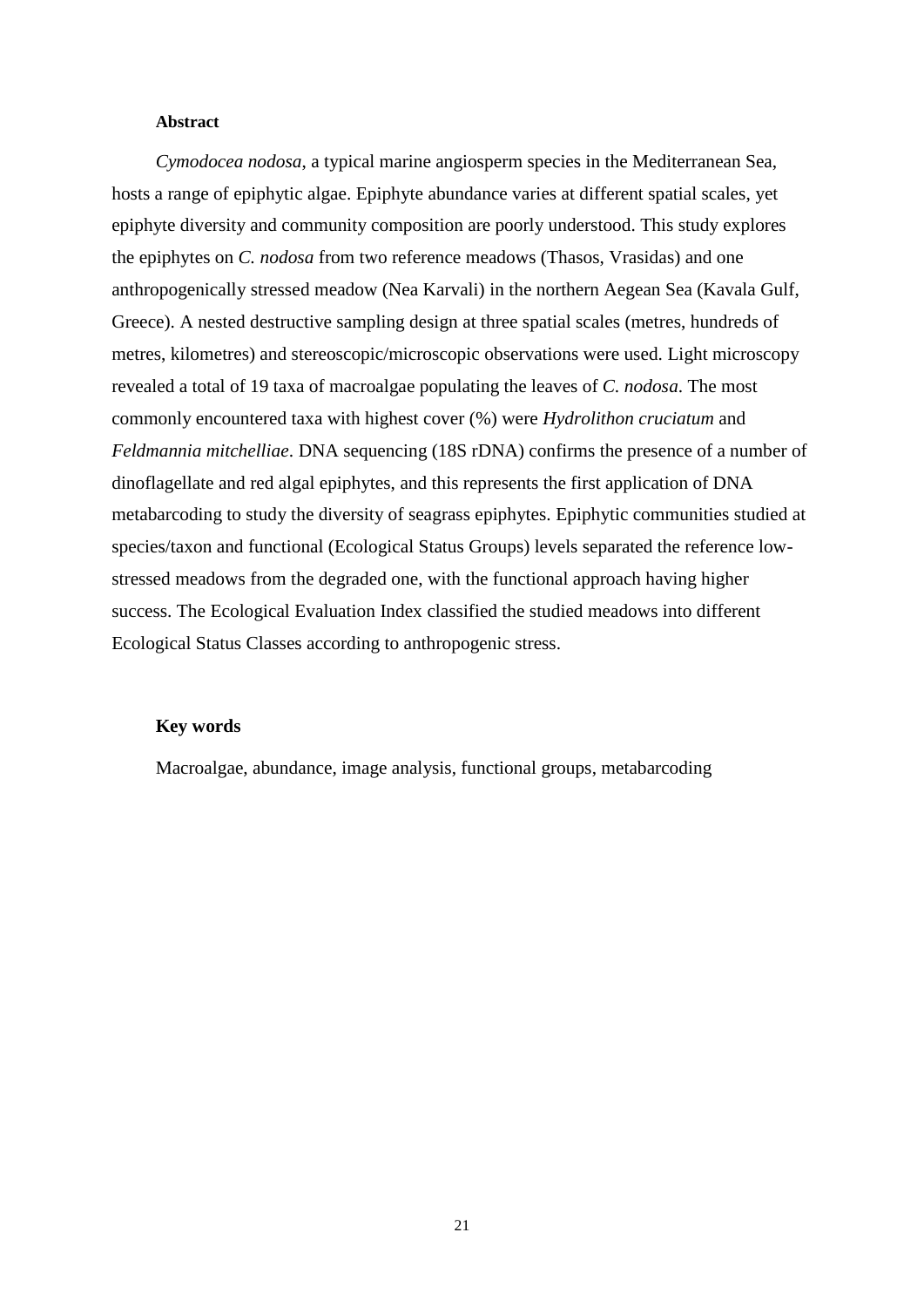#### **Introduction**

Seagrasses often form highly productive [\(Holmer 2019,](#page-26-0) [Pergent et al. 2014\)](#page-29-0) and extensive meadows in world-wide shallow ecosystems [\(Larkum et al. 2006\)](#page-27-0), holding a major role for benthic carbon sequestration [\(Trevathan-Tackett et al. 2015,](#page-30-0) [Stankovic et al. 2018,](#page-30-1) [Küpper and Kamenos 2018\)](#page-27-1) and contributing to the cycling and storage of a plethora of nutrients. Furthermore, they provide a wide range of ecosystem services, such as cover, protection, substrate, and food for a wide range of organisms [\(Ruiz-Frau et al. 2017\)](#page-30-2). At the same time, they enhance water quality by trapping suspended particles within their leaves and roots [\(Moore 2004\)](#page-28-0), and they protect the coasts from erosion [\(Ondiviela et al. 2014\)](#page-28-1). Furthermore, seagrasses can be used as bioindicators [\(Orfanidis et al. 2001\)](#page-28-2) since they can respond quickly to any biotic and abiotic changes in their habitat [\(Orth et al. 2006\)](#page-28-3).

*Cymodocea nodosa* is a common seagrass species in the Mediterranean Sea [\(Hemminga](#page-26-1)  [and Duarte 2000\)](#page-26-1) that grows relatively fast in comparison to other seagrass genera [\(Tsioli et](#page-30-3)  [al. 2019,](#page-30-3) [Marbà et al. 2004\)](#page-27-2). Most of the leaf surface is photosynthetically active [\(Cancemi et](#page-25-0)  [al. 2002\)](#page-25-0), contributing to a significant proportion of the total productivity [\(Hemminga and](#page-26-1)  [Duarte 2000\)](#page-26-1), and is often populated by epiphytes [\(Borowitzka et al. 2006\)](#page-24-0).

Seagrass epiphytes are mainly photosynthetic organisms, especially filamentous algae of various lineages and red coralline algae. Epiphytic algae found in seagrass meadows seem to cover the whole spectrum of algal lineages, although Rhodophyta are particularly prevalent [\(Browne et al. 2013,](#page-24-1) [Ben Brahim et al. 2020\)](#page-24-2), and diatoms can be found on almost any seagrass population [\(Chung and Lee 2008,](#page-25-1) [Mazzella and Spinoccia 1992\)](#page-28-4). Leaves of *C. nodosa* and, to a lesser degree, *Posidonia oceanica* have also been found to harbour toxic dinoflagellates as epiphytes [\(Turki 2005\)](#page-30-4). Epiphytic cyanobacteria contribute to  $N_2$ assimilation, while bacterial epiphytes on the rhizomes and on the leaves have a role in recycling nutrients [\(Hamisi et al. 2013\)](#page-26-2). Finally, seagrass epiphytes include nonphotosynthetic organisms like fungi, heterotrophic protozoa, sponges, bryozoa, hydrozoa, and ascidians [\(Borowitzka et al. 2006\)](#page-24-0). Leaves and especially the upper parts of the oldest leaves often host the greatest variety and biomass of epiphytic algae [\(Mazzella et al. 1994,](#page-28-5) [Uku and](#page-30-5)  [Björk 2001\)](#page-30-5).

The colonization of seagrass leaves by epiphytes can be easily observed via the comparison of leaves that originate from the same bundle but differ in age. There are several factors that can affect epiphyte diversity and abundance. Both vary over the seasonal cycle,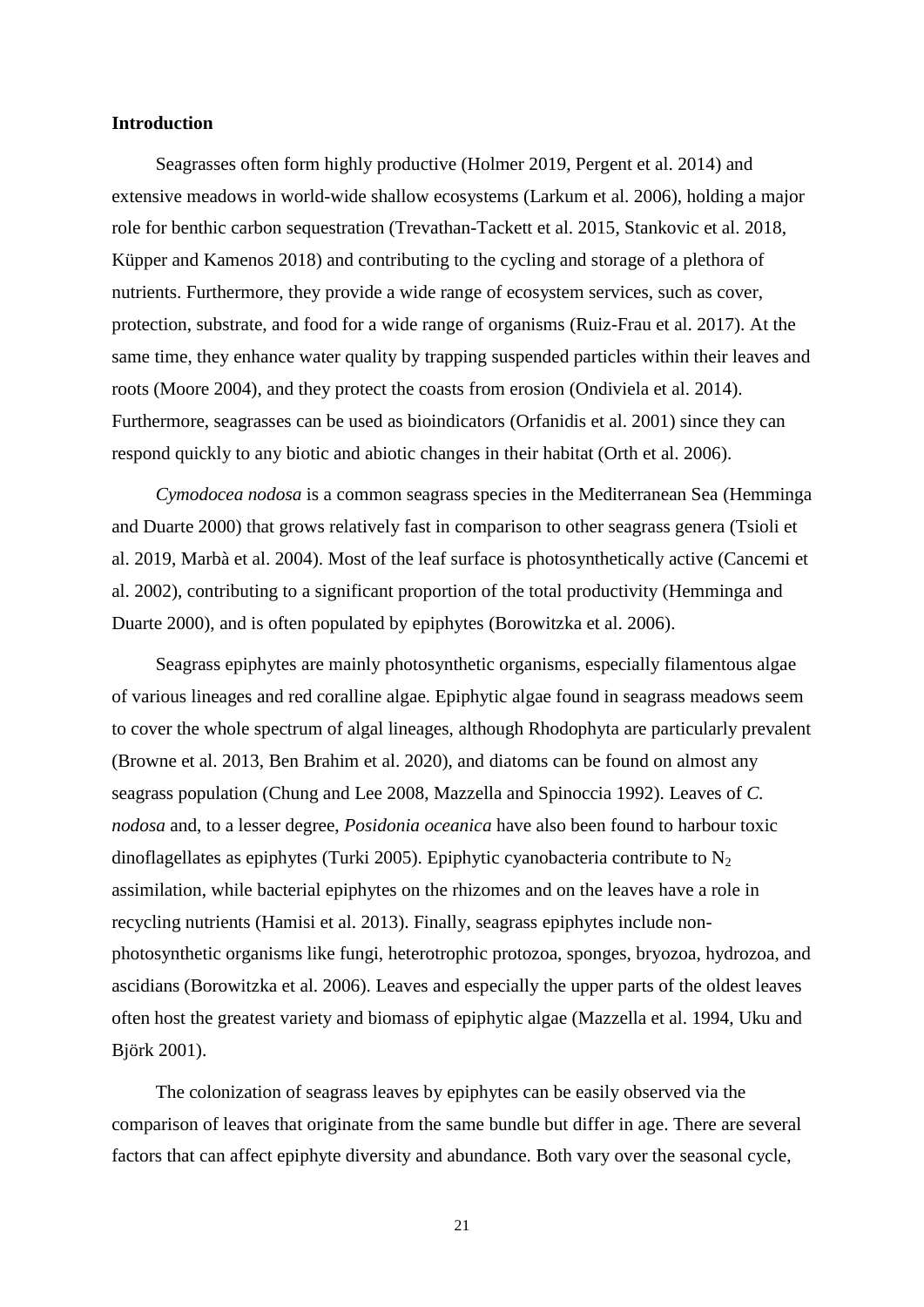which seems to be a consequence of substratum availability and stability, the availability of epiphyte propagules [\(Jacobs et al. 1983,](#page-26-3) [Trautman and Borowitzka 1999\)](#page-30-6), as well as the environmental conditions conducive to epiphyte development. In some cases, epiphytes are mostly located on the outward side of seagrass leaves, which seems to be driven by light distribution [\(Trautman and Borowitzka 1999\)](#page-30-6). In some seagrass species, epiphytic load is equally distributed between the two sides of the leaf, in particular when leaves are not curved, like *Posidonia australis* and *Cymodocea nodosa* [\(Trautman and Borowitzka 1999\)](#page-30-6). Hydrodynamics significantly influence epiphyte allocation and abundance, as it affects trapping of the spores and the nutrient supply for epiphytic organisms [\(Fonseca et al. 1982,](#page-25-2) [Kendrick and Burt 1997,](#page-27-3) [Borowitzka et al. 2006\)](#page-24-0). Nutrient supply is of great importance, as nutrient increase can lead to a significant boost of epiphytic biomass that may even lead to seagrass die-off [\(Duarte 1995\)](#page-25-3). Epiphytes can affect the photosynthetic efficiency of seagrasses, since epiphyte growth may attenuate photosynthetically active radiation (PAR) that is crucial for seagrass growth [\(Dixon 2000\)](#page-25-4). Last but not least, epiphytic communities can be nursing grounds for grazers and predators, the diversity and abundance of which can be affected by the epiphytes themselves or by the impact on host biomass [\(Jernakoff et al.](#page-26-4)  [1996\)](#page-26-4).

Epiphytes of seagrasses have been studied in terms of biodiversity [\(Browne et al.](#page-24-1)  [2013\)](#page-24-1), spatial variability [\(Chung and Lee 2008,](#page-25-1) [Lavery and Vanderklift 2002,](#page-27-4) [Balata et al.](#page-24-3)  [2007,](#page-24-3) [Johnson et al. 2005\)](#page-27-5), nutrient concentration, and anthropogenic stress [\(Balata et al.](#page-24-4)  [2008,](#page-24-4) [Campbell et al. 2006,](#page-25-5) [Frankovich et al. 2009,](#page-25-6) [Giovannetti et al. 2010\)](#page-26-5). In the Mediterranean Sea, while epiphytes on *Posidonia oceanica* have been studied for decades (e.g. [Piazzi et al. 2016,](#page-29-1) [Van der Ben 1971\)](#page-31-0), those of *C. nodosa* are much less known. Also, in some instances, epiphytes were studied at the level of morphological functional-form groups, based on the classification proposed by [Littler and Littler \(1980\)](#page-27-6) (see [Pardi et al. 2006,](#page-29-2) [García-Redondo et al. 2019\)](#page-26-6). However, a classification at a functional group level [\(e.g.,](#page-28-2)  [Ecological Status Groups, see Orfanidis et al. 2001, 2011\)](#page-28-2) relevant to nutrient and light levels, key aspects of eutrophication, has not been accomplished so far.

The present research aimed to investigate the diversity and abundance of epiphytes colonizing the seagrass *Cymodocea nodosa* at two reference meadows, and one anthropogenically stressed meadow along the coastline of the Kavala basin (Greece), in order to explore the hitherto-unknown role of anthropogenic stress in epiphyte colonization patterns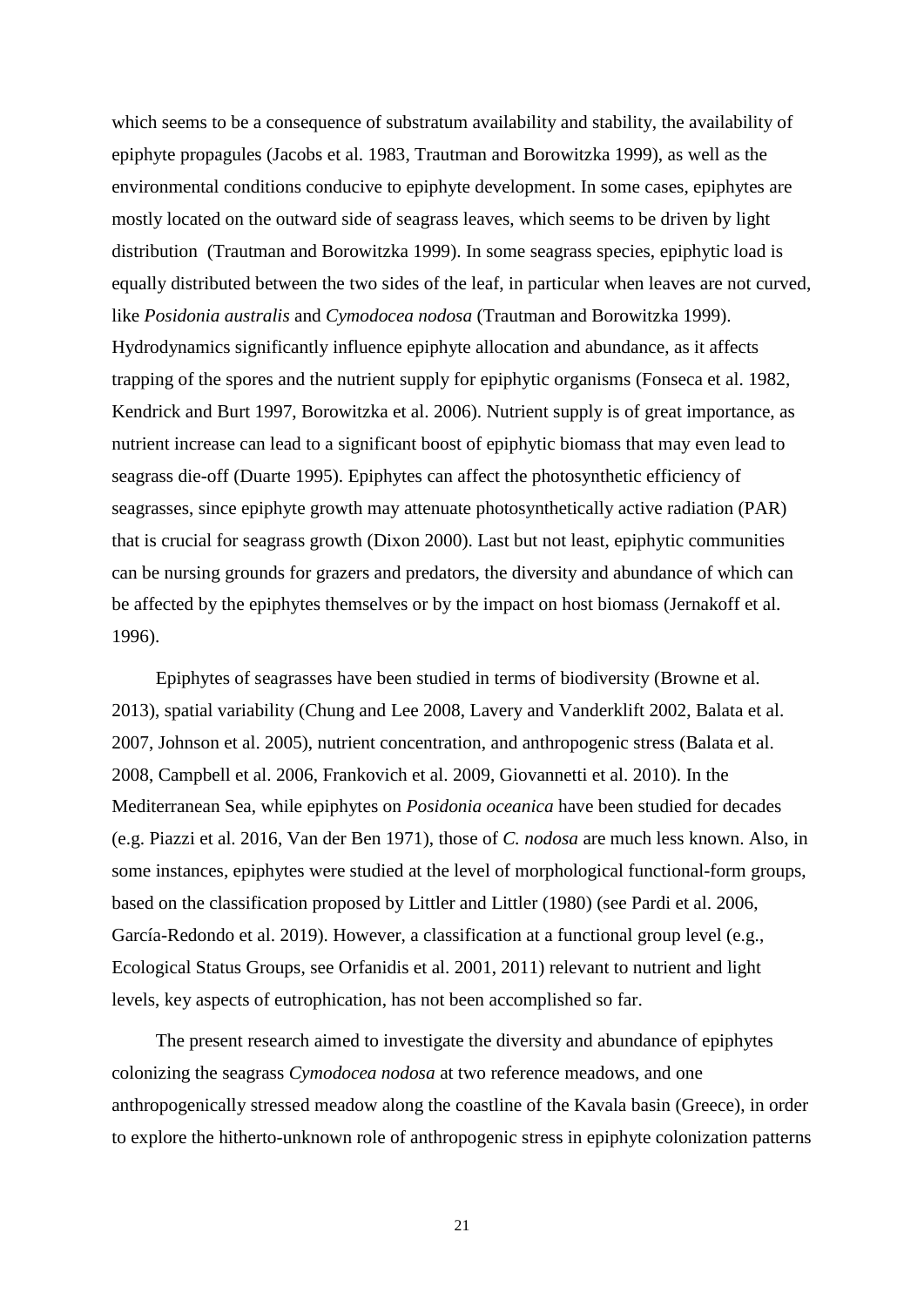on the leaves of *C. nodosa*, as well as the potential use of epiphytes as a bioindicator of anthropogenic stress along the coastline in this region.

#### **Materials & Methods**

#### *Sampling areas and samples*

Sampling was conducted at three meadows of known ecological status in the Kavala Gulf, North Aegean Sea, Greece: Vrasidas (24°19'8.78"E, 40°49'37.53"N), Thasos Island (24°41'46.97"E, 40°46'46.01"N), and Nea Karvali (24°31'7.68"E, 40°57'23.62"N; Figure 1). Vrasidas meadow is located in the inner part of Cape Vrasidas of the Eleutheron Gulf. It is one of the least stressed areas close to the surrounding mainland of Kavala Gulf and has been included in the European Natura 2000 network (code GR1150009). Main anthropogenic activities include fishing and tourism in the wider region, as well as port activities in the nearby town of Nea Peramos. Nea Karvali is an old agricultural and fishing settlement that, since 1981, has seen increased levels of industrial development and, in particular, the establishment of a phosphorus fertilizer plant, the Kavala city wastewater treatment facility, and a crude oil de-sulphurisation complex of the Prinos Oil Field all of which significantly affect the surrounding coastal area. The Thasos Island meadow is located in the north-eastern part of the Kavala Gulf. The island's main income stems from tourism, while the agricultural activities do not significantly influence the coastal water quality because of the relatively high hydro-dynamism of the area. The Vrasidas and Thasos meadows were chosen as reference sites, while the meadow at Nea Karvali was selected as a highly stressed one (see [Orfanidis et al. 2011,](#page-28-6) [Papathanasiou and Orfanidis 2018,](#page-29-3) [Papathanasiou et al. 2015\)](#page-29-4).

Preliminary sample collections of *Cymodocea nodosa* (Ucria) Ascherson shoots were conducted at the selected sampling sites, except Thasos Island, in order to qualitatively assess the epiphytic load (Vrasidas: 20/01/2008, 30/01/2008, 23/03/2009 – Nea Karvali: 18/03/2009). For the quantitative analysis, a nested destructive sampling protocol was followed, which allowed comparisons at three spatial scales (Figure S1). In each meadow, two sites were randomly selected that were ca. 500–800 m apart. In total, there were six selected sampling sites: Thasos 1 (TH1), Thasos 2 (TH2), Vrasidas 1 (VR1), Vrasidas 2 (VR2), Nea Karvali 1 (NK1), and Nea Karvali 2 (NK2). All sample collections were conducted on the same day (22 October 2009) by scuba-diving at  $1.5 - 3$  m depth. All *Cymodocea* shoots were immediately put in bags filled with seawater. Five shoots from each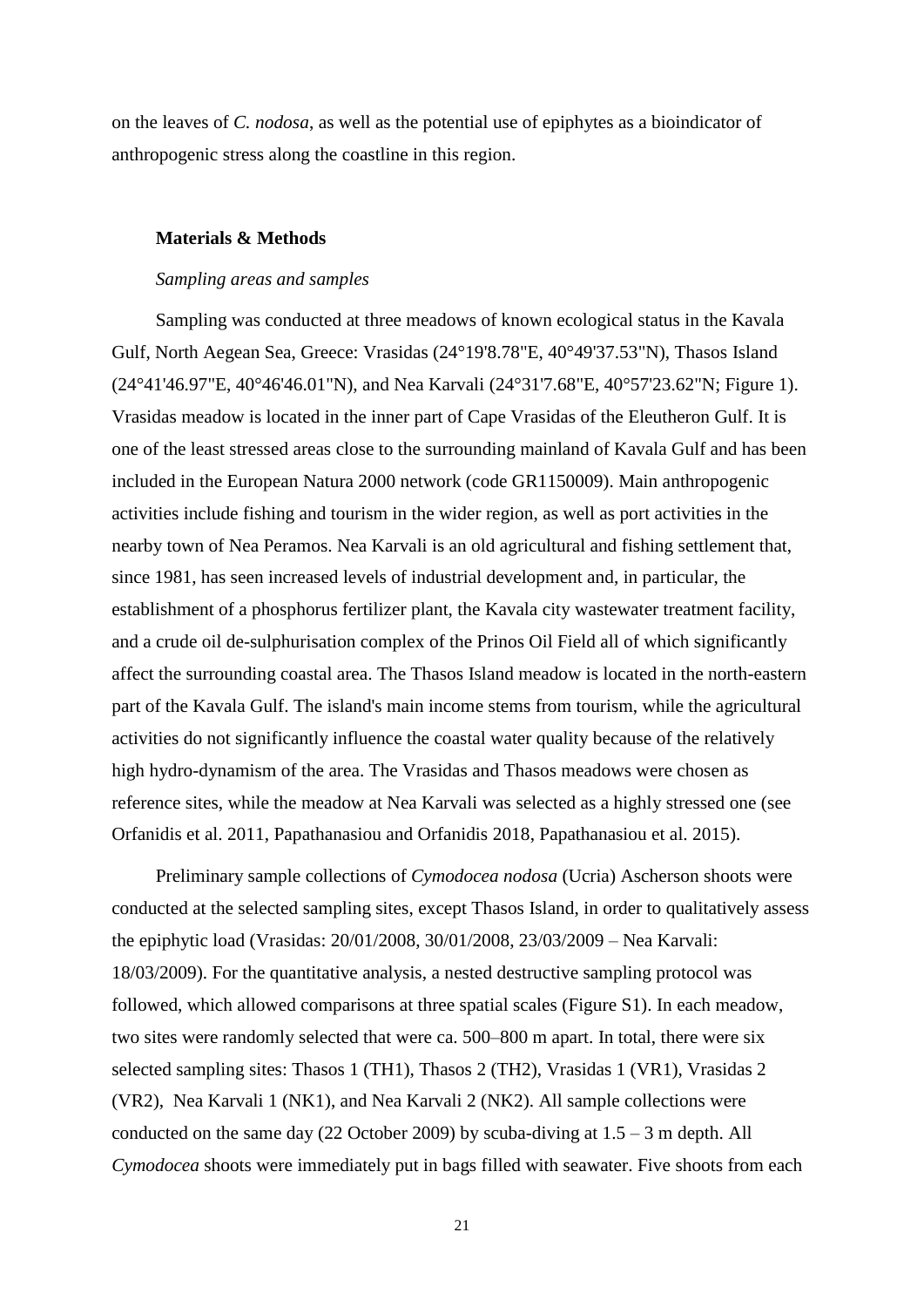site (30 in total) were fixed in 3-5% formaldehyde solution to be used for the stereoscopicmicroscopic analyses. From the meadows at Thasos and Nea Karvali, another five shoots from each site (20 in total) were collected and fixed with ethanol to be used for molecular analyses.

#### *Laboratory Analysis*

The first step of the laboratory analysis was the qualitative identification of all the taxa present in each sampled shoot by using a stereoscope (Nikon SMZ1000, equipped with a Sony Exwave HAD color video camera) and microscope (Nikon Eclipse 50i, equipped with a 5-megapixel CCD DS-Fi1 camera).

In order to calculate the epiphyte cover (%) per species, five mature leaves from five randomly collected shoots from each site were analyzed, that is, a total of 30 leaves. From each leaf, seven random, non-overlapping random photos were taken on each side of each leaf, thus a total of 14 from each leaf. As a result, a total of 420  $(19.04 \pm 4.04 \text{ mm}^2)$ photographs were measured and analyzed, as described below.

The oldest part of the leaf that was intact was placed in a Petri dish filled in artificial seawater of 32-35 salinity (Figure S2). Thereafter, the oldest part of the oldest leaf within a given shoot was cut off and the inner and outer side of the leaf were determined. The part of each leaf facing the opening of the leaf sheath was labelled as ′inner′ and the other part as ′outer′. Using the Image Pro-Plus 5.1 software, seven pictures of each side of the leaf were taken. Image Pro-Plus (Media Cybernetics, Rockville, Maryland, USA) was used to calculate the cover of each species of the photo sample leaf area. It should be noted that *C. nodosa* leaves used for taxonomic identification of epiphytes were not included in the quantification of epiphytic cover on leaves.

#### *Ecological Evaluation Index (EEI-c)*

EEI-c was calculated according to [Orfanidis et al. \(2011; www.eei.gr\)](#page-28-6) on two main Ecological Status Groups, ESG I (slow-growing, late-successional species) and ESG II (fastgrowing, opportunistic species). To ensure comparability, the EEI-c values were transformed into Ecological Quality Ratios (EQR, i.e., the ratio between the value of the observed biological parameter for a given surface water body and its expected value under the reference conditions) as follows: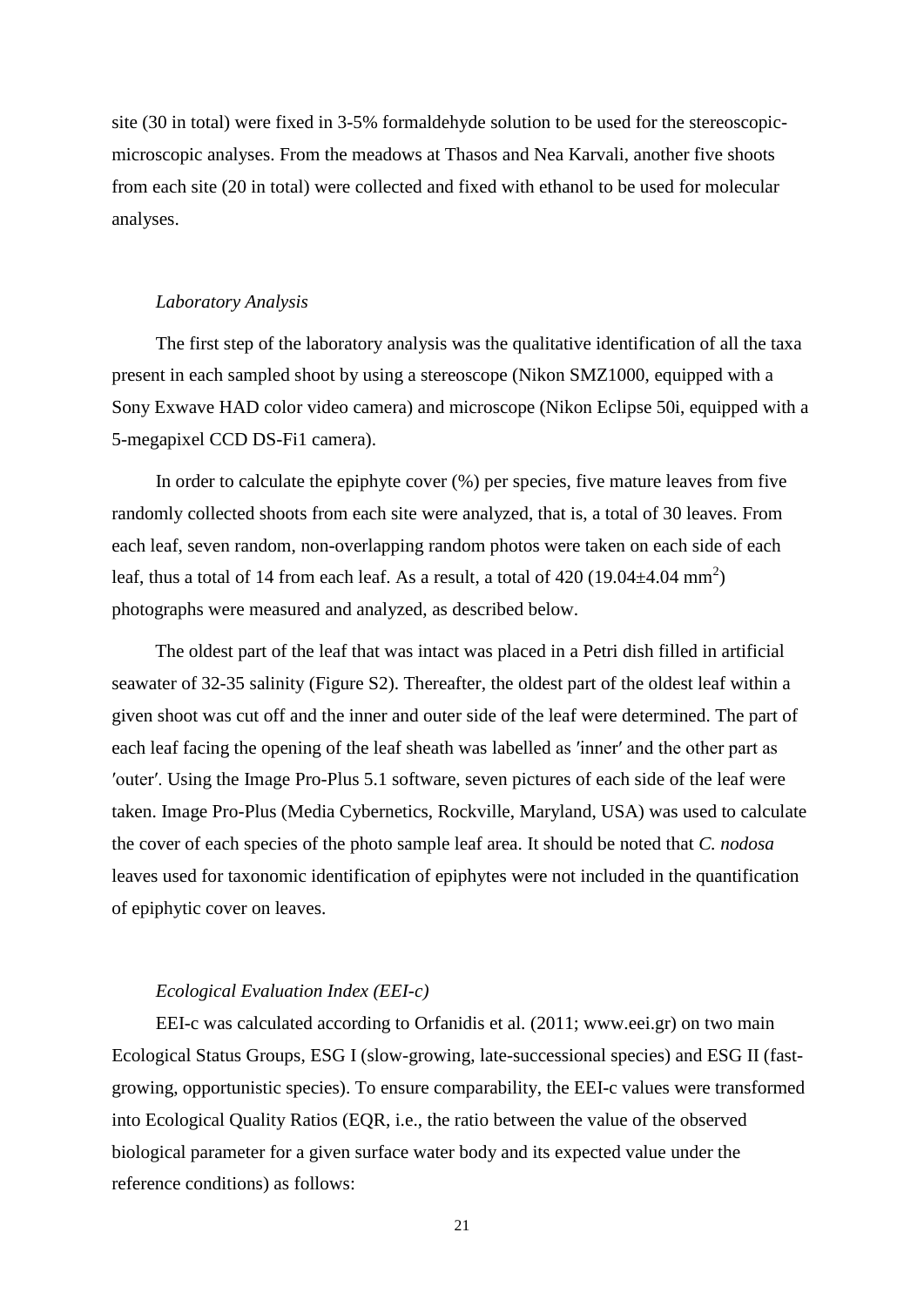#### $EEL_{EOR} = 1.25*(EElvalue/RCvalue) - 0.25$ , where  $RC = 10$ .

#### *DNA extraction, amplification and sequencing*

The samples that were stored in ethanol solution (99 %) were used for DNA extraction. Total DNA was extracted using a modified CTAB protocol [\(Doyle and Doyle 1987,](#page-25-7) [Surek et](#page-30-7)  [al. 1994\)](#page-30-7) from around 20 mg dry weight tissue. Polymerase chain reaction (PCR) was conducted according to an established protocol [\(PCR; see Marin et al. 1998\)](#page-27-7). The nuclear SSU-ITS region was amplified using the primers EAF3 and ITS055R, and sequenced using additional internal primers, such as 528F, 920F, EBR, 920R, 536R [\(Marin et al. 1998,](#page-27-7) [Marin](#page-27-8)  [et al. 2003\)](#page-27-8) SSU rDNA . PCR products were sequenced using the Sanger method at the Molecular Genetics Facility (MGF) of the UK Natural Environment Research Council (NERC) using primers 82F, 528F, 920F, EBR, 920R and 536R, respectively [\(Marin et al.](#page-27-7)  [1998\)](#page-27-7). Sequences were deposited in NCBI (Table 1).

#### *Alignments and taxonomic analyses*

The 18S sequences obtained were used for taxonomic identification of epiphytic organisms. The forward and reverse sequences were manually aligned and quality-checked using the programs BioEdit [\(Hall 1999\)](#page-26-7) as well as AliView [\(Larsson 2014\)](#page-27-9). They were subsequently searched for homologies initially against the GenBank nucleotide database using the BLAST tool [\(Altschul et al. 1997\)](#page-23-0) and then for a more refined taxonomic search against the databases available via the SILVA platform, specifically Ref NR with taxonomies SILVA, RDP, GTDB, LTP and EMBL-EBI/ENA (Table 1; [Yilmaz et al. 2013,](#page-31-1) [Quast et al.](#page-29-5)  [2013\)](#page-29-5).

#### *Statistical Analysis*

All statistical analyses were executed using the PRIMER software v. 7. In order to visually assess community differences, we employed non-metric Multidimensional Scaling based on species/taxa cover and Ecological Status Group cover separately. In both cases, the Bray Curtis dissimilarity matrix was used. The hypothesis that community composition was equivalent between four spatial levels (meadow, site, leaf and leaf side) was tested using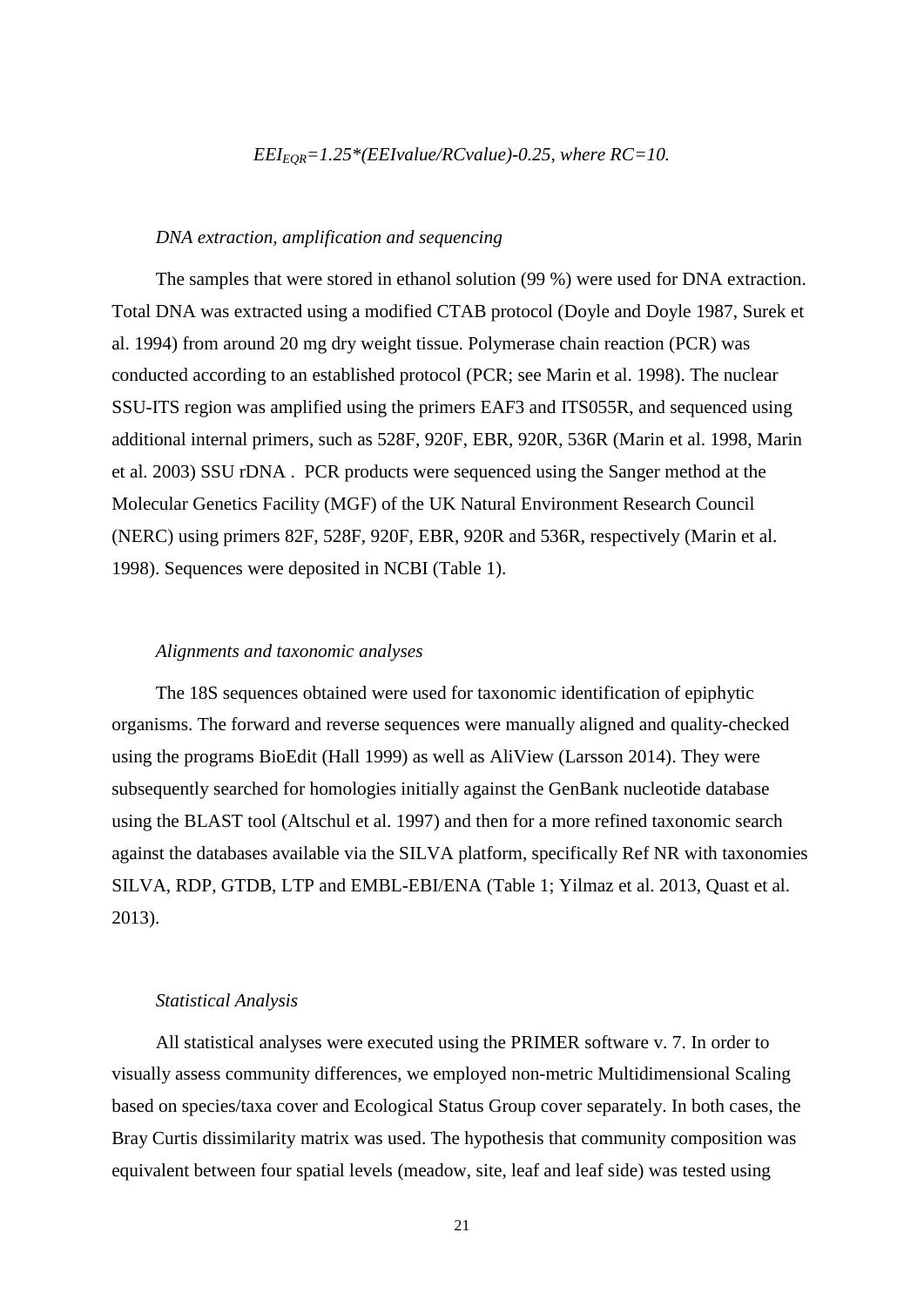Permutational Multivariate Analysis of Variance (PERMANOVA) with 9999 permutations. The factor meadow was treated as fixed, while site was set as random, nested within meadow, and leaf was set as random, nested within site and meadow. Leaf side was treated as fixed and analyzed orthogonally to meadow. When the unique permutations were found to be low, the Monte Carlo procedure was followed, while pairwise analysis was run for the factor meadow. The Bray Curtis dissimilarity was again used, while the analysis was run once for the community matrix based on all the species/taxa cover and once for the two Ecological Status Group covers. Each analysis was accompanied by a Permutational test of Multivariate Dispersion (PERMDISP) for the meadow factor to examine whether the within-group dispersion from the group centroid was similar between the analysis levels. The significant contribution of individual species/taxa in the observed differences and the dissimilarity between meadows was examined using a similarity percentage analysis (SIMPER). Figures were drawn using the package "ggplot" in the R Environment [\(R Core Team 2020\)](#page-29-6). Analysis of variance of ESGI and ESGII between the three spatial scales was run in the R Environment using the aov() R Core function. The condition of normality and homoscedasticity in our data were not met, even after applied transformations. As such, in order to avoid type I errors, the significance level was set as  $a=0.01$ . In the results, all descriptive statistics are given with the standard error (mean±SE).

#### **Results**

#### *Qualitative analysis of epiphyte diversity*

A total of 19 species/taxa were identified from the leaves of *Cymodocea nodosa*, 11 of which belong to the Rhodophyta, 4 to the Heterokontophyta and 4 to the Chlorophyta (Table 2, Figure 2). The presence of a few species of Cyanobacteria was also recorded. The nomenclature and systematic classification of taxa are in accordance with AlgaeBase [\(Guiry](#page-26-8)  [and Guiry 2020\)](#page-26-8).

Figure 3 shows a comparative view of the leaves under the stereoscope in order to visually indicate the differences between the leaves from the three meadows. A number of observations are noteworthy:

At the Vrasidas meadow, *Hydrolithon cruciatum* crusts were bright white and continuous and covered the entire extremity of the leaf of *C. nodosa*. The presence of Anthozoa was observed in all of the specimens at the lateral ends of leaves. It is noticeable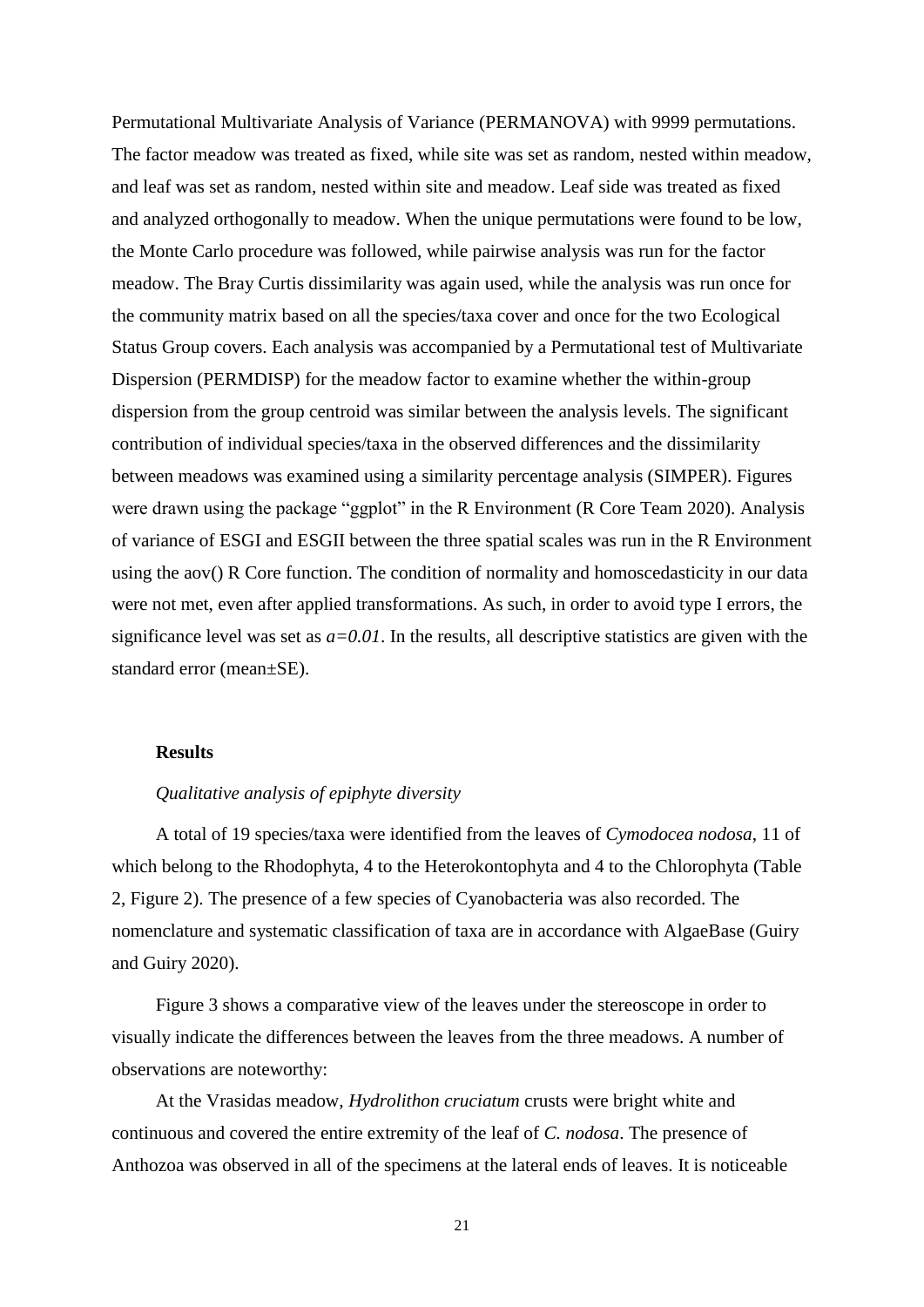that macroalgal epiphytes were observed on the stem. At the younger parts of the leaves, only Anthozoa were observed, whereas on the older parts (towards the leaf apex), the coexistence of *H. cruciatum* and Anthozoa was noticed.

At the Thasos meadow, *H. cruciatum* had strongly lobed or toothed ends, and some individuals were pale white, probably in the early stages of their development.

At the Nea Karvali meadow, *Acrochaetium* sp. grew mostly at the lateral ends of *C. nodosa* leaves, which were often covered by debris or amorphous inorganic constituents that made it difficult to distinguish epiphytes when analyzing photographs. In most cases, it appears that *Feldmannia mitchelliae* did not occur directly on the leaves of *C. nodosa*, but only on *H. cruciatum* crusts.

#### *DNA sequences*

Sequencing yielded one sequence per sample. Only two sequences were >99% similar to sequences in GenBank, five corresponded to seagrasses and two sequences corresponded to land plants. BLAST and SILVA searches of partial 18S rDNA sequences revealed the presence of associated organisms (Table 1) – including two red algae of the Ceramiales, and a number of different dinoflagellates, the closest match for which is the genus *Prorocentrum*, but with relatively low similarity levels.

#### *Quantitative analysis at species/taxon level*

The abundance of eight taxa was analyzed, using data obtained from the image analysis. All eight taxa were present in the Vrasidas and Thasos meadows. The species *H. cruciatum* and *F. mitchelliae* (81.07±1.80 % and 2.79±0.66 %, respectively) dominated in the Vrasidas meadow, while *H. cruciatum* and Cyanobacteria (52.25±1.54 % and 1.75±0.22 %, respectively) dominated in the Thasos meadow (Table 2, Figure 4). Only six out of the eight encountered taxa were present in Nea Karvali with *H. cruciatum* and *F. mitchelliae*  $(36.35\pm1.58$  % and  $29.95\pm2.44$  %, respectively) being the dominant ones.

The eight taxa identified were not present in the same frequency among all three meadows. Figure 5 shows the number of species/taxa occurrences in the measured leaves per meadow. *Acrochaetium* sp*.*, *Ceramium* sp. and *F. mitchelliae* were more frequent in the Nea Karvali meadow, whereas *Chondria capillaris* and *Cladophora* sp*.* were absent. In the same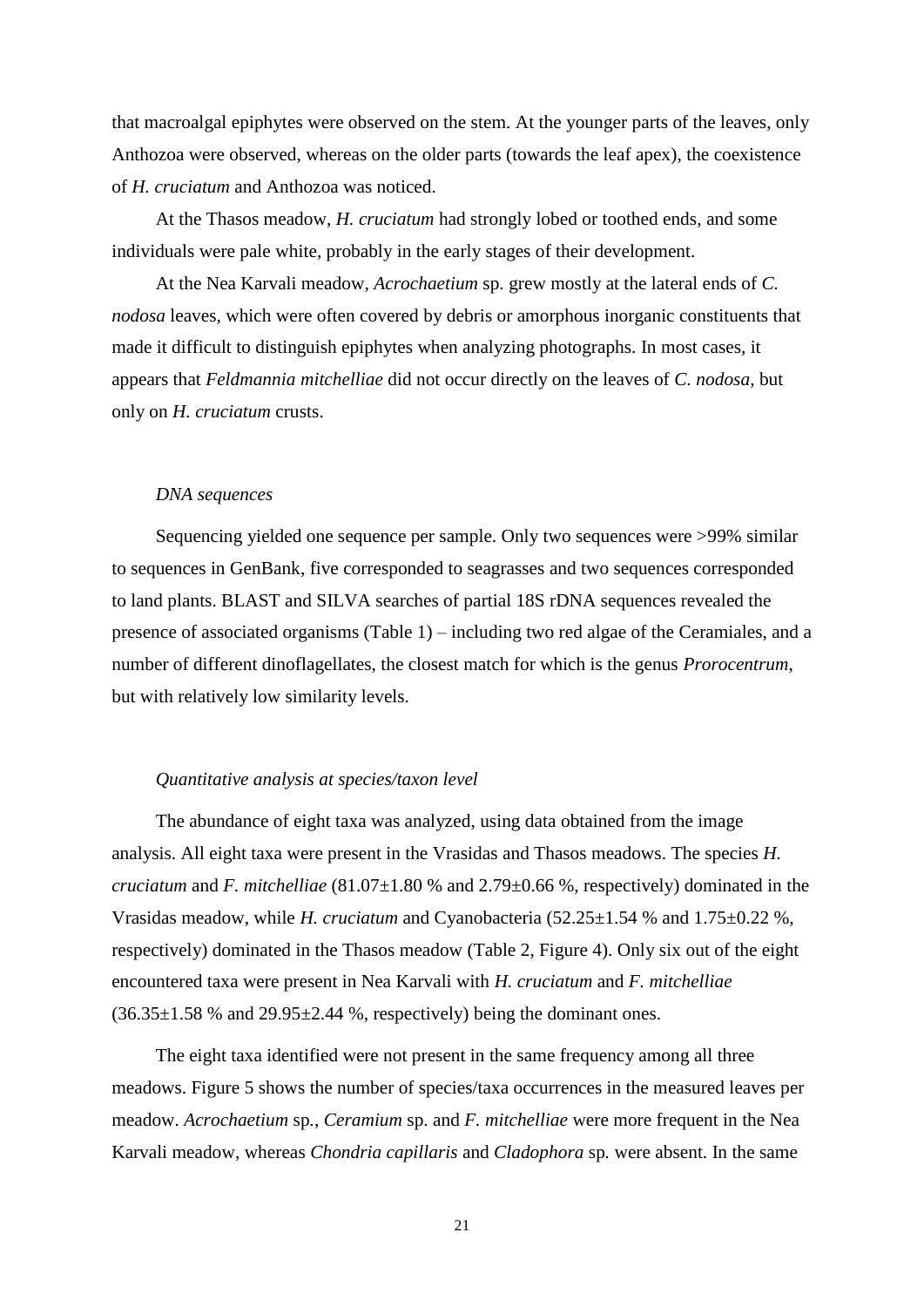meadow, Cyanobacteria were found on only one leaf. The Thasos and Vrasidas meadows showed differences in the number of leaves hosting Cyanobacteria and *F. mitchelliae*.

The non-metric Multidimensional Scaling revealed three clusters at 70% similarity (Figure 6). Cluster A contained all leaves from Nea Karvali together with two leaves from Vrasidas (VR2.1, VR2.2) and one from Thasos (TH1.2) that were more similar to Nea Karvali. Cluster C was formed by almost all other Thasos and Vrasidas leaves, except the leaves VR2.3, VR2.4, VR2.5 and TH1.3 that formed a separate cluster (B). SIMPER analysis revealed that these differences were mainly caused by the two species *H. cruciatum* and *F. mitchelliae* (Table S2). The clusters B and C from Vrasidas and Thasos meadows had the lowest dissimilarity average (26.82) while both had ca. 44% dissimilarity with Nea Karvali (A).

Permutational Analysis of Variance (PERMANOVA) on the community matrix showed that there were statistically significant differences of species/taxa cover (%) between all factors except Leaf side. However, a statistically significant interaction between leaf side and leaf within site within meadow was noticed (Table 3a). Pseudo F was by far highest for the meadow factor (Table 3a), while pairwise analysis revealed that these differences were statistically significant between all three meadows (Table 3b). Data displayed heterogeneous dispersions between meadows (PERMDISP test,  $F=70.514$ ,  $p<0.001$ ). The highest dispersion was found at the Nea Karvali meadow, while Vrasidas had the lowest. The pairwise analysis showed that dispersion was statistically different only between Nea Karvali and the other two meadows, while the difference between Thasos and Vrasidas was not significant (*P (perm)*= 0.065; Table S3).

The two sites from Vrasidas meadow showed different diversity as *F. mitchelliae, Acrochaetium* sp*., Carradoriella elongata* and *Chondria capillaris,* were completely absent from site VR1, that was in turn characterized by the highest *H. cruciatum* cover (82.54±2.93 %). Site VR2 that contained all species/taxa found, was again dominated by *H. cruciatum* (79.60±2.09 %) followed by *F. mitchelliae* (5.50±1.23%).

In the Thasos meadow, *H. cruciatum* and Cyanobacteria were the only epiphytes found in leaves from TH2. *Hydrolithon cruciatum* was again the dominant epiphyte (56.08±2.11 %), and Cyanobacteria had the highest cover among all studied sites (1.92±0.26 %). All species/taxa were found in TH1, with *F. mitchelliae* being second highest in cover (1.83±0.46 %), after *H. cruciatum* (48.42±2.15).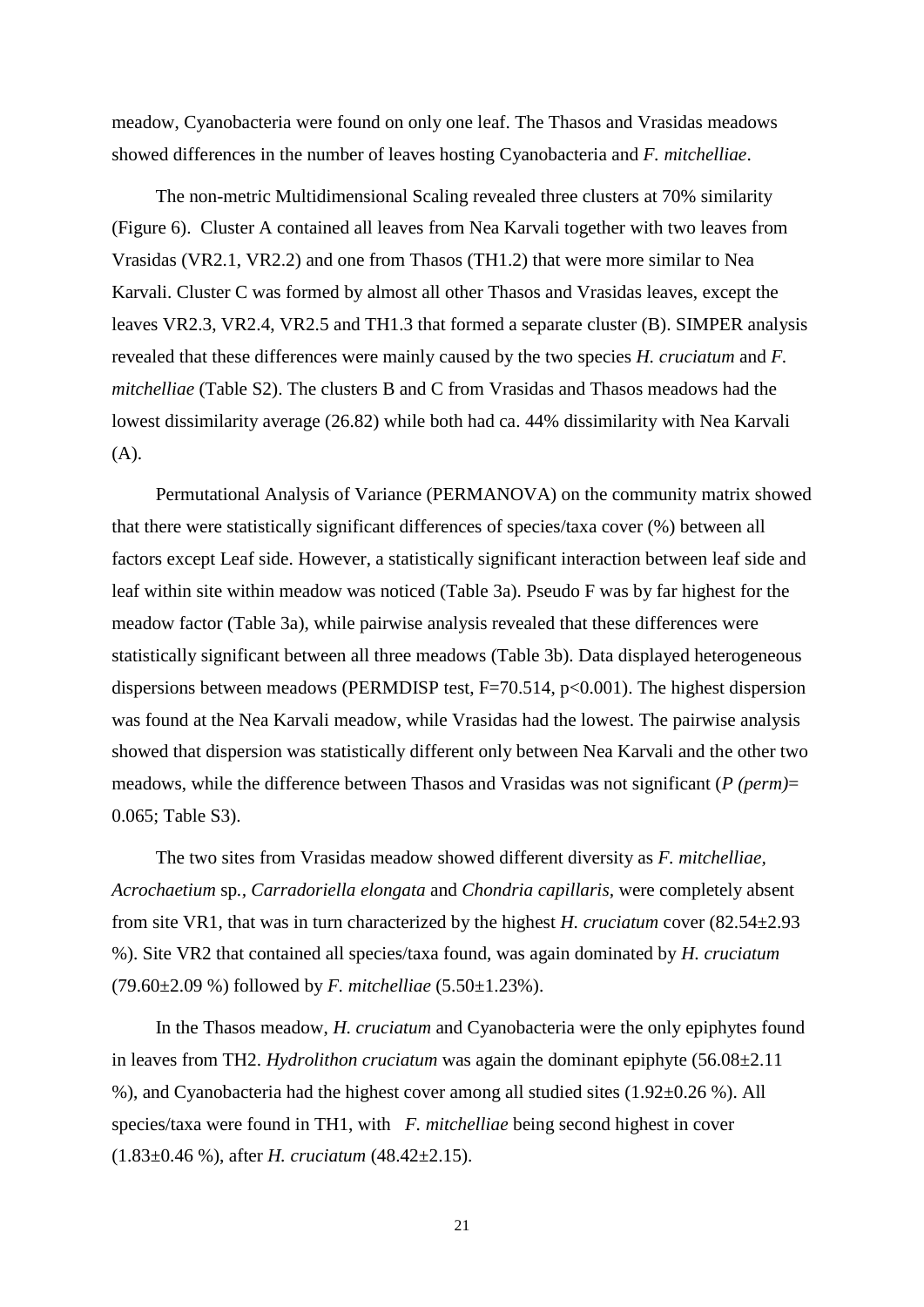In Nea Karvali, *H. cruciatum* had the lowest mean cover in comparison to the other two meadows  $(36.35\pm1.58\%)$  but was still the dominant species in the meadow, with the highest cover in NK1 (45.23±1.64 %). *Feldmannia mitchelliae* was again the second most abundant species, with highest cover in NK1  $(40.00\pm4.11\%)$ . The two sites were similar in species richness, as *Carradoriella elongata* was present only in NK1 and Cyanobacteria were present only in NK2.

#### *Quantitative analysis at Ecological Status Group level*

Among the identified species/taxa, *H. cruciatum* was the only species belonging to ESG I, while the other seven species/taxa belonged to ESG II.

The cover (%) of both ESGI and ESGII was statistically different between all spatial scales of the analysis (Table 4). The highest between group variability was observed at the level of meadow for both ESGs. ESGI had the highest cover  $(\%)$  in Vrasidas  $(81.07\pm1.80\%)$ and especially in site VR1 (82.54±2.93 %; Figure 7). Nea Karvali had the lowest ESGI cover  $(36.35\pm1.58\%)$  with minimum mean cover measured in site NK2  $(27.47\pm2.26\%)$ . ESGII had the highest cover  $(\%)$  in Nea Karvali  $(30.51 \pm 2.43 \%)$  and especially at site NK1 where it reached 45.23±1.64 %. Mean cover (%) was considerably lower in the other two meadows with mean cover (%) being  $3.89\pm0.67$  % in Vrasidas and  $2.77\pm0.29$  % in Thasos. Post hoc analysis (Table S4) showed that, while differences in ESG I cover (%) were statistically significant between all meadows, ESG II cover (%) was significantly different between Nea Karvali and the other two meadows, while the difference between Thasos and Vrasidas was not significant ( $p= 0.731$ ).

The non-metric Multidimensional Scaling revealed a clear distinction between the cluster of leaves from the degraded meadow at Nea Karvali and the cluster from the other two reference meadows (Thasos, Vrasidas) at 85% similarity (Figure 8). SIMPER analysis showed that the observed differences were mainly attributed to changes in ESG I cover (%) (Table S5). The reference group (A) showed an average dissimilarity of 46.97% from the group (B).

Permutational Analysis of Variance (PERMANOVA) on the community functional matrix showed that there were statistically significant differences of ESG cover (%) between all factors except leaf side. However, a statistically significant interaction between leaf side and leaf within site within meadow was noticed (Table 5a). Pseudo F was by far highest for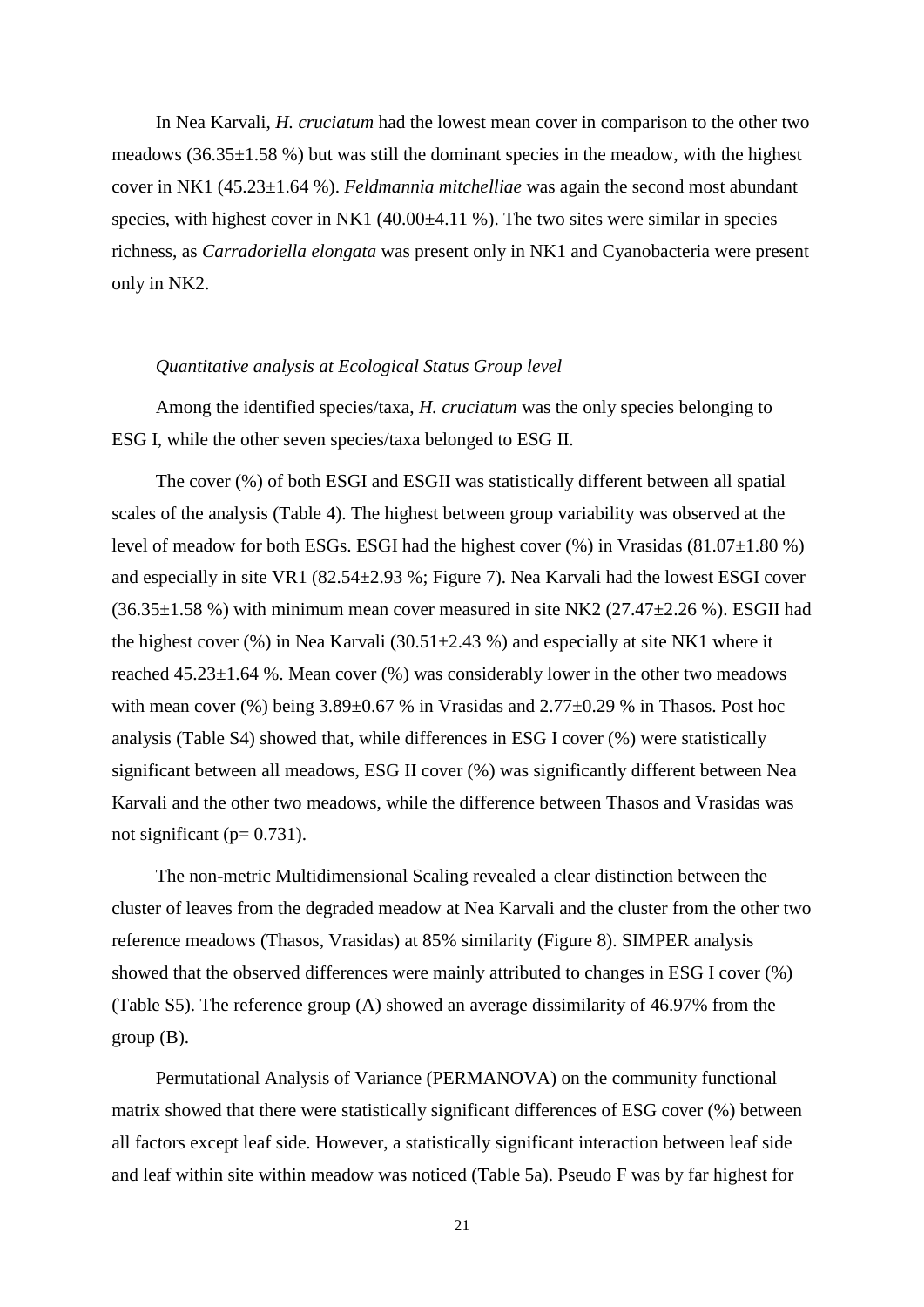the meadow factor (Table 5a), while pairwise analysis revealed that these differences were statistically significant between all three meadows (Table 5b). Data displayed heterogeneous dispersions between meadows (PERMDISP test, F=69.943, p<0.001). The highest dispersion was found at Nea Karvali meadow, while Vrasidas had the lowest. The pairwise analysis showed that dispersion was statistically significant different only between Nea Karvali and the other two meadows, while the difference between Thasos and Vrasidas was not significant (*P(perm)*= 0.063; Table S6).

#### *Ecological Evaluation Index and anthropogenic stress*

Using the EEI-c index and the Ecological Status Class (ESC) boundaries (Orfanidis et al. 2011), the meadows of Vrasidas (EEI- $c_{EOR}=0.92\pm 0.025$ ) and Thasos (EEI- $c_{EOR}=0.78\pm 0.025$ ) 0.024) were classified in High ESC, while the Nea Karvali meadow as moderate ESC (EEI $c_{EOR}$ =0.41 $\pm$  0.020). This classification is in agreement with the cumulative index of the anthropogenic stress MALUSI which was highest in Nea Karvali (8) and lower for Vrasidas (1.25) and Thasos (1) [\(for the MALUSI estimation see Orfanidis et al. 2020\)](#page-28-7).

#### **Discussion**

In this study, for the first time to our knowledge, a combined interdisciplinary, detailed approach has been utilized on the epiphytes of the leaves of *Cymodocea nodosa*. Stereoscopeand microscope-based photographs were combined with accurate qualitative and scale-based quantitative analysis of epiphyte species/taxa cover (%), through an appropriate image analysis software. The approach was complemented further by DNA sequencing.

#### *Methodology*

The epiphytic cover (%) on *C. nodosa* leaves was estimated by combining the traditional method of "relevé" (a plot of sufficient size as representative of plant community under examination) with the "Image analysis" technology (Figure S2). While the estimation of crustose species/taxa cover (%) was straightforward, the filamentous species demanded expert judgment, due to protruding thalli. For convenience, we avoided the use of any cover glass above the leaf samples examined under the stereoscope.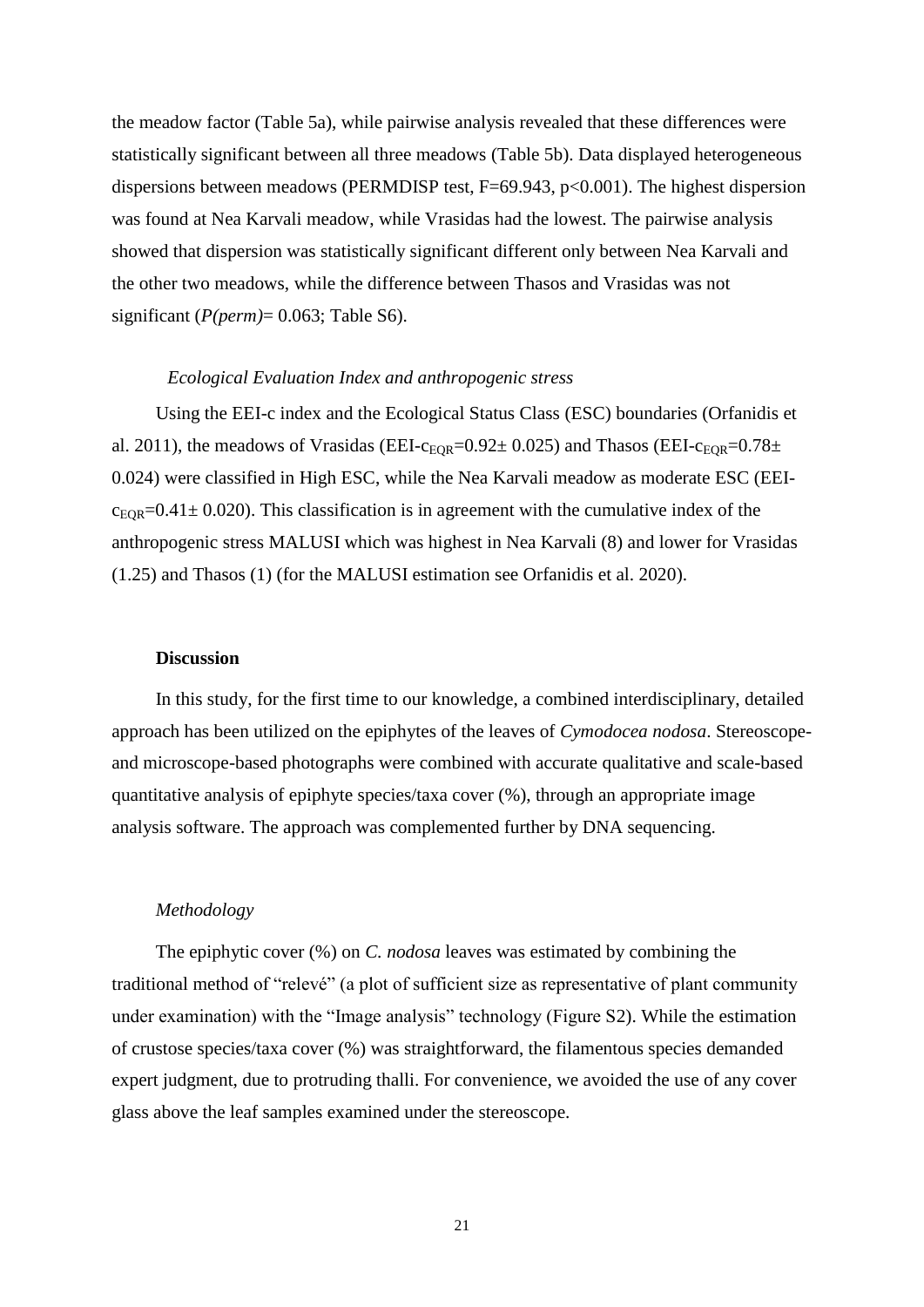Since the spatial variation of epiphytic communities was not known, a random nested sampling design on a hierarchy of spatial scales, ranging from metres (leaf) to hundreds of metres (site) to kilometres (meadow), was undertaken [\(see O'Neill 1988\)](#page-28-8) by comparing assemblages between one disturbed and two reference meadows [\(Piazzi et al. 2004\)](#page-29-7). The epiphytic communities on leaf sides (inward, outward) were not statistically different as in [Reyes and Sansón \(2001\),](#page-29-8) but only at leaf level nested in site and meadow. In contrast, the epiphytes of *Posidonia sinuosa* leaves differed between the two surfaces of the leaf, with the convex surface showing a rich diversity of epiphytic species and higher biomass, including the restriction of some species to this surface only [\(Trautman and Borowitzka 1999\)](#page-30-6).

The quantitative sampling was realized in autumn (2009) when the epiphytic cover (%) was maximal in older leaves of *Cymodocea*. This is a well-known pattern in blade-shaped leaves, including the genera *Zostera*, *Posidonia*, *Cymodocea*, *Thalassodendron*, and *Thalassia* [\(Buia et al. 1985,](#page-24-5) [Uku and Björk 2001\)](#page-30-5). Such well-stratified communities of high competition for limited resources like nutrients [\(Carpenter 1990\)](#page-25-8) are also suitable for indicating anthropogenic stress [\(Orfanidis et al. 2011\)](#page-28-6).

#### *Epiphyte community as bioindicator*

The most important results of this work are shown in Figures 6 and 8. Epiphytic communities studied at species and functional (ESG) levels separated the reference lowstressed meadows (Thasos and Vrasidas) from the degraded one (Nea Karvali), with the functional approach having the highest success. This is an expected result since the ESGs used have been defined using functional traits related to nutrient and light responses [\(Orfanidis et al. 2011\)](#page-28-6) that indicate the species adaptation under water pollution or eutrophication conditions [\(Schramm 1999,](#page-30-8) [Cloern 2001,](#page-25-9) [de Jonge et al. 2002,](#page-25-10) [McGlathery et](#page-28-9)  [al. 2007\)](#page-28-9). Although both ESG I (*H. cruciatum*) and ESG II (mainly *F. mitchelliae*) cover (%) significantly changed at the meadow scale, the cover (%) of ESG II was significantly higher only in the degraded (Nea Karvali) meadow (Figure 7, Table S4). This result is in agreement with considerations suggesting that eutrophication does not appear to have a direct negative effect on the relative slow-growers [\(Irving and Connell 2006\)](#page-26-9) but favours the fast-growing species, which tend to overgrow or out-compete slower-growing foliose or encrusting species [\(Cambridge et al.](#page-24-6) 2007). On the other hand, this finding disagrees with the result that nutrient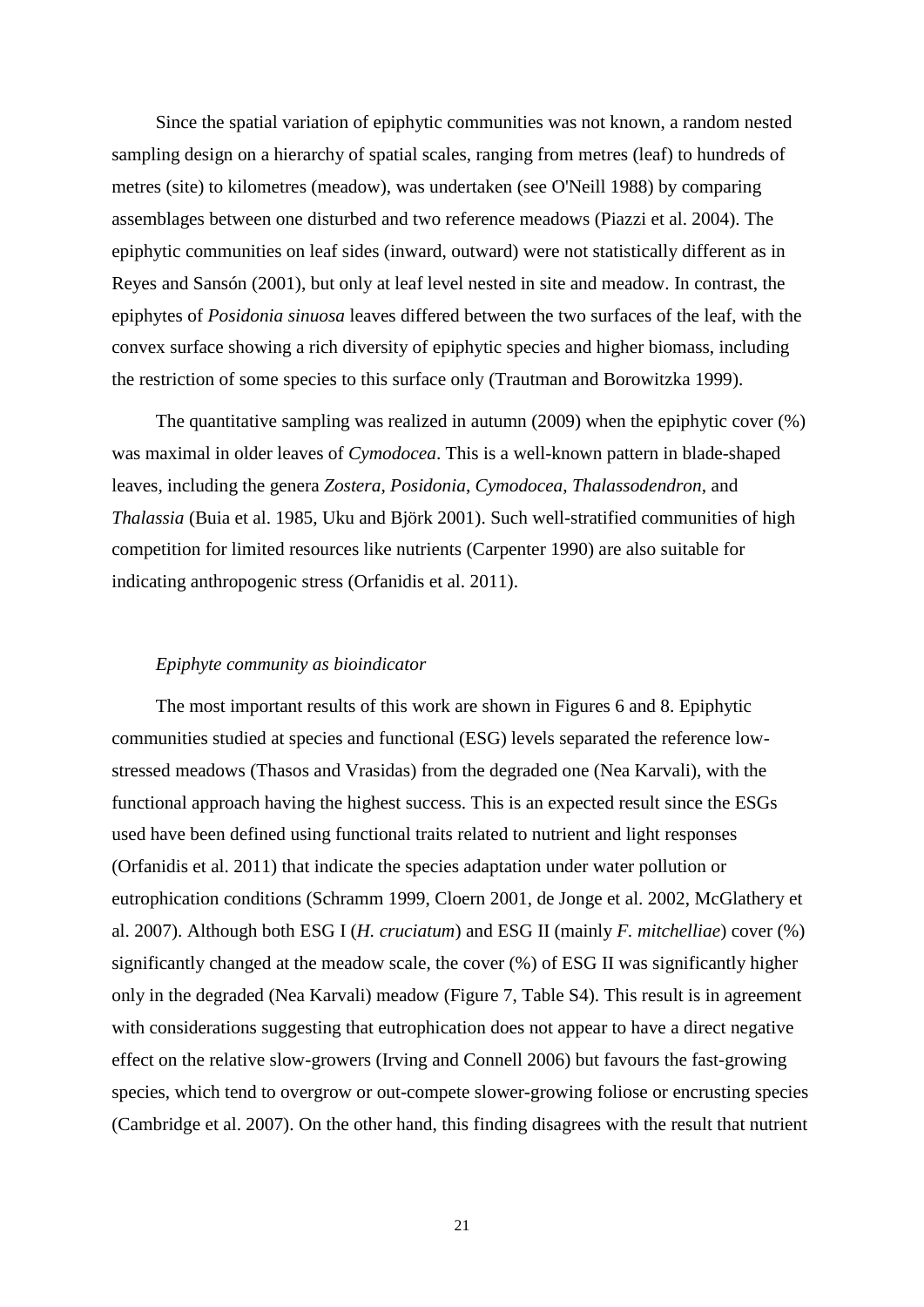enrichment can produce an increase in algal biomass, both in encrusting coralline algae and filament/erect seaweeds, on *Posidonia oceanica* leaves [\(Balata et al. 2008\)](#page-24-4).

Increase of epiphytes concomitant with higher nutrient levels has been described in the field [\(Borum 1985,](#page-24-7) [Tomasko and Lapointe 1991,](#page-30-9) [Hemminga and Duarte 2000,](#page-26-1) [Michael et al.](#page-28-10)  [2008,](#page-28-10) [Prado 2018,](#page-29-9) [Schramm and Nienhuis 1996,](#page-30-10) [Frankovich et al. 2009\)](#page-25-6) and has been proven experimentally in the laboratory [\(Tomasko and Lapointe 1991,](#page-30-9) [Short and Burdick 1996\)](#page-30-11). In particular, the epiphyte load in *Zostera marina* increased by two orders of magnitude along the eutrophication gradient in a Danish estuarine system [\(Borum 1985\)](#page-24-7). However, this is in contrast to the results of an experimental study by [Coleman and Burkholder \(1995\),](#page-25-11) in which no significant changes in epiphyte biomass were observed with the addition of nutrients. What they observed, however, was a significant change in the composition of the epiphyte community. This result is in agreement with the results of the present work and indicates that the study of epiphyte flora should be conducted at species or functional level rather than as a general biomass of different species. In this way, the composition of the epiphytic community could be used as environmental indicator [\(May 1982,](#page-27-10) [May et al. 1978,](#page-28-11) [Michael et al. 2008,](#page-28-10) [Piazzi et al. 2004,](#page-29-7) [Balata et al. 2008,](#page-24-4) [Giovannetti et al. 2010\)](#page-26-5).

Along with nutrient concentrations, epiphyte biomass and / or composition seem to respond to hydrodynamic regimes, depth and light. The interactions between these factors make it difficult to evaluate changes in the composition and biomass of epiphytes [\(Borowitzka et al. 2006\)](#page-24-0). [Heck et al. \(2000\)](#page-26-10) experimentally investigated the combination of nutrient and predator enrichment. The correlation between nutrient enrichment and epiphytes may be masked by grazing of macroalgae [\(Apostolaki et al. 2011\)](#page-24-8) or by global stressors such as ocean acidification [\(Campbell and Fourqurean 2014\)](#page-25-12).

Τhe biotic index EEI-c [\(Orfanidis et al. 2011\)](#page-28-6) based on ESGs of epiphytic macroalgae classified the sampled meadows into different Ecological Status Classes: both reference meadows (Thasos, Vrasidas) characterized by less anthropogenic stress were classified in "High" ESC, while Nea Karvali was attributed to the "Moderate" ESC. This result is in agreement with that of other independent approaches. For example, the same meadows were classified as "High" (Thasos), "Good" (Vrasidas) and "Moderate" (Nea Karvali) by the CymoSkew biotic index [\(Papathanasiou and Orfanidis 2018\)](#page-29-3). The ratio between epiphyte and leaf biomass in *P. oceanica* is one of the metrics in PREI (*Posidonia oceanica* Rapid Easy Index) used to assess the ecological quality of Mediterranean water bodies under the European Water Framework Directive [\(Gobert et al. 2009\)](#page-26-11).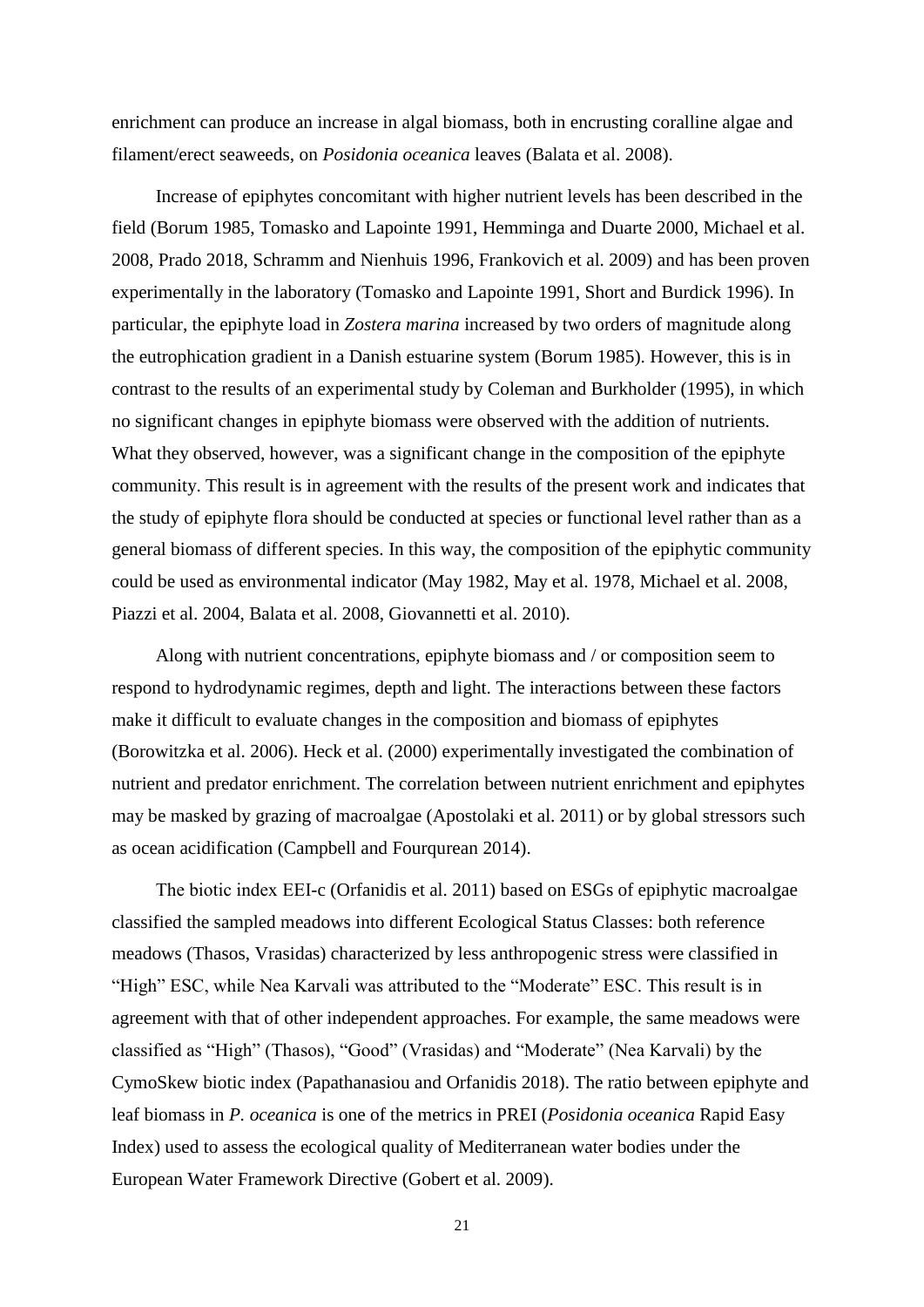#### *Scale-based variability*

*Cymodocea* epiphytes showed patchiness in cover (%) of species/taxa or ESGs at the different spatial scales examined (Tables 3, 5). The highest variability was observed at the spatial scale of kilometres (meadow) due to environmental conditions. Indeed, the anthropogenic stress difference among the two reference meadows (MALUSI=1-1.25) and the degraded meadow (MALUSI=8) was high. It indicates that meadow is the adequate spatial scale for assessing the influences of abiotic factors such as water turbidity and nutrients on epiphyte assemblages [\(see Papathanasiou and Orfanidis 2018\)](#page-29-3) and for applying a biotic index (e.g., EEI-c, see above).

For the small-scale differences in variability observed, we hypothesize that (1) stochastic factors that may affect the dispersal of propagules and select taxa with different requirements and (2) the biotic interactions, such as grazing and competition amongst sessile organisms, are the main drivers responsible [\(Piazzi et al. 2016\)](#page-29-1). Overall, there has been a small number of studies that have attempted to examine similar spatial patterns of epiphyte distribution in *C. nodosa* leaves. The spatial trends of the epiphytes of different seagrass species do not appear to be similar and they show some differences, which should be studied in more detail in the future. For example, in *Z. marina*, an angiosperm with relatively simple structural complexity, epiphyte populations showed no differences in composition or abundance on the 10-km scale but had significant differences on the kilometer scale [\(Vanderklift and Lavery 2000,](#page-31-2) [Saunders et al. 2003\)](#page-30-12). In contrast, [Piazzi et al. \(2007\)](#page-29-10) and [Balata et al. \(2007\)](#page-24-3) found high variability at the scales of kilometres and 10s of metres and homogeneity at the scale of 100s of metres for the epiphytes of *Posidonia oceanica.*

#### *Epiphyte diversity*

The diversity and distribution of epiphytic organisms on the leaves of seagrasses is the result of interactions between many factors and processes. In this study, macroalgal diversity based on quantitative or qualitative (see Table 2, Figure 3) sampling was higher in the reference meadows than in the degraded Nea Karvali meadow, a pattern that was also observed by [Uku and Björk \(2001\)](#page-30-5) and [Campbell and Fourqurean \(2014\).](#page-25-12) Another determining factor of epiphyte diversity, besides pollution, is the availability of reproductive stages to colonize any available substrate. The colonizing stages of red and of some brown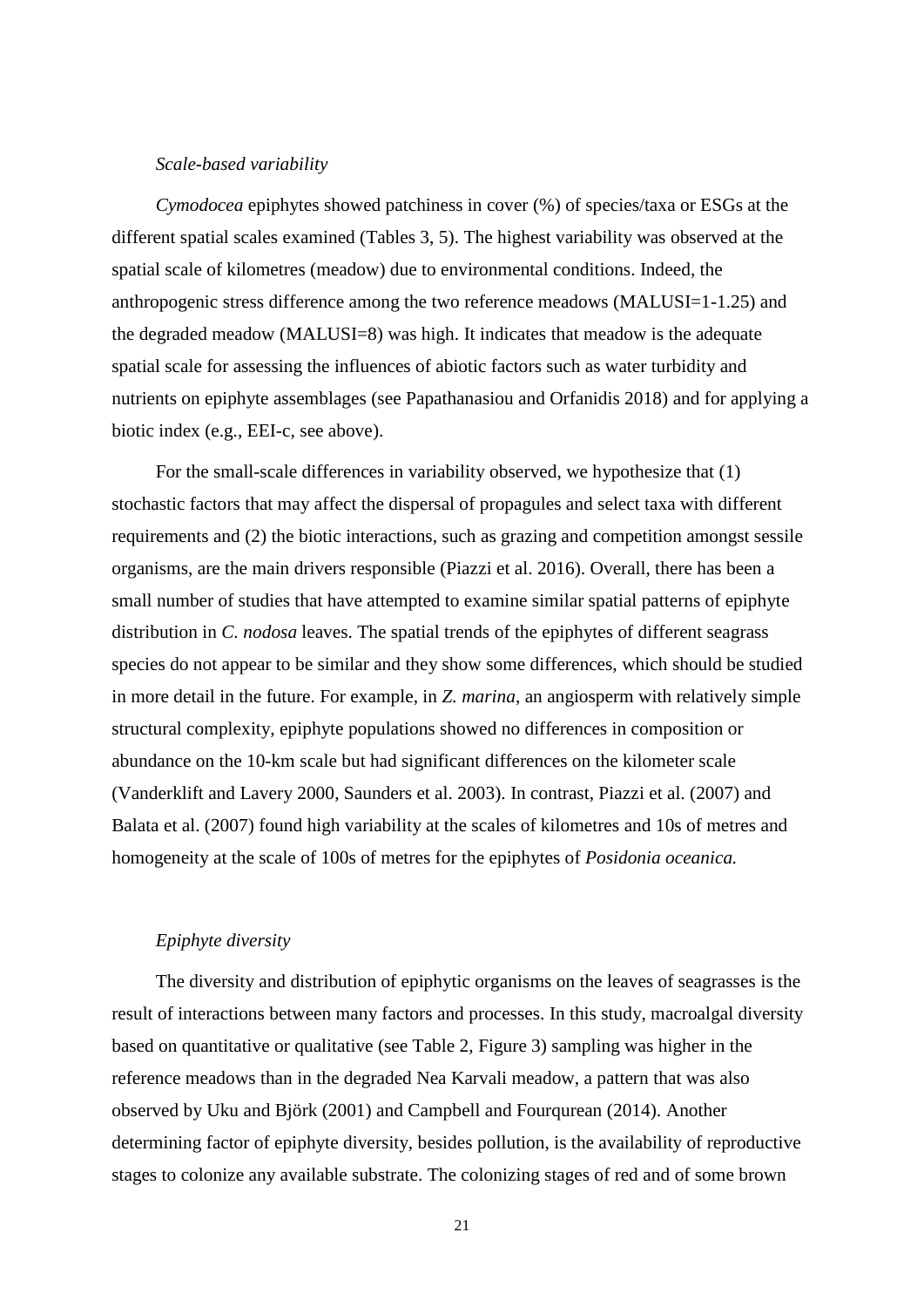algae, as well as of diatoms, are non-motile and completely rely on hydrodynamics [\(Koch et](#page-27-11)  [al. 2006\)](#page-27-11). On the other hand, green and brown algal zoids such as those of the genera *Ulva* and *Feldmannia*, are motile, thus they are expected to be more selective as to where they live. The above may explain the small number of algal species growing on the leaves of *Cymodocea* [\(Reyes and Sanson 1997,](#page-29-11) [Reyes and Sansón 2001\)](#page-29-8), which was also confirmed in the present study. In addition, the overall development of the epiphytic community will be limited by the longevity of the seagrass substrate. One very general rule states that the more persistent and structurally complex species of seagrass tend to bear higher epiphytic biomass, as do the more diverse epiphytic populations discussed by [Borowitzka et al. \(1990\).](#page-24-9) For example, *Amphibolis griffithii* (fairly long-lived), *Posidonia coriacea* (long-lived) and *Heterozostera tasmanica* (short-lived) co-exist on the sandy shores of Southwest Australia and have been found to carry 90, 60 and 34 epiphyte species, respectively, within one annual cycle.

18S rDNA sequencing clearly confirmed the presence of red algae from the Ceramiales and of dinoflagellates, including a number of different species close to the genus *Prorocentrum*. The latter confirms microscopic observations by Turki (2005) that *C. nodosa* leaves can be an important habitat for harmful dinoflagellates including *Prorocentrum linum*, *Ostreopsis siamensis* and *Coolia monotis*. It should be noted that these dinoflagellates were not observed in the present study by microscopy, underlining that metabarcoding renders microalgal (and potentially cryptic macroalgal) epiphytes detectable. The Ceramiales sequences may well correspond to the *Ceramium ciliatum* or *C. tenerrimum* observed microscopically in many of these samples. An intriguing question is why among the macroalgae only Ceramiales were identified with metabarcoding, and not coralline algae or other groups that were detected using microscopy. This may be due to difficulty in extracting DNA from coralline algae, or a positive bias resulting from the fact that DNA from Ceramiales amplifies more easily under the DNA extraction and PCR conditions applied. Two samples (THB1 and THD1) seem to contain terrestrial plant biomass – which is entirely plausible given that all samples used in this study were collected in inshore locations, which experience lots of terrestrial runoff. However, further in-depth analysis is clearly hampered by the limited sequence coverage of Mediterranean algal diversity, as was also highlighted by a recent review [\(Bartolo et al. 2020\)](#page-24-10). Therefore, even though the approach of assessing epiphyte diversity on seagrasses by sequencing is highly novel – to our knowledge, the present study is the first ever - the results presented here have to be considered as very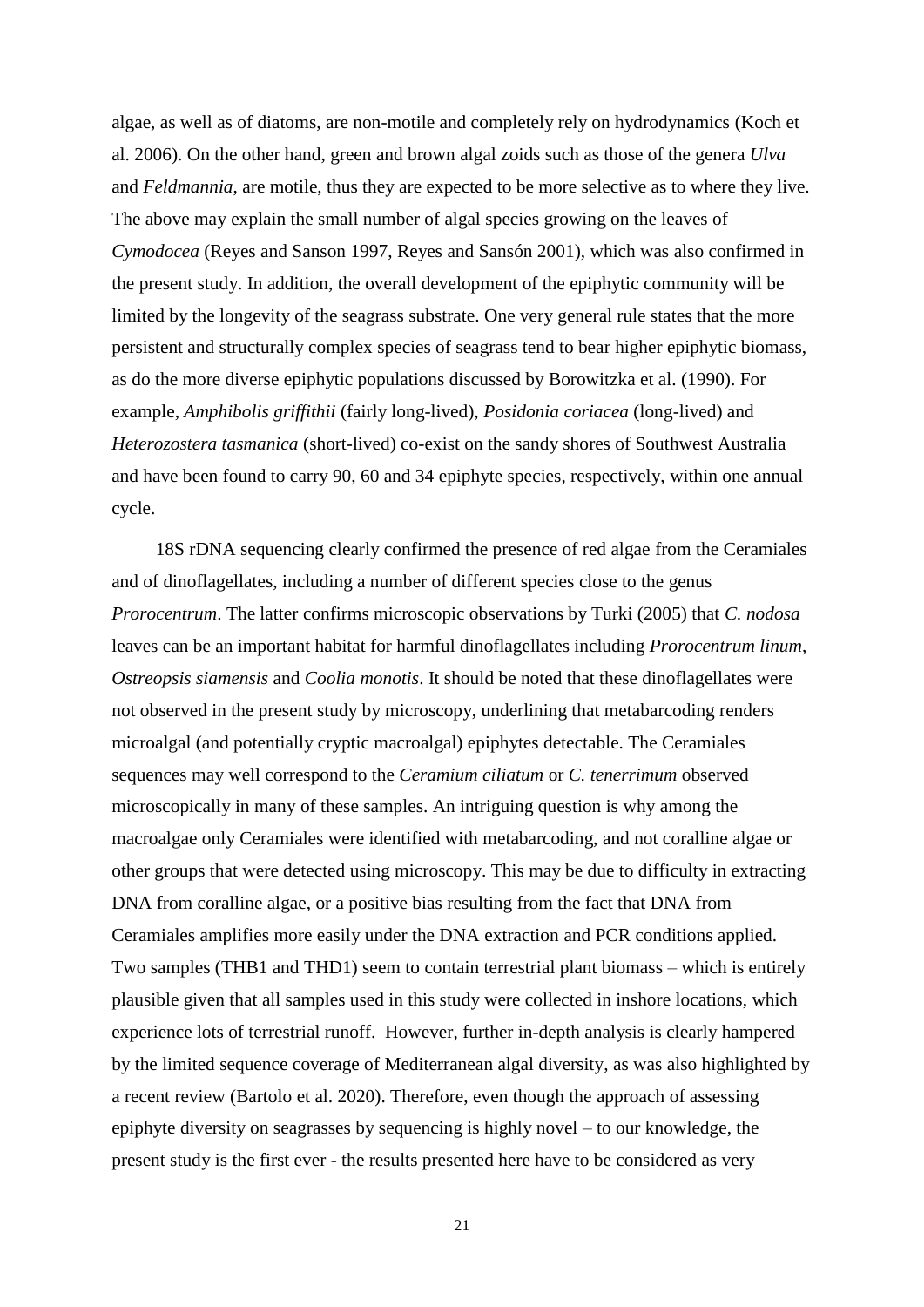preliminary. Further studies of seagrass epiphytes should definitely include molecular techniques with a much higher sequencing depth and including more variable markers (e.g., 5'-COI, ITS), but there is also clearly a need for a much broader taxonomic coverage of barcode sequences for Mediterranean macroalgae and diatoms to be useful in such studies [\(Bartolo et al. 2020\)](#page-24-10).

#### **Conclusions**

This work has shown that the study of *Cymodocea nodosa* epiphytes based on nested sampling design and on an advanced photographic method to quantify epiphyte abundance is a very promising research topic, which may contribute to understanding the mechanisms that influence marine benthic communities under anthropogenic stress. The analysis at the functional group level relevant to anthropogenic stress was valuable to classify the coastal waters in ESCs for the implementation of the European Water Framework Directive. Finally, this study shows that metabarcoding is potentially a promising approach for assessing the diversity of epiphytic organisms across a broad taxon range, without observer bias, provided that a broad taxonomic range of reference sequences are available which, given worldwide efforts to sequence biodiversity for taxonomically informative loci, can be expected to develop in the next few years.

#### **Acknowledgements**

This work has been conducted at the Fisheries Research Institute (ELGO DIMITRA) as an undergraduate dissertation of Soultana Tsioli at the University of Patras with supervisors Prof. E. Papastergiadou and Dr. S. Orfanidis. FCK received funding from the UK Natural Environment Research Council (NERC, program Oceans 2025 – WP 4.5 and grants NE/D521522/1 and NE/J023094/1). Sequencing was conducted at the Molecular Genetics Facility (MGF) of NERC, supported by grant MGF 154.

#### **References**

<span id="page-23-0"></span>Altschul, S. F., Madden, T. L., Schaffer, A. A., Zhang, J. H., Zhang, Z., Miller, W. & Lipman, D. J. (1997). Gapped BLAST and PSI-BLAST: a new generation of protein database search programs. Nucleic Acids Res., 25**,** 3389-3402.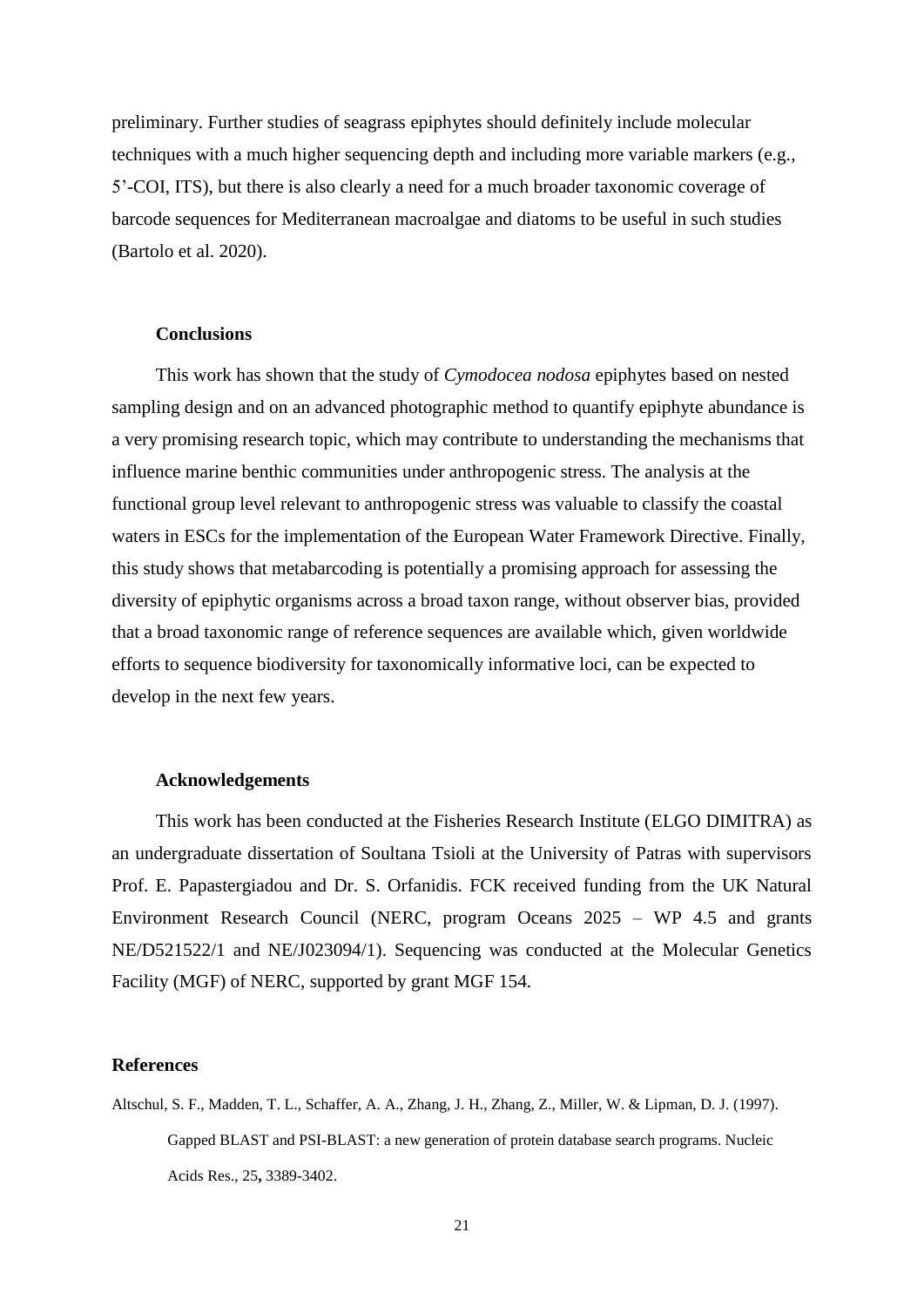- <span id="page-24-8"></span>Apostolaki, E. T., Holmer, M., Marbà, N. & Karakassis, I. (2011). Reduced carbon sequestration in a Mediterranean seagrass (*Posidonia oceanica*) ecosystem impacted by fish farming. Aquaculture Environment Interactions, 2**,** 49-59.
- <span id="page-24-4"></span>Balata, D., Bertocci, I., Piazzi, L. & Nesti, U. (2008). Comparison between epiphyte assemblages of leaves and rhizomes of the seagrass *Posidonia oceanica* subjected to different levels of anthropogenic eutrophication. Estuar. Coast. Shelf Sci., 79**,** 533-540.
- <span id="page-24-3"></span>Balata, D., Nesti, U., Piazzi, L. & Cinelli, F. (2007). Patterns of spatial variability of seagrass epiphytes in the north-west Mediterranean Sea. Mar. Biol., 151**,** 2025-2035.
- <span id="page-24-10"></span>Bartolo, A., Zammit, G., Peters, A. F. & Küpper, F. C. (2020). DNA barcoding of macroalgae in the Mediterranean Sea. Bot. Mar., 63**,** 253-272.
- <span id="page-24-2"></span>Ben Brahim, M., Mabrouk, L., Hamza, A. & Jribi, I. (2020). Comparison of spatial scale variability of shoot density and epiphytic leaf assemblages of *Halophila stipulacea* and *Cymodocea nodosa* on the Eastern Coast of Tunisia. Plant Biosystems - An International Journal Dealing with all Aspects of Plant Biology, 154**,** 413-426.
- <span id="page-24-0"></span>Borowitzka, M. A., Lavery, P. S. & Van Keulen, M. (2006). Epiphytes of seagrasses. In: "Seagrasses: Biology, Ecology and Conservation" In*:* LARKUM, A. W. D., ORTH, R. J. & DUARTE, C. M. (eds.). Dordrecht: Springer.
- <span id="page-24-9"></span>Borowitzka, M. A., Lethbridge, R. C. & Charlton, L. (1990). Species richness, spatial distribution and colonization pattern of algal and invertebrate epiphytes on the seagrass *Amphibolis griffithii*. Marine Ecology Progress Series, 64**,** 281-291.
- <span id="page-24-7"></span>Borum, J. (1985). Development of epiphytic communities on eelgrass (*Zostera marina*) along a nutrient gradient in a Danish estuary. Mar. Biol., 87**,** 211-218.
- <span id="page-24-1"></span>Browne, C. M., Milne, R., Griffiths, C., Bolton, J. J. & Anderson, R. J. (2013). Epiphytic seaweeds and invertebrates associated with South African populations of the rocky shore seagrass *Thalassodendron leptocaule* — a hidden wealth of biodiversity. Afr. J. Mar. Sci., 35**,** 523-531.
- <span id="page-24-5"></span>Buia, M. C., Russo, G. F. & Mazzella, L. (1985). Inerrelazioni tra *Cymodocea nodosa* e *Zostera noltii* in un prato misto superficiale dell' isola si Ischia. Nova Thalassia 7**,** 406-408.
- <span id="page-24-6"></span>Cambridge, M. L., How, J. R., Lavery, P. S. & Vanderklift, M. A. (2007). Retrospective analysis of epiphyte assemblages in relation to seagrass loss in a eutrophic coastal embayment. Mar. Ecol. Prog. Ser., 346**,** 97-107.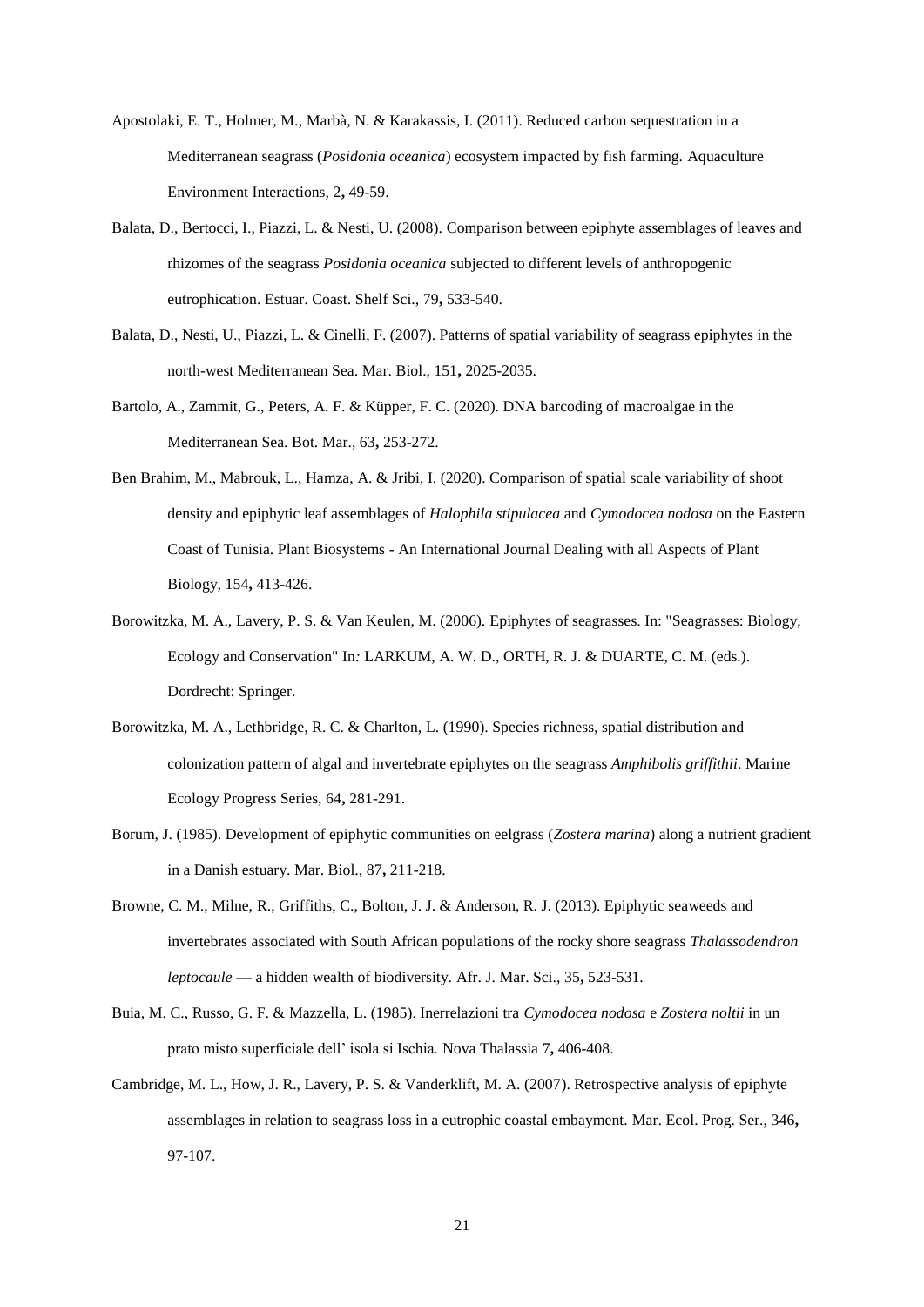- <span id="page-25-12"></span>Campbell, J. E. & Fourqurean, J. W. (2014). Ocean acidification outweighs nutrient effects in structuring seagrass epiphyte communities. J. Ecol., 102**,** 730-737.
- <span id="page-25-5"></span>Campbell, S. J., Mckenzie, L. J. & Kerville, S. P. (2006). Photosynthetic responses of seven tropical seagrasses to elevated seawater temperature. J. Exp. Mar. Biol. Ecol., 330**,** 455-468.
- <span id="page-25-0"></span>Cancemi, G., Buia, M. C. & Mazzella, L. (2002). Structure and growth dynamics of *Cymodocea nodosa* meadows. Scientia Marina, 66**,** 365-373.
- <span id="page-25-8"></span>Carpenter, R. C. (1990). Competition among marine macroalgae: A physiological perspective. J. Phycol., 26**,** 6- 12.
- <span id="page-25-1"></span>Chung, M.-H. & Lee, K.-S. (2008). Species composition of the epiphytic diatoms on the leaf tissues of three *Zostera* species distributed on the southern coast of Korea. Algae, 23**,** 75-81.
- <span id="page-25-9"></span>Cloern, J. E. (2001). Our evolving conceptual model of the coastal eutrophication problem. Mar. Ecol. Prog. Ser., 210**,** 223-253.
- <span id="page-25-11"></span>Coleman, V. L. & Burkholder, J. M. (1995). Response of microalgal epiphyte communities to nitrate enrichment in an eelgrass (*Zostera marina*) meadow. J. Phycol., 31**,** 36-43.
- <span id="page-25-10"></span>De Jonge, V. N., Elliott, M. & Orive, E. (2002). Causes, historical development, effects and future challenges of a common environmental problem: eutrophication. *Nutrients and eutrophication in estuaries and coastal waters.* Springer.
- <span id="page-25-4"></span>Dixon, L. K. (2000). Establishing light requirements for the seagrass *Thalassia testudinum*: an example from Tampa Bay, Florida. In*:* BORTONE, S. A. (ed.) *Seagrasses: Monitoring, Ecology, Physiology, and Management.* Bora Raton, Florida: CRC Marine Science Series.
- <span id="page-25-7"></span>Doyle, J. J. & Doyle, J. L. (1987). A rapid DNA isolation procedure for small quantities of fresh leaf tissue. Photochemical Bulletin, 19**,** 11-15.
- <span id="page-25-3"></span>Duarte, C. M. (1995). Submerged aquatic vegetation in relation to different nutrient regimes. Ophelia, 41**,** 87- 112.
- <span id="page-25-2"></span>Fonseca, M. S., Fisher, J. S., Zieman, J. C. & Thayer, G. W. (1982). Influence of the seagrass, *Zostera marina*  L., on current flow. Estuarine Coastal and Shelf Science, 15**,** 351-&.
- <span id="page-25-6"></span>Frankovich, T. A., Armitage, A. R., Wachnicka, A. H., Gaiser, E. E. & Fourqurean, J. W. (2009). Nutrient effects on seagrass epiphyte community structure in Florida bay. J. Phycol., 45**,** 1010-1020.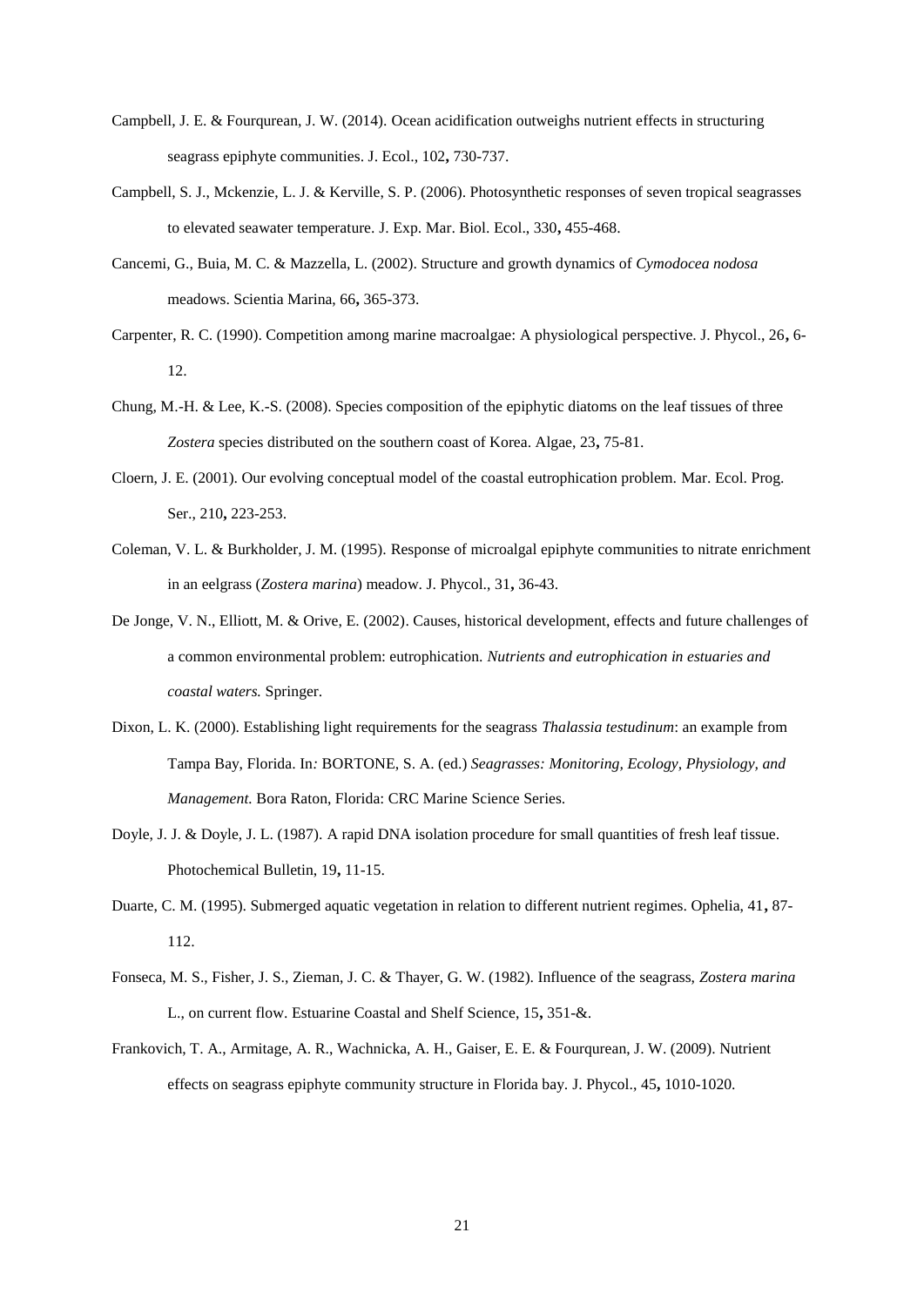- <span id="page-26-6"></span>García-Redondo, V., Bárbara, I. & Díaz-Tapia, P. (2019). Biodiversity of epiphytic macroalgae ( Chlorophyta, Ochrophyta , and Rhodophyta ) on leaves of *Zostera marina* in the northwestern Iberian Peninsula. Anales del Jardín Botánico de Madrid, 76**,** e078.
- <span id="page-26-5"></span>Giovannetti, E., Montefalcone, M., Morri, C., Bianchi, C. & Albertelli, G. (2010). Early warning response of *Posidonia oceanica* epiphyte community to environmental alterations (Ligurian Sea, NW Mediterranean). Mar. Pollut. Bull., 60**,** 1031-1039.
- <span id="page-26-11"></span>Gobert, S., Sartoretto, S., Rico-Raimondino, V., Andral, B., Chery, A., Lejeune, P. & Boissery, P. (2009). Assessment of the ecological status of Mediterranean French coastal waters as required by the Water Framework Directive using the *Posidonia oceanica* Rapid Easy Index: PREI. Mar. Pollut. Bull., 58**,** 1727-1733.
- <span id="page-26-8"></span>Guiry, M. D. & Guiry, G. M. (2020). AlgaeBase. World-wide electronic publication. [http://www.algaebase.org.](about:blank) National University of Ireland, Galway, Ireland.
- <span id="page-26-7"></span>Hall, T. A. (1999). BioEdit: a user-friendly biological sequence alignment editor and analysis program for Windows 95/98/NT. . Nucl. Acids. Symp. Ser. , 41**,** 95-98.
- <span id="page-26-2"></span>Hamisi, M., Díez, B., Lyimo, T., Ininbergs, K. & Bergman, B. (2013). Epiphytic cyanobacteria of the seagrass *Cymodocea rotundata*: diversity, diel *nif*H expression and nitrogenase activity. Environmental Microbiology Reports, 5**,** 367-376.
- <span id="page-26-10"></span>Heck, K. L., Pennock, J. R., Valentine, J. F., Coen, L. D. & Sklenar, S. A. (2000). Effects of nutrient enrichment and small predator density on seagrass ecosystems: An experimental assessment. Limnology and Oceanography, 45**,** 1041-1057.
- <span id="page-26-1"></span>Hemminga, M. A. & Duarte, C. M. (2000). Seagrass ecology, Cambridge, Cambridge University Press. Vol.
- <span id="page-26-0"></span>Holmer, M. (2019). Chapter 13 - Productivity and Biogeochemical Cycling in Seagrass Ecosystems. In*:* PERILLO, G. M. E., WOLANSKI, E., CAHOON, D. R. & HOPKINSON, C. S. (eds.) *Coastal Wetlands.* Elsevier.
- <span id="page-26-9"></span>Irving, A. D. & Connell, S. D. (2006). Predicting understorey structure from the presence and composition of canopies: an assembly rule for marine algae. Oecologia, 148**,** 491-502.
- <span id="page-26-3"></span>Jacobs, R., Hemerlink, P. & Van Geel, G. (1983). Epiphytic algae on eelgrass at Roscoff, France. Aquatic Botany, 15**,** 157-173.
- <span id="page-26-4"></span>Jernakoff, P., Brearley, A. & Nielsen, J. (1996). Factors affecting grazer-epiphyte interactions in temperate seagrass meadows. Oceanography and Marine Biology, Vol 34, 34**,** 109-162.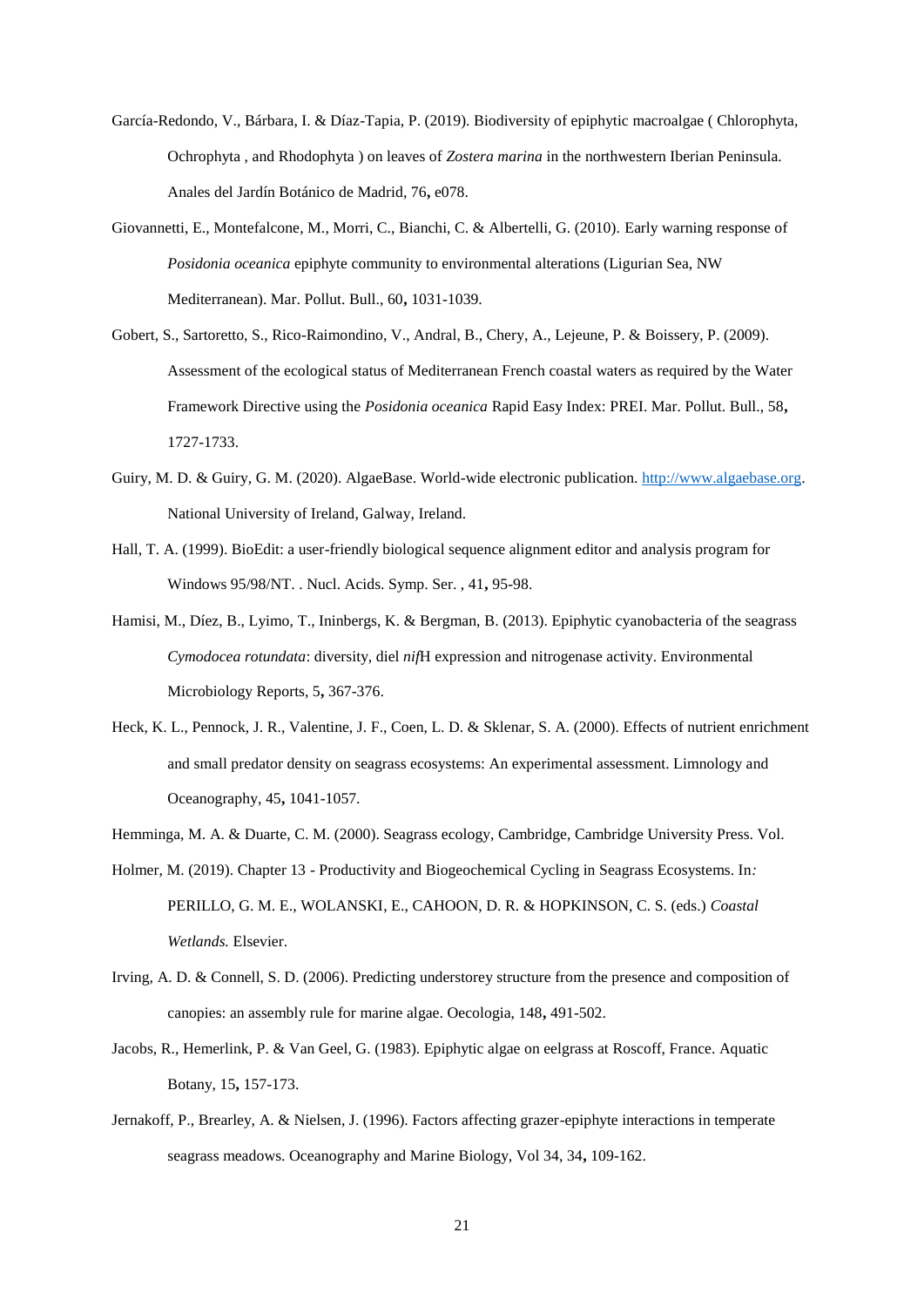- <span id="page-27-5"></span>Johnson, M. P., Edwards, M., Bunker, F. & Maggs, C. A. (2005). Algal epiphytes of *Zostera marina*: Variation in assemblage structure from individual leaves to regional scale. Aquat. Bot., 82**,** 12-26.
- <span id="page-27-1"></span>Küpper, F. C. & Kamenos, N. A. (2018). The future of marine biodiversity and marine ecosystem functioning in UK coastal and territorial waters (including UK Overseas Territories) – with an emphasis on marine macrophyte communities. Bot. Mar., 61**,** 521-535.
- <span id="page-27-3"></span>Kendrick, G. A. & Burt, J. S. (1997). Seasonal Changes in Epiphytic Macro-Algae Assemblages between Offshore Exposed and Inshore Protected *Posidonia sinuosa* Cambridge et Kuo Seagrass Meadows, Western Australia. 40**,** 77.
- <span id="page-27-11"></span>Koch, E. W., Ackerman, J. D., Verduin, J. & Van Keulen, M. (2006). Fluid dynamics in seagrass ecology – from molecule to ecosystems. In*:* LARKUM, A. W. D., ORTH, R. J. & DUARTE, C. M. (eds.) *Seagrasses: Biology, ecology, and conservation.* Dordrecht: Springer.
- <span id="page-27-0"></span>Larkum, A., Orth, R. & Duarte, C. (2006). Seagrasses: biology, ecology and conservation. Vol.
- <span id="page-27-9"></span>Larsson, A. (2014). AliView: a fast and lightweight alignment viewer and editor for large datasets. Bioinformatics, 30**,** 3276-3278.
- <span id="page-27-4"></span>Lavery, P. S. & Vanderklift, M. A. (2002). A comparison of spatial and temporal patterns in epiphytic macroalgal assemblages of the seagrasses *Amphibolis griffithii* and *Posidonia coriacea*. Mar. Ecol. Prog. Ser., 236**,** 99-112.
- <span id="page-27-6"></span>Littler, M. M. & Littler, D. S. (1980). The evolution of thallus form and survival strategies in benthic marine macroalgae: field and laboratory tests of a functional form model. The American Naturalist, 116**,** 25- 44.
- <span id="page-27-2"></span>Marbà, N., Duarte, C. M., Alexandra, A. & Cabaço, S. (2004). How do seagrasses grow and spread. European seagrasses: an introduction to monitoring and management, 11.
- <span id="page-27-7"></span>Marin, B., Klingberg, M. & Melkonian, M. (1998). Phylogenetic relationships among the cryptophyta: Analyses of nuclear-encoded SSU rRNA sequences support the monophyly of extant plastid-containing lineages. Protist, 149**,** 265-276.
- <span id="page-27-8"></span>Marin, B., Palm, A., Klingberg, M. & Melkonian, M. (2003). Phylogeny and taxonomic revision of plastid containing Euglenophytes based on SSU rDNA sequence comparisons and synapomorphic signatures in the SSU rRNA secondary structure. Protist, 154**,** 99-145.
- <span id="page-27-10"></span>May, V. (1982). The use of epiphytic algae to indicate environmental changes. Aust. J. Ecol., 7**,** 101-102.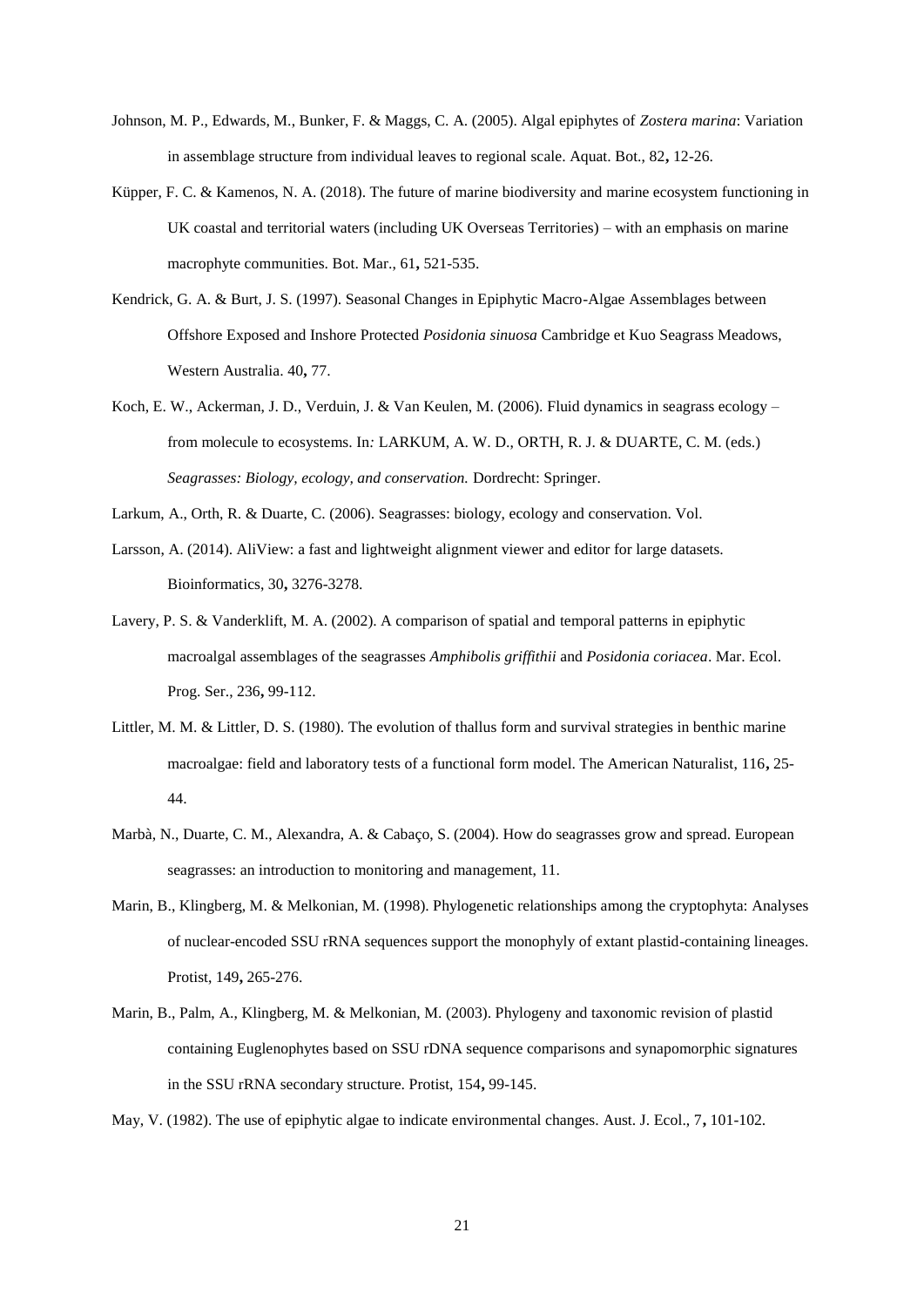- <span id="page-28-11"></span>May, V., Collins, A. J. & Collett, L. C. (1978). A comparative study of epiphytic algal communities on two common genera of seagrasses in eastern Australia. Aust. J. Ecol., 3**,** 91-104.
- <span id="page-28-5"></span>Mazzella, L., Buia, M. C. & Spinoccia, L. (1994). Biodiversity of epiphytic diatom community on leaves of *Posidonia oceanica*. In*:* MARINO, D. & MONTRESOR, M. (eds.) *Proceedings 13th International Diatom Symposium.* Bristol: Biopress Limit.
- <span id="page-28-4"></span>Mazzella, L. & Spinoccia, L. (1992). Epiphytic diatoms of leaf blades of the Mediterranean seagrass *Posidonia oceanica* (L.) Delile. Giornale botanico italiano, 126**,** 752-754.
- <span id="page-28-9"></span>Mcglathery, K. J., Sundbäck, K. & Anderson, I. C. (2007). Eutrophication in shallow coastal bays and lagoons: the role of plants in the coastal filter. Mar. Ecol. Prog. Ser., 348**,** 1-18.
- <span id="page-28-10"></span>Michael, T. S., Shin, H. W., Hanna, R. & Spafford, D. C. (2008). A review of epiphyte community development: surface interactions and settlement on seagrass. J. Environ. Biol., 29**,** 629-638.
- <span id="page-28-0"></span>Moore, K. A. (2004). Influence of Seagrasses on Water Quality in Shallow Regions of the Lower Chesapeake Bay. J. Coast. Res.**,** 162-178.
- <span id="page-28-8"></span>O'neill, R. (1988). Hierarchy theory and global change. . In*:* T. ROSSWALL, R. W., AND PG RISSER, (ed.) *Scales and Global Change.* John Wiley & Sons, New York.
- <span id="page-28-1"></span>Ondiviela, B., Losada, I. J., Lara, J. L., Maza, M., Galván, C., Bouma, T. J. & Van Belzen, J. (2014). The role of seagrasses in coastal protection in a changing climate. Coastal Engineering, 87**,** 158-168.
- <span id="page-28-2"></span>Orfanidis, S., Panayotidis, P. & Stamatis, N. (2001). Ecological evaluation of transitional and coastal waters: A marine benthic macrophytes-based model. Mediterrean Marine Science, 2**,** 45-65.
- <span id="page-28-6"></span>Orfanidis, S., Panayotidis, P. & Ugland, K. (2011). Ecological Evaluation Index continuous formula (EEI-c) application: a step forward for functional groups, the formula and reference condition values. Mediterr. Mar. Sci., 12**,** 34.
- <span id="page-28-7"></span>Orfanidis, S., Papathanasiou, V., Mittas, N., Theodosiou, T., Ramfos, A., Tsioli, S., Kosmidou, M., Kafas, A., Mystikou, A. & Papadimitriou, A. (2020). Further improvement, validation, and application of CymoSkew biotic index for the ecological status assessment of the Greek coastal and transitional waters. Ecol. Indicators, 118**,** 106727.
- <span id="page-28-3"></span>Orth, R. J., Carruthers, T. J. B., Dennison, W. C., Duarte, C. M., Fourqurean, J. W., Heck, K. L., Hughes, A. R., Kendrick, G. A., Kenworthy, W. J., Olyarnik, S., Short, F. T., Waycott, M. & Williams, S. L. (2006). A Global Crisis for Seagrass Ecosystems. Bioscience, 56**,** 987-996.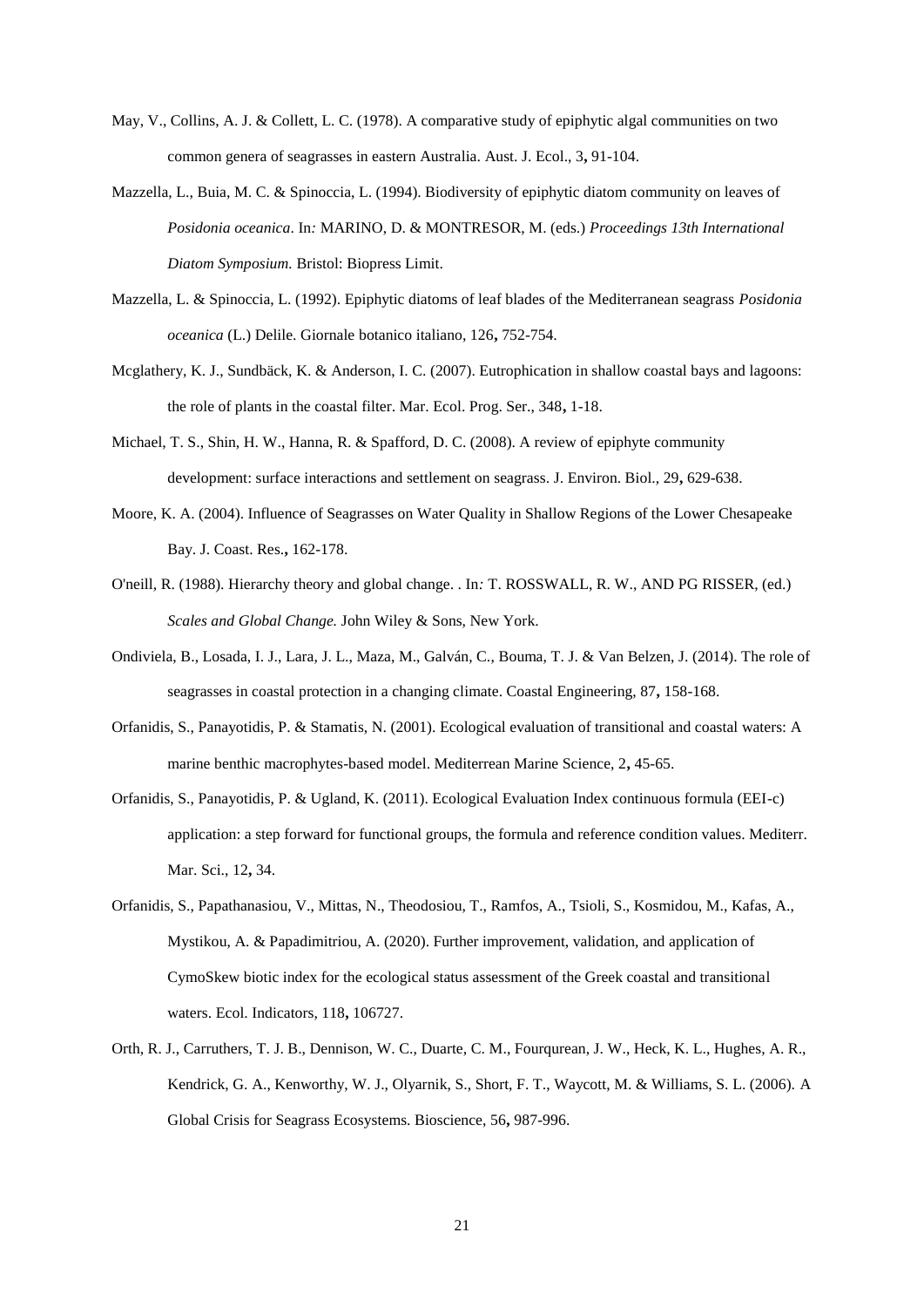- <span id="page-29-3"></span>Papathanasiou, V. & Orfanidis, S. (2018). Anthropogenic eutrophication affects the body size of *Cymodocea nodosa* in the North Aegean Sea: A long-term, scale-based approach. Mar. Pollut. Bull., 134**,** 38-48.
- <span id="page-29-4"></span>Papathanasiou, V., Orfanidis, S. & Brown, M. T. (2015). Intra-specific responses of *Cymodocea nodosa* to macro-nutrient, irradiance and copper exposure. J. Exp. Mar. Biol. Ecol., 469**,** 113-122.
- <span id="page-29-2"></span>Pardi, G., Piazzi, L., Balata, D., Papi, I., Cinelli, F. & Benedetti-Cecchi, L. (2006). Spatial variability of *Posidonia oceanica* (L.) Delile epiphytes around the mainland and the islands of Sicily (Mediterranean Sea). Mar. Ecol., 27**,** 397-403.
- <span id="page-29-0"></span>Pergent, G., Bazairi, H., Bianchi, C. N., Boudouresque, C., Buia, M., Calvo, S., Clabaut, P., Harmelinvivien, M., Angel Mateo, M. & Montefalcone, M. (2014). Climate change and Mediterranean seagrass meadows: a synopsis for environmental managers.
- <span id="page-29-1"></span>Piazzi, L., Balata, D. & Ceccherelli, G. (2016). Epiphyte assemblages of the Mediterranean seagrass *Posidonia oceanica*: an overview. Mar. Ecol., 37**,** 3-41.
- <span id="page-29-7"></span>Piazzi, L., Balata, D., Cinelli, F. & Benedetti-Cecchi, L. (2004). Patterns of spatial variability in epiphytes of *Posidonia oceanica*: Differences between a disturbed and two reference locations. Aquat. Bot., 79**,** 345-356.
- <span id="page-29-10"></span>Piazzi, L., De Biasi, A., Balata, D., Pardi, G., Boddi, S., Acunto, S., Pertusati, M., Papi, I., Cinelli, F. & Sartoni, G. (2007). Species composition and spatial variability patterns of morphological forms in macroalgal epiphytic assemblages of the seagrass *Posidonia oceanica*. Vie Milieu, 57**,** 171.
- <span id="page-29-9"></span>Prado, P. (2018). Seagrass epiphytic assemblages are strong indicators of agricultural discharge but weak indicators of host features. Estuar. Coast. Shelf Sci., 204**,** 140-148.
- <span id="page-29-5"></span>Quast, C., Pruesse, E., Yilmaz, P., Gerken, J., Schweer, T., Yarza, P., Peplies, J. & Glöckner, F. O. (2013). The SILVA ribosomal RNA gene database project: improved data processing and web-based tools. Nucleic Acids Res., 41**,** D590-D596.
- <span id="page-29-6"></span>R Core Team (2020). R: A language and environment for statistical computing. Vienna, Austria: R Foundation for Statistical Computing.
- <span id="page-29-11"></span>Reyes, J. & Sanson, M. (1997). Temporal distribution and reproductive phenology of the epiphytes on *Cymodocea nodosa* leaves in the Canary Islands. Bot. Mar., 40**,** 193-201.
- <span id="page-29-8"></span>Reyes, J. & Sansón, M. (2001). Biomass and Production of the Epiphytes on the Leaves of *Cymodocea nodosa* in the Canary Islands. 44**,** 307-313.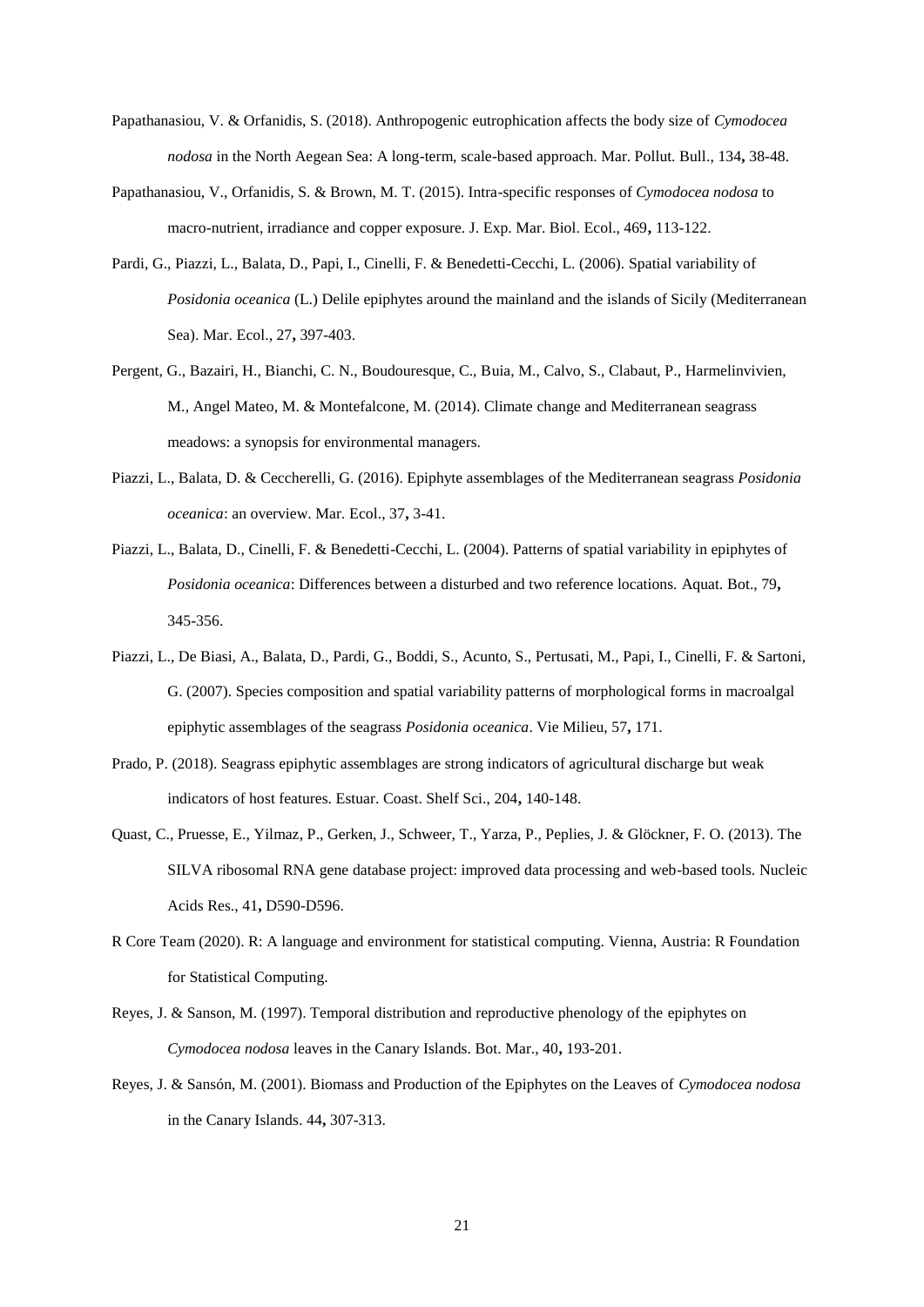- <span id="page-30-2"></span>Ruiz-Frau, A., Gelcich, S., Hendriks, I. E., Duarte, C. M. & Marbà, N. (2017). Current state of seagrass ecosystem services: Research and policy integration. Ocean Coast. Manage., 149**,** 107-115.
- <span id="page-30-12"></span>Saunders, J. E., Attrill, M. J., Shaw, S. M. & Rowden, A. A. (2003). Spatial variability in the epiphytic algal assemblages of *Zostera marina* seagrass beds. Marine Ecology Progress Series, 249**,** 107-115.
- <span id="page-30-8"></span>Schramm, W. (1999). Factors influencing seaweed responses to eutrophication: some results from EU-project EUMAC. J. Appl. Phycol., 11**,** 69.
- <span id="page-30-10"></span>Schramm, W. & Nienhuis, P. (1996). Marine benthic vegetation: recent changes and the effects of eutrophication, Springer Science & Business Media. Vol.
- <span id="page-30-11"></span>Short, F. T. & Burdick, D. M. (1996). Quantifying eelgrass habitat loss in relation to housing development and nitrogen loading in Waquoit Bay, Massachusetts. Estuaries, 19**,** 730-739.
- <span id="page-30-1"></span>Stankovic, M., Tantipisanuh, N. & Prathep, A. (2018). Carbon storage in seagrass ecosystems along the Andaman coast of Thailand. Bot. Mar., 61**,** 429-440.
- <span id="page-30-7"></span>Surek, B., Beemelmanns, U., Melkonian, M. & Bhattacharya, D. (1994). Ribosomal RNA sequence comparisons demonstrate an evolutionary relationship between *Zygnematales* and charophytes. Plant Syst. Evol., 191**,** 171-181.
- <span id="page-30-9"></span>Tomasko, D. & Lapointe, B. (1991). Productivity and biomass of *Thalassia testudinum* as related to water column nutrient availability and epiphyte levels: field observations and experimental studies. Mar. Ecol. Prog. Ser., 75**,** 9-17.
- <span id="page-30-6"></span>Trautman, D. A. & Borowitzka, M. A. (1999). Distribution of the epiphytic organisms on *Posidonia australis* and *P. sinuosa*, two seagrasses with differing leaf morphology. Mar. Ecol. Prog. Ser., 179**,** 215-229.
- <span id="page-30-0"></span>Trevathan-Tackett, S. M., Kelleway, J., Macreadie, P. I., Beardall, J., Ralph, P. & Bellgrove, A. (2015). Comparison of marine macrophytes for their contributions to blue carbon sequestration. Ecology, 96**,** 3043-3057.
- <span id="page-30-3"></span>Tsioli, S., Orfanidis, S., Papathanasiou, V., Katsaros, C. & Exadactylos, A. (2019). Effects of salinity and temperature on the performance of *Cymodocea nodosa* and *Ruppia cirrhosa*: a medium-term laboratory study. Bot. Mar., 62**,** 97-108.
- <span id="page-30-4"></span>Turki, S. (2005). Distribution of toxic dinoflagellates along the leaves of seagrass *Posidonia oceanica* and *Cymodocea nodosa* from the Gulf of Tunis. Cahiers De Biologie Marine, 46**,** 29-34.
- <span id="page-30-5"></span>Uku, J. & Björk, M. (2001). The distribution of epiphytic algae on three Kenyan seagrass species. S. Afr. J. Bot., 67**,** 475-482.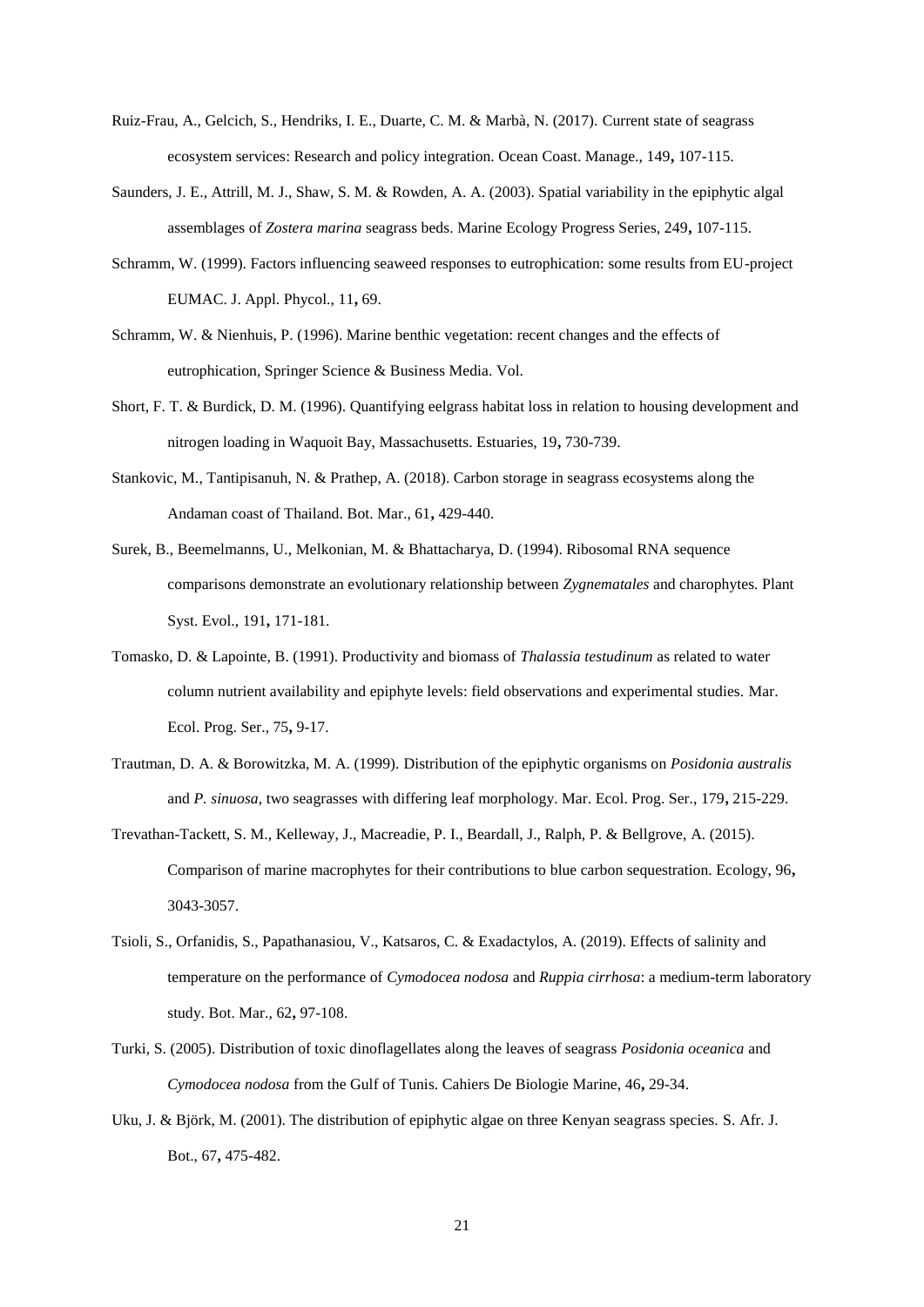- <span id="page-31-0"></span>Van Der Ben, D. (1971). Les épiphytes des feuilles de *Posidonia oceanica* Delile sur les côtes françaises de la Méditerranée, Mémoires Institut Royal des Sciences Naturelles de Belgique. Vol. 168
- <span id="page-31-2"></span>Vanderklift, M. A. & Lavery, P. S. (2000). Patchiness in assemblages of epiphytic macroalgae on *Posidonia coriacea* at a hierarchy of spatial scales. Marine Ecology Progress Series, 192**,** 127-135.
- <span id="page-31-1"></span>Yilmaz, P., Parfrey, L. W., Yarza, P., Gerken, J., Pruesse, E., Quast, C., Schweer, T., Peplies, J., Ludwig, W. & Glöckner, F. O. (2013). The SILVA and "All-species Living Tree Project (LTP)" taxonomic frameworks. Nucleic Acids Res., 42**,** D643-D648.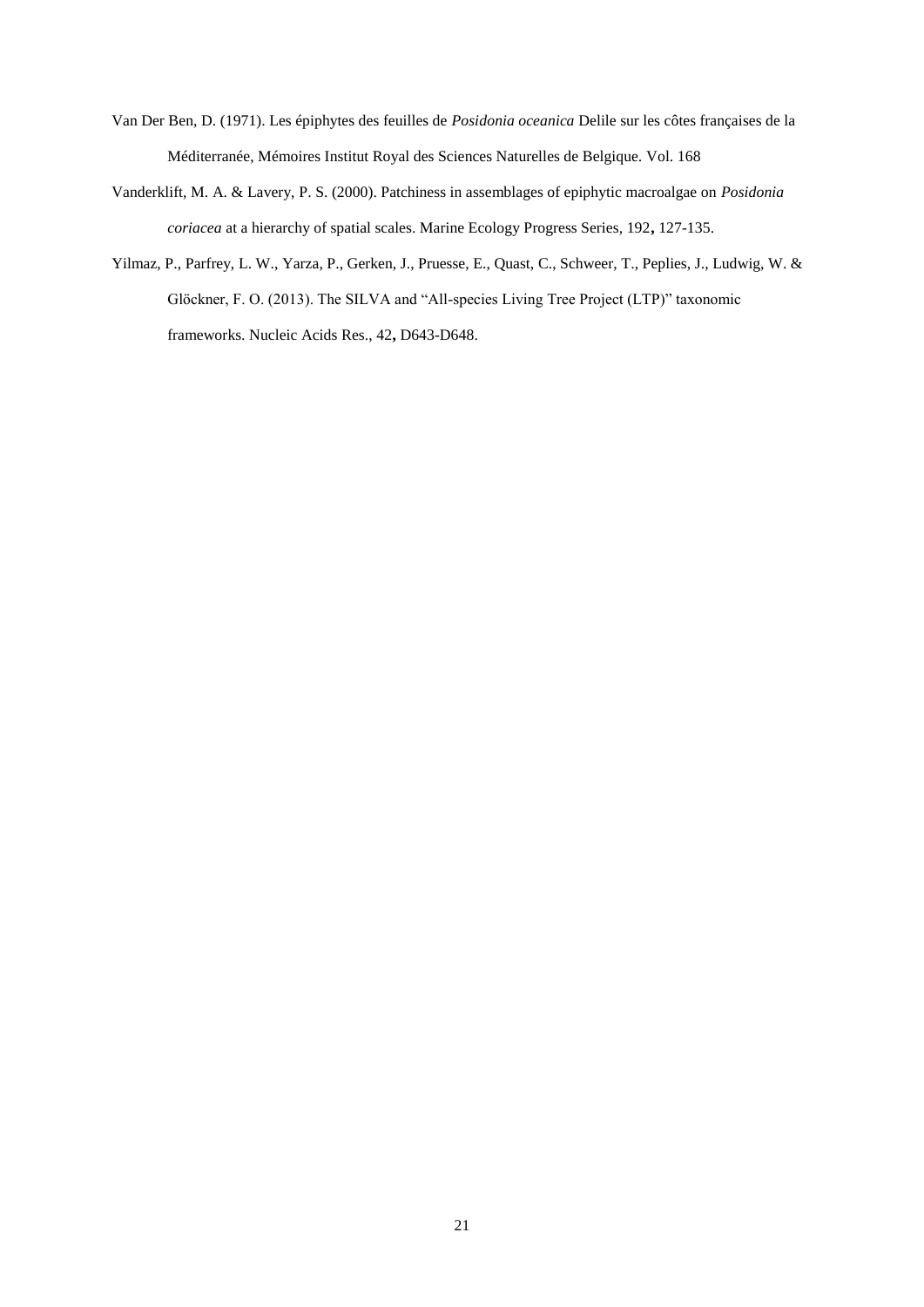#### **Figure legends**

**Figure 1**. Map of the three studied meadows of *Cymodocea nodosa* from the Gulf of Kavala, Northern Aegean Sea, Greece.

**Figure 2.** Epiphytic macroalgae of leaves of *Cymodocea nodosa* in the Kavala Gulf with emphasis on the reproductive structures. a) *Chondria capillaris*: surface view of tetrasporangial axis, scale bar: 100 μm. b) *Chondria capillaris*: immature cystocarp, scale bar: 100 μm. c) *Ceramium tenerrimum*: mature cystocarp surrounded by branches, scale bar: 100 μm. d) *Hydrolithon cruciatum*: germination disc with four central and eight pericentral cells, scale bar: 10 μm. e) *Hydrolithon cruciatum*: conceptacle containing zonate tetraspores, scale bar: 10 μm. f) *Acrochaetium* sp.: branches with stalked monosporangia, scale bar: 10 μm. g) *Feldmannia mitchelliae*: habit, scale bar: 100 μm. h) *Feldmannia mitchelliae*: branch with sessile plurilocular and unilocular sporangia, scale bar: 10 μm. i) *Feldmannia mitchelliae*: branch with stalked plurilocular sporangium, scale bar: 10 μm. j) *Feldmannia mitchelliae*: branch with sessile plurilocular sporangium, scale bar: 10 μm. k) *Polysiphonia* sp.: branches with mature cystocarps, scale bar: 100 μm. l) *Polysiphonia* sp.: branches with tetraspores forming spiral series, scale bar: 100 μm. m) *Ulva polyclada*: habit, scale bar: 10 μm.

**Figure 3**. Characteristic epiphyte communities on the surface of the leaves of *Cymodocea nodosa*, from the leaf base to the apex, from the three meadows (Thasos, Vrasidas, Nea Karvali) under the stereoscope, scale bar: 1 mm.

**Figure 4.** Cover (%) of different epiphyte species on the inward (a) and the outward (b) sides of *Cymodocea nodosa* leaves in the six studied sites.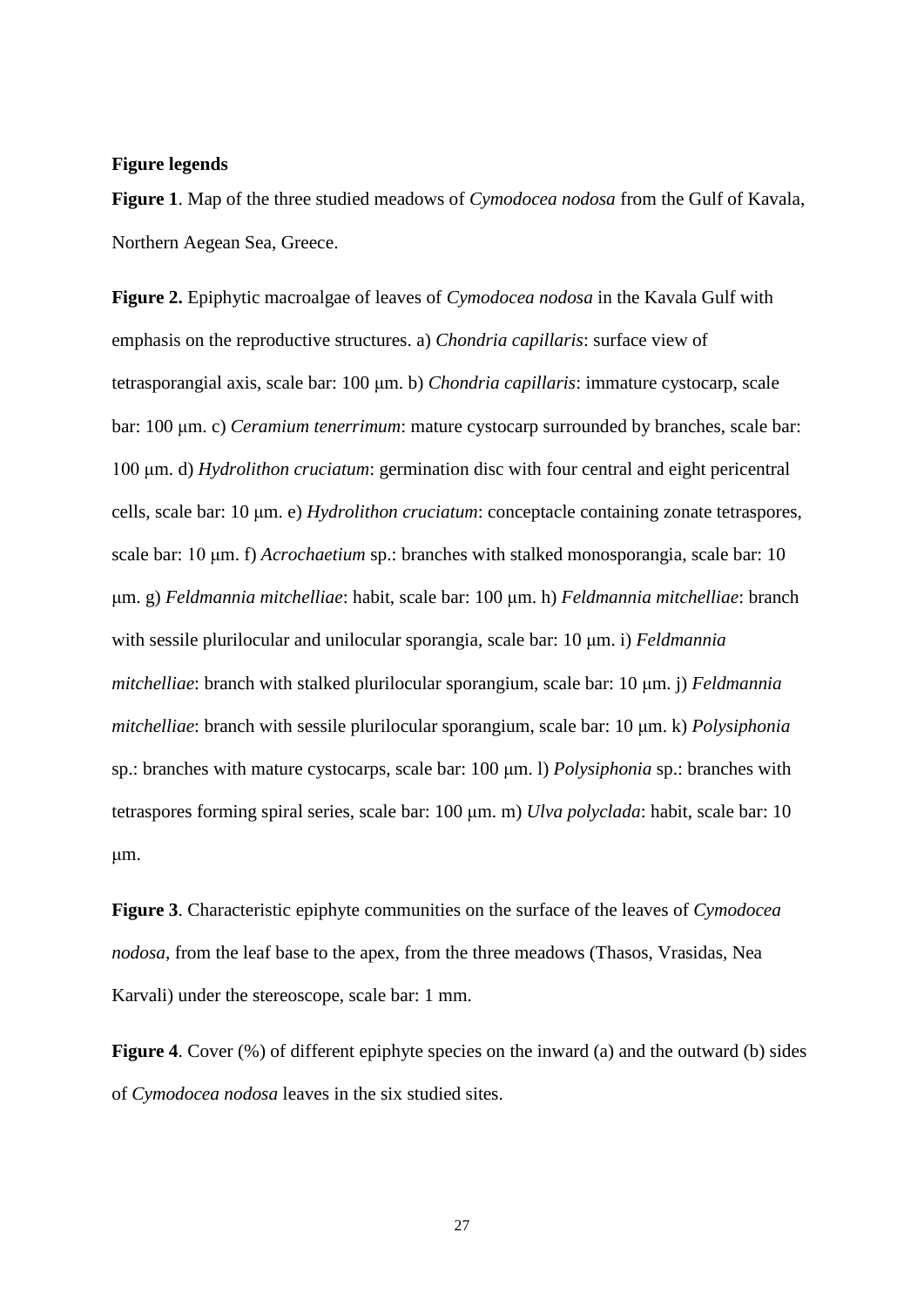**Figure 5**. Number of leaves of *Cymodocea nodosa* on which each epiphytic species/taxon was found in the three studied meadows.

**Figure 6**. Non-metric Multidimensional Scaling of species/taxa cover (%) on leaves of *Cymodocea nodosa* from the three studied meadows (VR-Vrasidas, TH-Thasos, NK-Nea Karvali).

**Figure 7**. Ecological Status Group cover (%) on leaves of *Cymodocea nodosa* from the six sites from the three studied meadows (VR-Vrasidas, TH-Thasos, NK-Nea Karvali).

**Figure 8**. Non-metric Multidimensional Scaling of Ecological Status Group cover (%) of epiphytes on leaves of *Cymodocea nodosa* from the three studied meadows.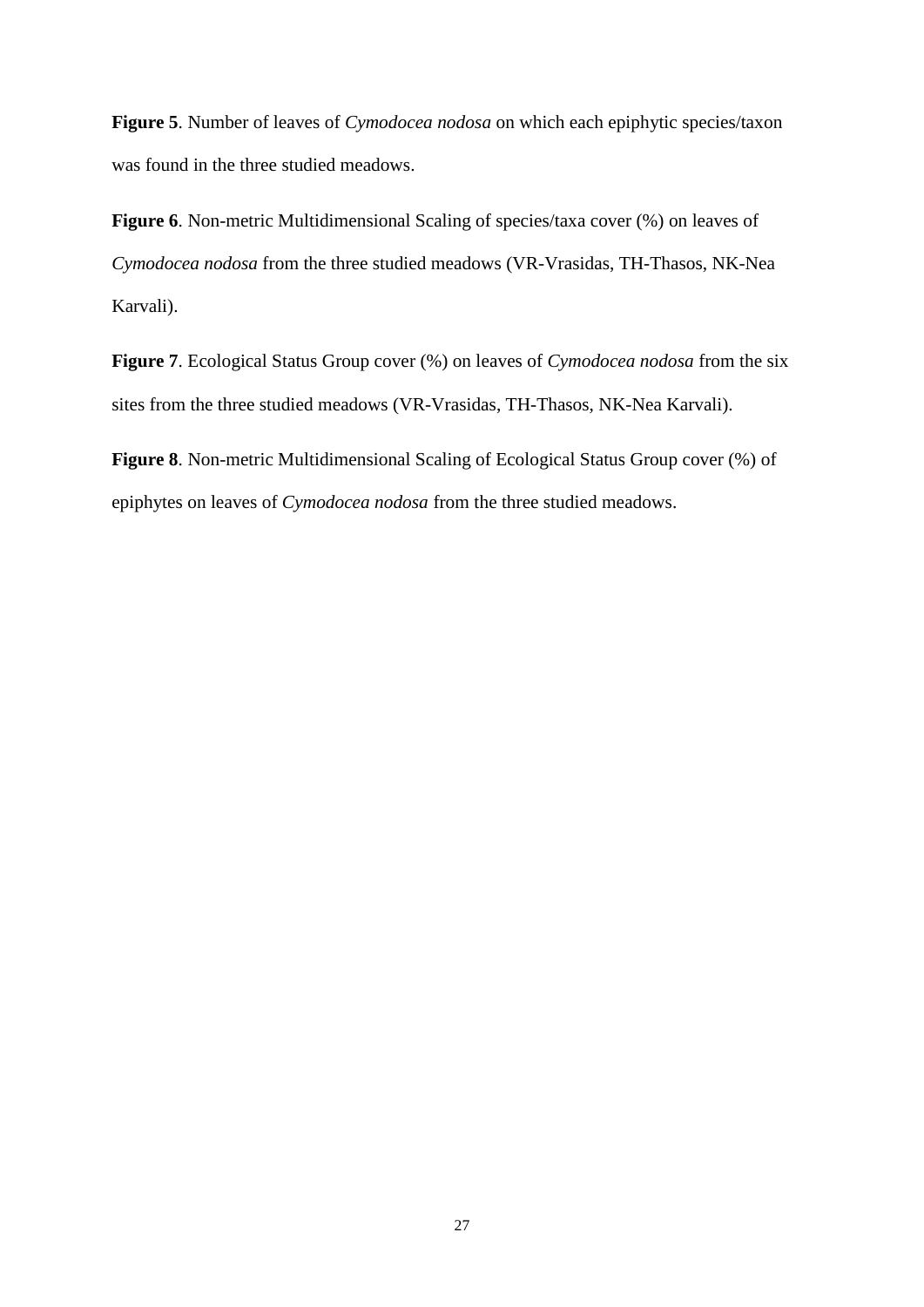## **Graphical abstract**



The study of the epiphytes of the leaves of *Cymodocea nodosa* may contribute to the interpretation of the effects of anthropogenic stress. The analysis at the functional group level succeeded to classify the coastal waters in Ecological Status Classes.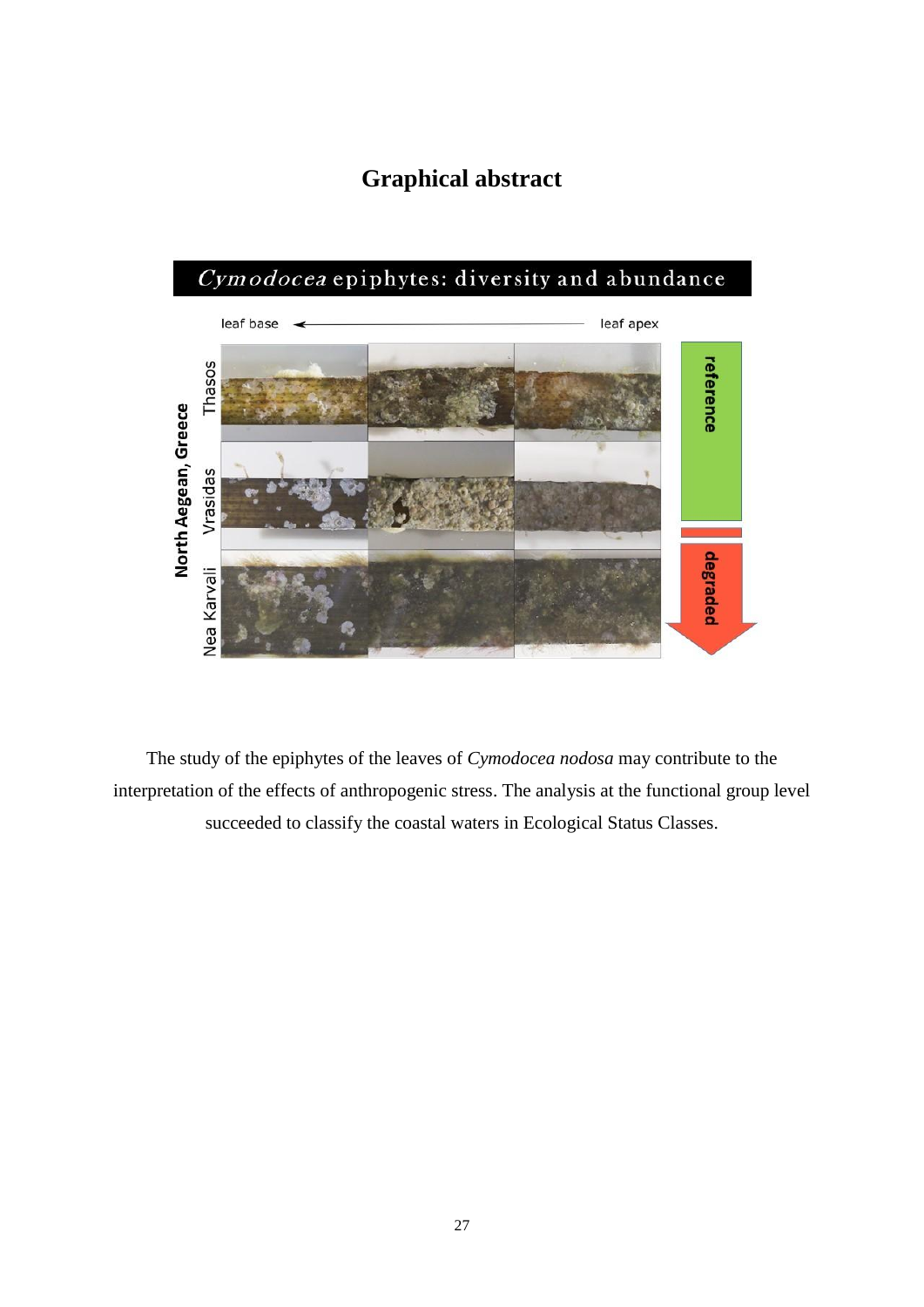### **Author bionotes**



**Soultana Tsioli**  Benthic Ecology and Technology Lab, Fisheries Research Institute (ELGO DIMITRA), 640 07 Nea Peramos, Kavala, Greece.

Soultana Tsioli is a final year Phd biologist at the National and Kapodistrian University of Athens, Greece. Her research interests focus on ecophysiology of seagrasses, the impacts of global climate changes on seagrasses and systematics of seaweeds. The epiphytes of *Cymodocea* across a eutrophication gradient have been studied during her diploma thesis.

**2.**



**Vasilis Papathanasiou**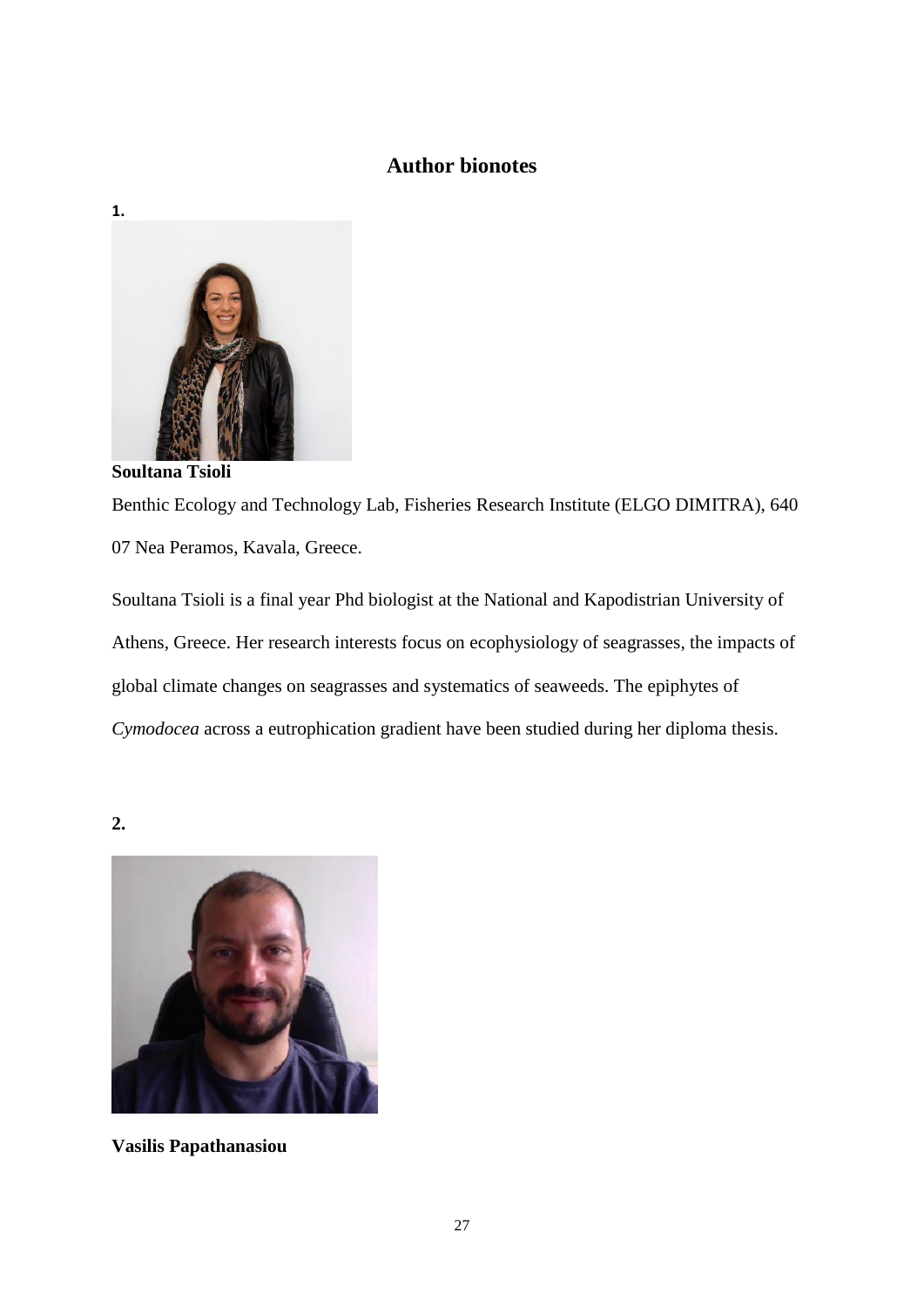Benthic Ecology and Technology Lab, Fisheries Research Institute (ELGO DIMITRA), 640 07 Nea Peramos, Kavala, Greece.

Dr. Papathanasiou is a researcher at the Fisheries Research Institute, Nea Peramos, Greece. He has worked on the use of macrophytes as bioindicators of ecological quality and the development of monitoring protocols and programs. He has focused on the experimental study of stress factors and climate change scenarios on seagrasses and their distribution. He worked on the mapping and monitoring of seagrasses.

**3.** 



**Eva Papastergiadou**

Department of Biology, School of Natural Sciences, University of Patras, University Campus, 26504 Rio, Greece

Dr. Eva Papastergiadou is a Professor of Ecology at the Department of Biology, University of Patras, Greece with an expertise on ecosystem-scale dynamics, aquatic macrophytes ecology, functional diversity patterns and processes of aquatic assemblages. She has experience as key partner and National representative of Greece and Cyprus in WFD Intercalibration process, in many national and international projects, organization of workshops, and coordination of scientific working teams. Editorial Board member of five international journals, and Editor of two journal special issues.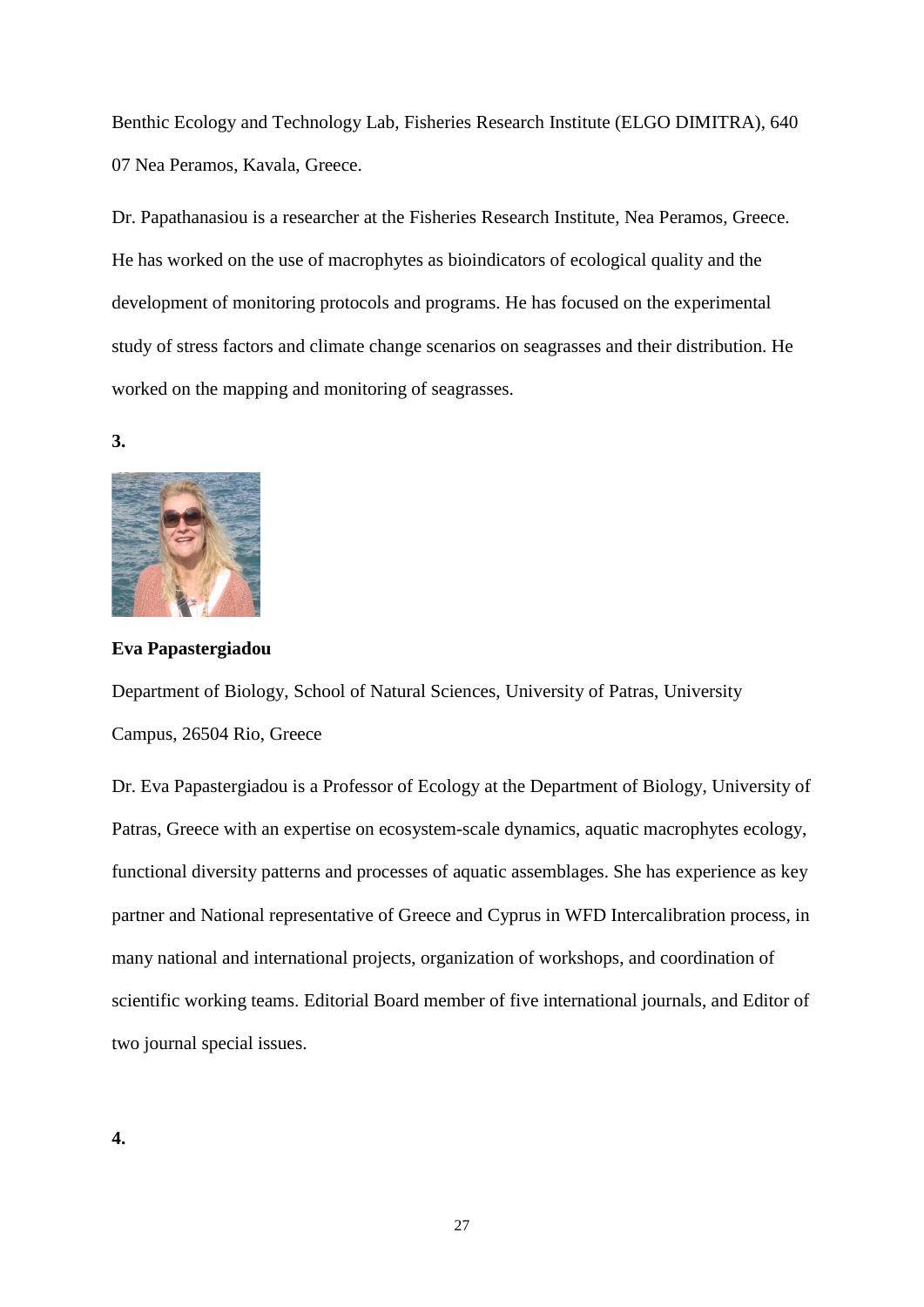

**Frithjof C. Küpper**,

Marine Biodiscovery Centre, Department of Chemistry, University of Aberdeen, Aberdeen AB24 3UE, Scotland, UK.

Dr. Frithjof C. Küpper holds a chair in Marine Biodiversity at the University of Aberdeen, studying the biodiversity and biochemistry of marine plants/algae. His research found that iodide serves as an inorganic antioxidant in kelp, the first known from a living system, impacting atmospheric and marine chemistry. A certified scientific diver, Frithjof has worked in the Mediterranean, South Atlantic (Ascension and Falklands), but also in the Antarctic and the Arctic for algal diversity-related projects.



**Sotiris Orfanidis**

Benthic Ecology and Technology Lab, Fisheries Research Institute (ELGO DIMITRA), 640 07 Nea Peramos, Kavala, Greece.